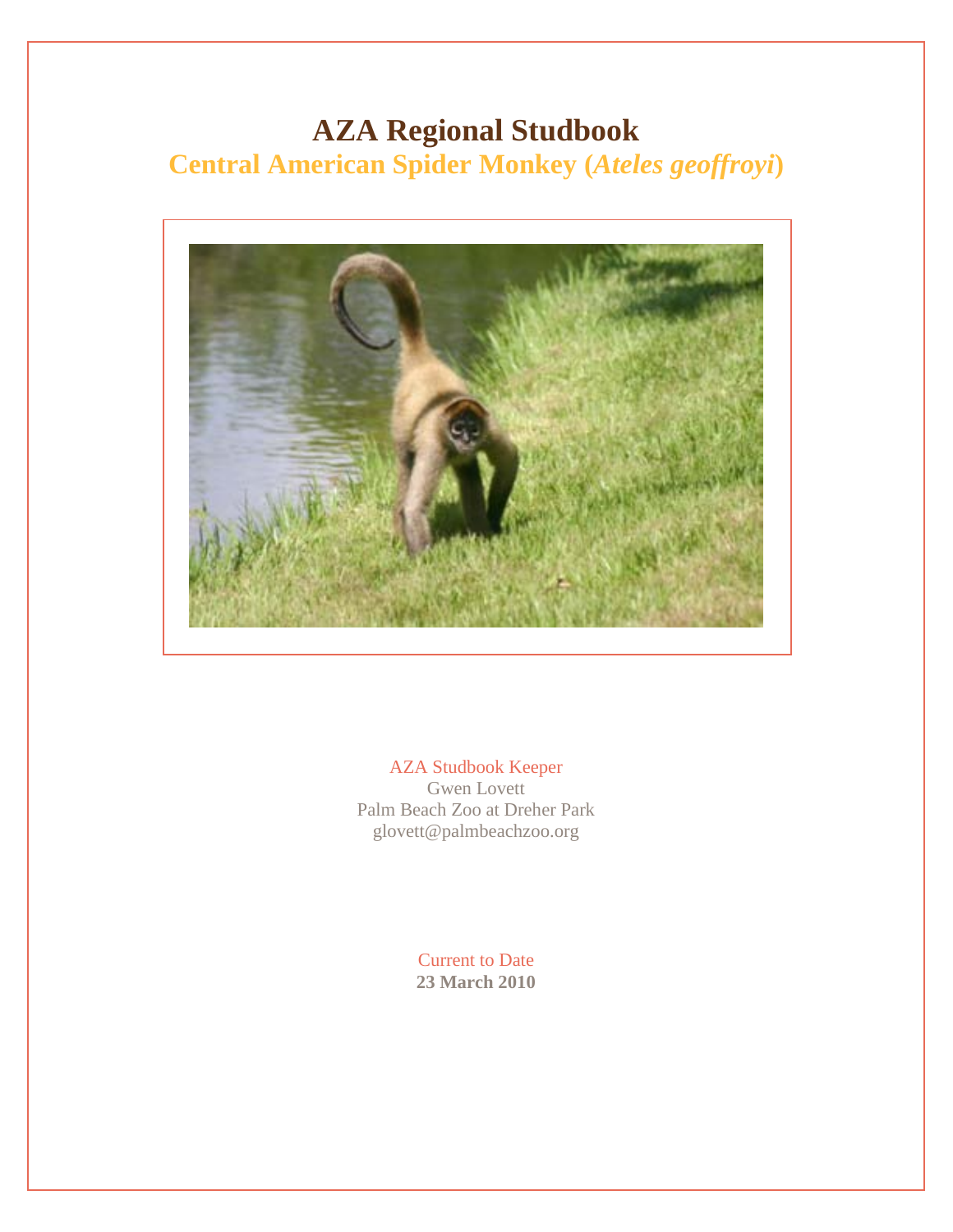## **TABLE OF CONTENTS**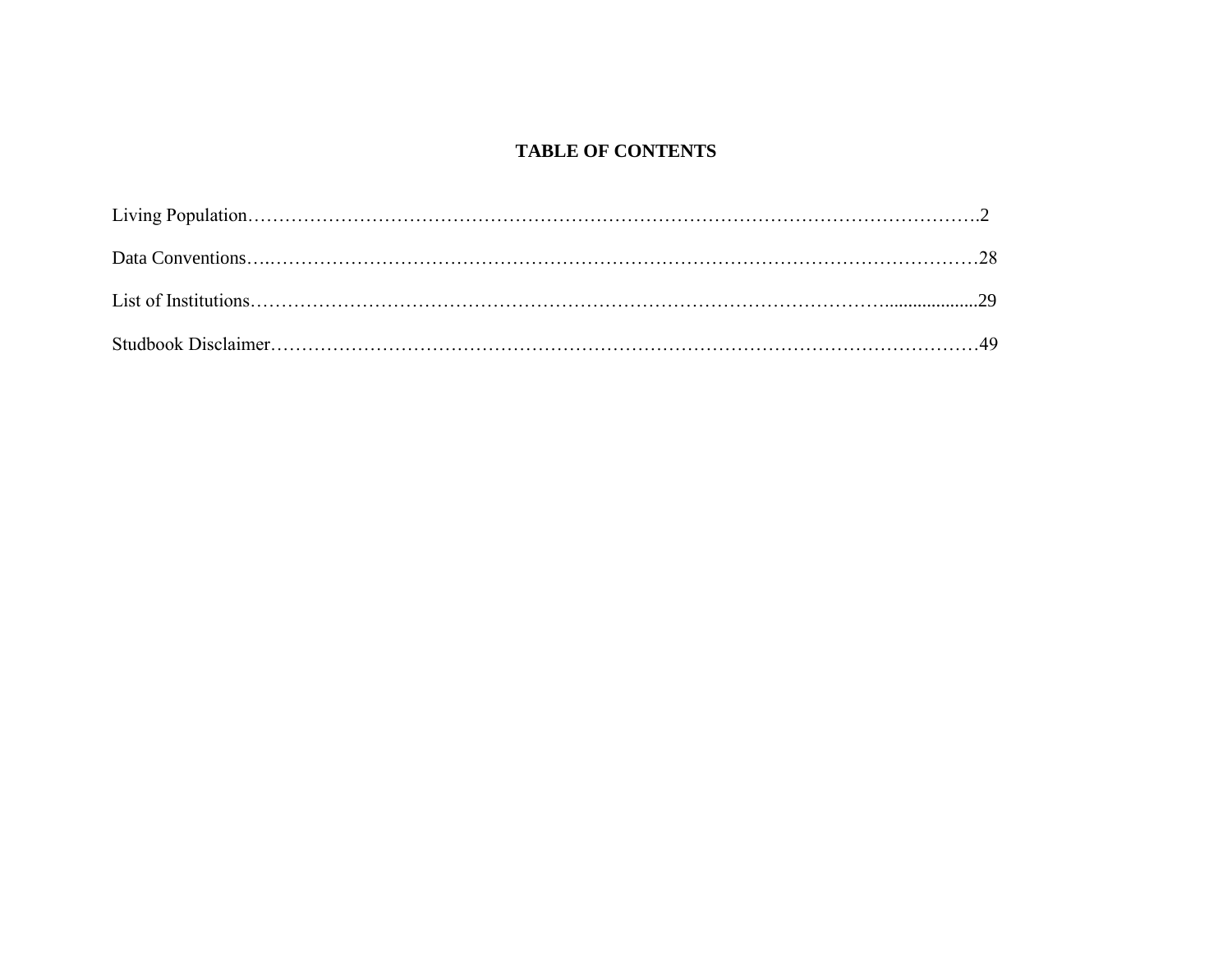# **LIVING POPULATION**

73.138.0 (211) at 47 Institutions

| Studbook<br>$ $ ID | <b>Birth Date</b>                                           | <b>Birth</b><br>Date Est. | Sire        | Dam       | <b>Sex</b>  | Reproductive                 | Event           | Location           | Local ID Date |           |       | Date Est. House Name |
|--------------------|-------------------------------------------------------------|---------------------------|-------------|-----------|-------------|------------------------------|-----------------|--------------------|---------------|-----------|-------|----------------------|
|                    | ABILENE - Abilene Zoological Gardens, Abilene, TX, USA      |                           |             |           |             |                              |                 |                    |               |           |       |                      |
| 1684               | 2/1/1998                                                    | Month                     | <b>WILD</b> | WILD Male |             | Neutered/Sterile             | Wild<br>Capture | <b>UNKNOWN</b>     | <b>NONE</b>   | 2/1/1998  | Month | <b>LURCH</b>         |
|                    |                                                             |                           |             |           |             |                              |                 | Transfer  USFWS    |               | 8/1/1998  | Month |                      |
|                    |                                                             |                           |             |           |             |                              |                 | Transfer ABILENE   | 1229          | 8/13/1998 | None  |                      |
| 1686               | 2/1/1998                                                    | Month                     | <b>WILD</b> |           |             | WILD Female Neutered/Sterile | Wild<br>Capture | <b>UNKNOWN</b>     | <b>NONE</b>   | 2/1/1998  | Month | <b>JASMINE</b>       |
|                    |                                                             |                           |             |           |             |                              |                 | Transfer  USFWS    |               | 8/1/1998  | Month |                      |
|                    |                                                             |                           |             |           |             |                              |                 | Transfer ABILENE   | 1231          | 8/13/1998 | None  |                      |
| 1687               | 2/1/1998                                                    | Month                     | <b>WILD</b> | WILD Male |             | Neutered/Sterile             | Wild<br>Capture | <b>UNKNOWN</b>     | <b>NONE</b>   | 2/1/1998  | Month | B.A.                 |
|                    |                                                             |                           |             |           |             |                              |                 | Transfer  USFWS    |               | 8/1/1998  | Month |                      |
|                    |                                                             |                           |             |           |             |                              |                 | Transfer   ABILENE | 1232          | 8/13/1998 | None  |                      |
| 1688               | 2/1/1998                                                    | Month                     | <b>WILD</b> |           | WILD Female | Not<br>Contracepted          | Wild<br>Capture | <b>UNKNOWN</b>     | <b>NONE</b>   | 2/1/1998  | Month | <b>RITA</b>          |
|                    |                                                             |                           |             |           |             |                              |                 | Transfer  USFWS    |               | 8/1/1998  | Month |                      |
|                    |                                                             |                           |             |           |             |                              |                 | Transfer ABILENE   | 1233          | 8/13/1998 | None  |                      |
| 1689               | 2/1/1998                                                    | Month                     | <b>WILD</b> | WILD Male |             | Neutered/Sterile             | Wild<br>Capture | <b>UNKNOWN</b>     | <b>NONE</b>   | 2/1/1998  | Month | <b>FINGERS</b>       |
|                    |                                                             |                           |             |           |             |                              | Transfer USFWS  |                    |               | 8/1/1998  | Month |                      |
|                    |                                                             |                           |             |           |             |                              |                 | Transfer ABILENE   | 1234          | 8/13/1998 | None  |                      |
| Totals: 3.2.0 (5)  |                                                             |                           |             |           |             |                              |                 |                    |               |           |       |                      |
|                    | ALEXANDRI - Alexandria Zoological Park, Alexandria, LA, USA |                           |             |           |             |                              |                 |                    |               |           |       |                      |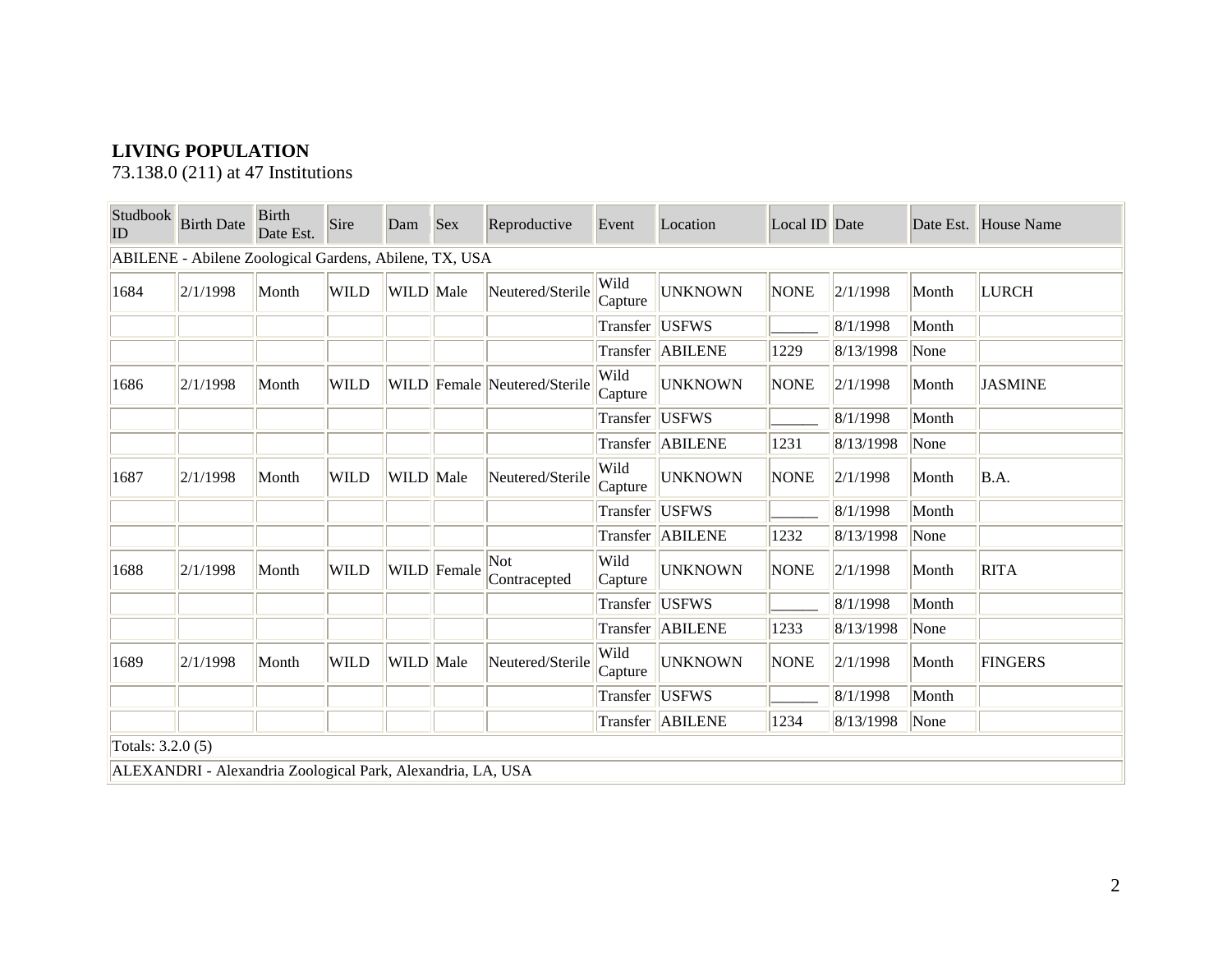| Studbook<br>ID    | <b>Birth Date</b>                                    | <b>Birth</b><br>Date Est. | Sire        | Dam        | <b>Sex</b>  | Reproductive        | Event           | Location             | Local ID Date |                        |         | Date Est. House Name |
|-------------------|------------------------------------------------------|---------------------------|-------------|------------|-------------|---------------------|-----------------|----------------------|---------------|------------------------|---------|----------------------|
| 830               | 6/17/1982                                            | None                      | 213         | 168        | Male        | Not<br>Contracepted | <b>Birth</b>    | <b>MONROE</b>        | 641747        | 6/17/1982              | None    | <b>GORILLA</b>       |
|                   |                                                      |                           |             |            |             |                     |                 | Transfer   ALEXANDRI | 403794        | 5/15/1986              | None    |                      |
| 1637              | 3/15/1998                                            | None                      | 625         | 626        | Female      | Not<br>Contracepted | Birth           | LOSANGELE            | 985249        | 3/15/1998              | None    | <b>ZEVIN</b>         |
|                   |                                                      |                           |             |            |             |                     |                 | Transfer   ALEXANDRI |               | M00188 12/16/2003 None |         |                      |
| 1691              | 5/3/2006                                             | None                      | 1610        | 1637       | Male        | Not<br>Contracepted | <b>Birth</b>    | <b>ALEXANDRI</b>     |               | M00248 5/3/2006        | None    | <b>BAILEY</b>        |
| 1725              | 6/10/2006                                            | None                      | 1226        | 1424       | Female      | Not<br>Contracepted | <b>Birth</b>    | <b>GULF BREZ</b>     | A4569         | 6/10/2006              | None    | <b>HONEYSUCKLE</b>   |
|                   |                                                      |                           |             |            |             |                     | Transfer        | ALEXANDRI            | M00274        | 1/11/2007              | None    |                      |
| 1738              | 2/23/2008                                            | None                      | 1610        | 1637       | Male        | Not<br>Contracepted | <b>Birth</b>    | <b>ALEXANDRI</b>     | M00307        | 2/23/2008              | None    | <b>TOBY</b>          |
| Totals: 3.2.0 (5) |                                                      |                           |             |            |             |                     |                 |                      |               |                        |         |                      |
|                   | ATASCADER - Charles Paddock Zoo, Atascadero, CA, USA |                           |             |            |             |                     |                 |                      |               |                        |         |                      |
| 744               | 1/1/1980                                             | Year                      | <b>UNK</b>  | <b>UNK</b> | Male        | Not<br>Contracepted | <b>Birth</b>    | <b>UNKNOWN</b>       |               | 1/1/1980               | Year    | <b>IZZY</b>          |
|                   |                                                      |                           |             |            |             |                     |                 | Transfer UNKNOWN     |               | 1/1/1982               | Unknown |                      |
|                   |                                                      |                           |             |            |             |                     |                 | Transfer OAKLAND     | 592           | 6/10/1987              | None    |                      |
|                   |                                                      |                           |             |            |             |                     |                 | Transfer ATASCADER   | 99M002        | 3/16/1999              | None    |                      |
| 916               | 1/1/1985                                             | Year                      | <b>WILD</b> |            | WILD Female | Not<br>Contracepted | Wild<br>Capture | <b>HONDURAS</b>      | <b>NONE</b>   | 1/1/1985               | Year    | <b>CHIQUITA</b>      |
|                   |                                                      |                           |             |            |             |                     |                 | Transfer TUCKER T    |               | 1/1/1985               | Unknown |                      |
|                   |                                                      |                           |             |            |             |                     |                 | Transfer ATASCADER   | 870018        | 9/29/1987              | None    |                      |
| Totals: 1.1.0 (2) |                                                      |                           |             |            |             |                     |                 |                      |               |                        |         |                      |
|                   | AUDUBON - Audubon Zoo, New Orleans, LA, USA          |                           |             |            |             |                     |                 |                      |               |                        |         |                      |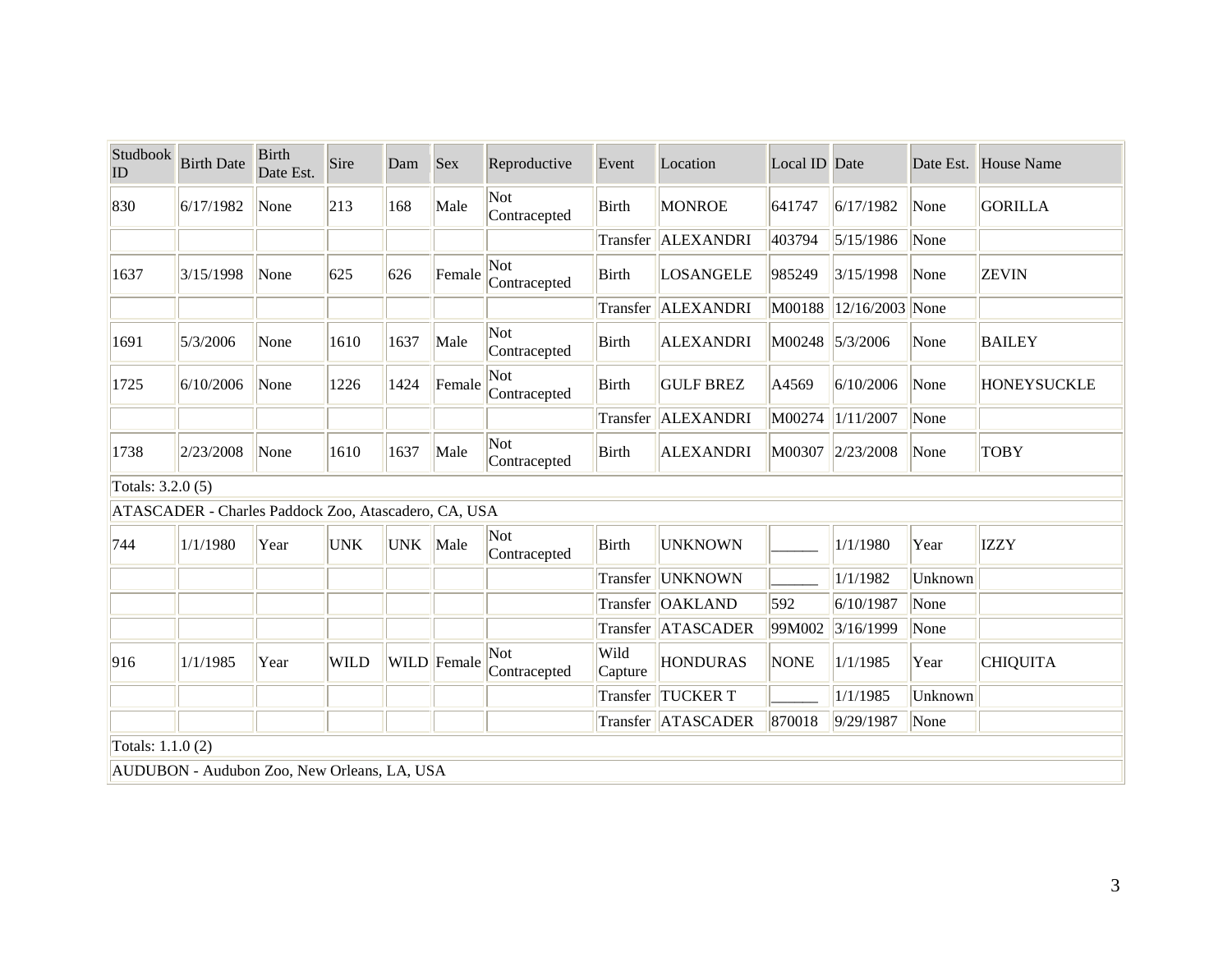| Studbook<br>$\overline{ID}$ | <b>Birth Date</b>                                  | <b>Birth</b><br>Date Est. | Sire       | Dam        | <b>Sex</b> | Reproductive           | Event        | Location            | Local ID Date |           |         | Date Est. House Name |
|-----------------------------|----------------------------------------------------|---------------------------|------------|------------|------------|------------------------|--------------|---------------------|---------------|-----------|---------|----------------------|
| 1285                        | 3/26/1993                                          | None                      | 1043       | 1056       | Female     | Not<br>Contracepted    | <b>Birth</b> | <b>SAN ANTON</b>    | 930338        | 3/26/1993 | None    | <b>TOPAZ</b>         |
|                             |                                                    |                           |            |            |            |                        |              | Transfer AUDUBON    | 1957          | 12/1/1997 | None    |                      |
| 1382                        | 5/15/1995                                          | None                      | 1043       | 1179       | Female     | Not<br>Contracepted    | <b>Birth</b> | <b>SAN ANTON</b>    | 950550        | 5/15/1995 | None    | <b>TILLIE</b>        |
|                             |                                                    |                           |            |            |            |                        |              | Transfer AUDUBON    | 1958          | 12/1/1997 | None    |                      |
| 1389                        | 10/7/1995                                          | None                      | 1043       | 484        | Female     | Not<br>Contracepted    | <b>Birth</b> | <b>SAN ANTON</b>    | 951001        | 10/7/1995 | None    | <b>TERESA</b>        |
|                             |                                                    |                           |            |            |            |                        |              | Transfer AUDUBON    | 1956          | 12/1/1997 | None    |                      |
| Totals: 0.3.0 (3)           |                                                    |                           |            |            |            |                        |              |                     |               |           |         |                      |
|                             | BATONROUG - BREC's Baton Rouge Zoo, Baker, LA, USA |                           |            |            |            |                        |              |                     |               |           |         |                      |
| 618                         | 1/1/1976                                           | Year                      | <b>UNK</b> | UNK Male   |            | Neutered/Sterile Birth |              | <b>UNKNOWN</b>      |               | 1/1/1976  | Year    | <b>RENJO</b>         |
|                             |                                                    |                           |            |            |            |                        | Transfer     | <b>CALVEY WJ</b>    |               | 1/1/1977  | Unknown |                      |
|                             |                                                    |                           |            |            |            |                        |              | Transfer  BATONROUG | M1910         | 10/9/1978 | None    |                      |
| 910                         | 12/4/1984                                          | None                      | <b>UNK</b> | <b>UNK</b> | Female     | Not<br>Contracepted    | <b>Birth</b> | SD-WAP              |               | 12/4/1984 | None    | <b>RENETTA</b>       |
|                             |                                                    |                           |            |            |            |                        |              | Transfer HOLIDAY    | 27855         | 1/1/1986  | Unknown |                      |
|                             |                                                    |                           |            |            |            |                        | Transfer     | <b>GULF BREZ</b>    | 374           | 6/15/1988 | None    |                      |
|                             |                                                    |                           |            |            |            |                        |              | Transfer  BATONROUG | M1981         | 8/28/1988 | None    |                      |
| 912                         | 12/6/1984                                          | None                      | 690        | 772        | Female     | Not<br>Contracepted    | <b>Birth</b> | <b>LITTLEROC</b>    | 2135          | 12/6/1984 | None    | F.D.                 |
|                             |                                                    |                           |            |            |            |                        |              | Transfer  BATONROUG | M1911         | 4/11/1988 | None    |                      |
| 946                         | 1/28/1985                                          | None                      | 690        | 774        | Female     | Not<br>Contracepted    | <b>Birth</b> | <b>LITTLEROC</b>    | 2159          | 1/28/1985 | None    | <b>SPOOKY</b>        |
|                             |                                                    |                           |            |            |            |                        | Transfer     | BATONROUG           | M1912         | 4/11/1988 | None    |                      |
| 1631                        | 6/13/2000                                          | None                      | 618        | 910        | Female     | Not<br>Contracepted    | Birth        | <b>BATONROUG</b>    | 8922          | 6/13/2000 | None    | <b>JENNY</b>         |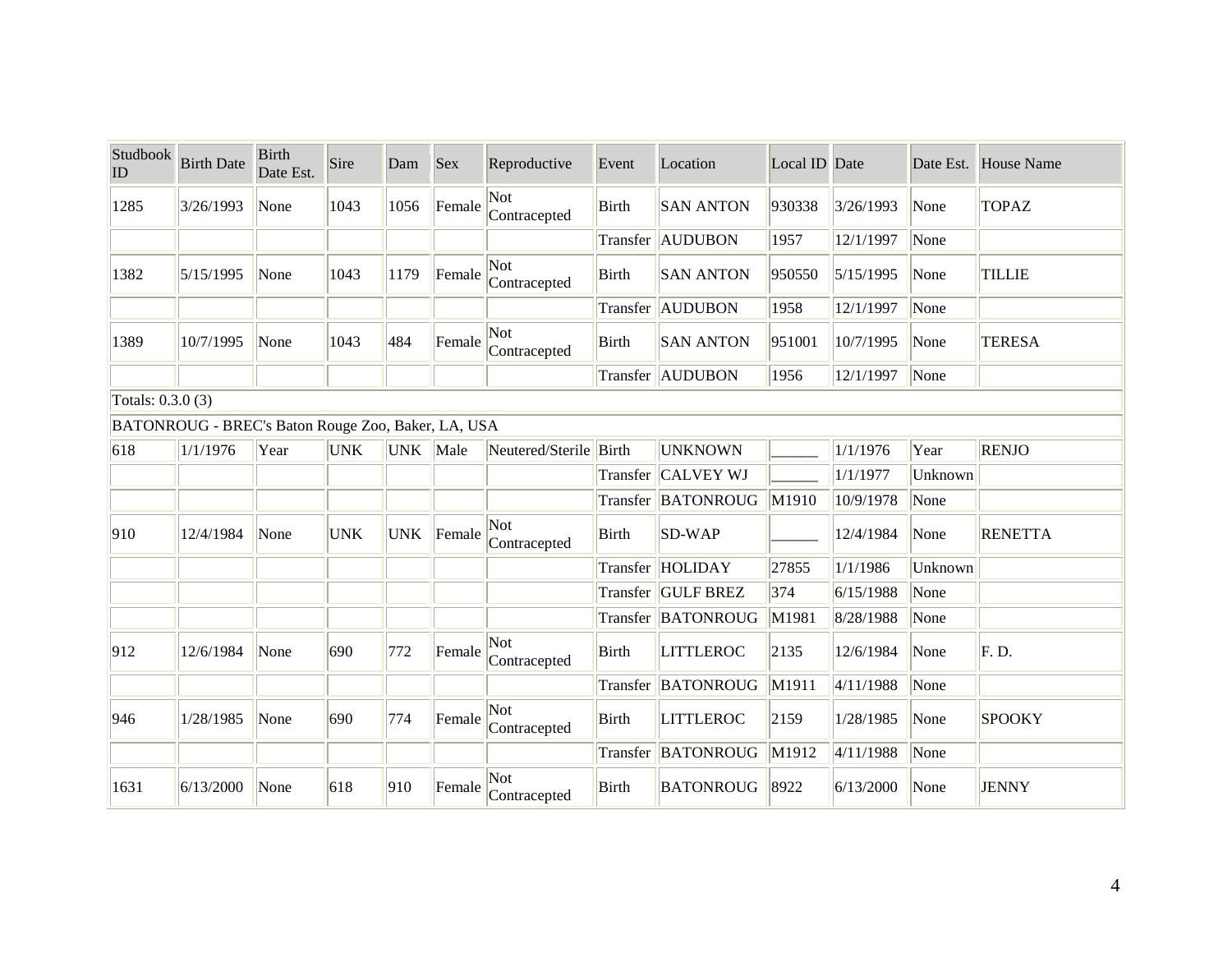| Studbook<br>ID    | <b>Birth Date</b>                               | <b>Birth</b><br>Date Est. | Sire       | Dam        | <b>Sex</b> | Reproductive           | Event           | Location         | Local ID Date |                     |               | Date Est. House Name |
|-------------------|-------------------------------------------------|---------------------------|------------|------------|------------|------------------------|-----------------|------------------|---------------|---------------------|---------------|----------------------|
| 1665              | 9/16/2001                                       | None                      | 618        | 912        | Female     | Not<br>Contracepted    | <b>Birth</b>    | <b>BATONROUG</b> | 9263          | 9/16/2001           | None          | <b>ROGAN</b>         |
| 1701              | 1/18/2003                                       | None                      | 618        | 910        | Male       | Neutered/Sterile Birth |                 | <b>BATONROUG</b> | 9494          | 1/18/2003           | None          | <b>CRITTER</b>       |
| Totals: 2.5.0 (7) |                                                 |                           |            |            |            |                        |                 |                  |               |                     |               |                      |
|                   | BIRMINGHM - Birmingham Zoo, Birmingham, AL, USA |                           |            |            |            |                        |                 |                  |               |                     |               |                      |
| 609               | 9/15/1975                                       | None                      | <b>UNK</b> | <b>UNK</b> | Female     | Not<br>Contracepted    | Birth           | <b>BIRMINGHM</b> | 1395          | 9/15/1975           | None          | <b>JUDY</b>          |
| 963               | 8/27/1985                                       | None                      | <b>UNK</b> | <b>UNK</b> | Male       | Neutered/Sterile Birth |                 | <b>BIRMINGHM</b> | 1413          | 8/27/1985           | None          |                      |
| 1180              | 2/27/1990                                       | None                      | <b>UNK</b> | <b>UNK</b> | Female     | Not<br>Contracepted    | Birth           | <b>BIRMINGHM</b> | 2023          | 2/27/1990           | None          |                      |
| 1666              | 2/14/1997                                       | None                      | 963        | 1180       | Female     | Not<br>Contracepted    | Birth           | <b>BIRMINGHM</b> | 97M006        | 2/14/1997           | None          | <b>APRIL</b>         |
| 1667              | 1/22/1998                                       | None                      | 963        | 490        | Male       | Neutered/Sterile Birth |                 | <b>BIRMINGHM</b> | 98M001        | 1/22/1998           | None          | <b>ZACHARY</b>       |
| 1668              | 11/23/1998 None                                 |                           | 963        | 1180       | Female     | Not<br>Contracepted    | Birth           | <b>BIRMINGHM</b> | 98M039        | $ 11/23/1998 $ None |               | <b>SOPHIE</b>        |
| 1710              | 5/28/2002                                       | None                      | 963        | 1180       | Female     | Not<br>Contracepted    | Birth           | <b>BIRMINGHM</b> | M02009        | 5/28/2002           | None          |                      |
| Totals: 2.5.0 (7) |                                                 |                           |            |            |            |                        |                 |                  |               |                     |               |                      |
|                   | BOISE - Zoo Boise, Boise, ID, USA               |                           |            |            |            |                        |                 |                  |               |                     |               |                      |
| 174               | 9/1/1972                                        | Month                     | <b>UNK</b> | <b>UNK</b> | Male       | Not<br>Contracepted    | Birth           | <b>UNKNOWN</b>   |               | 9/1/1972            | Month         | <b>ELVIS</b>         |
|                   |                                                 |                           |            |            |            |                        |                 | Transfer DENVER  | 730383        | 3/7/1973            | None          |                      |
|                   |                                                 |                           |            |            |            |                        | Transfer  BOISE |                  | 940069        | 9/25/1973           | None          |                      |
| 815               | 1/1/1982                                        | Unknown UNK               |            | <b>UNK</b> | Female     | Not<br>Contracepted    | Birth           | <b>UNKNOWN</b>   |               | 1/1/1982            | Unknown SARAH |                      |
|                   |                                                 |                           |            |            |            |                        | Transfer        | PRIVATE          |               | 1/1/1983            | Unknown       |                      |
|                   |                                                 |                           |            |            |            |                        | Transfer  BOISE |                  | 940068        | 6/17/1989           | None          |                      |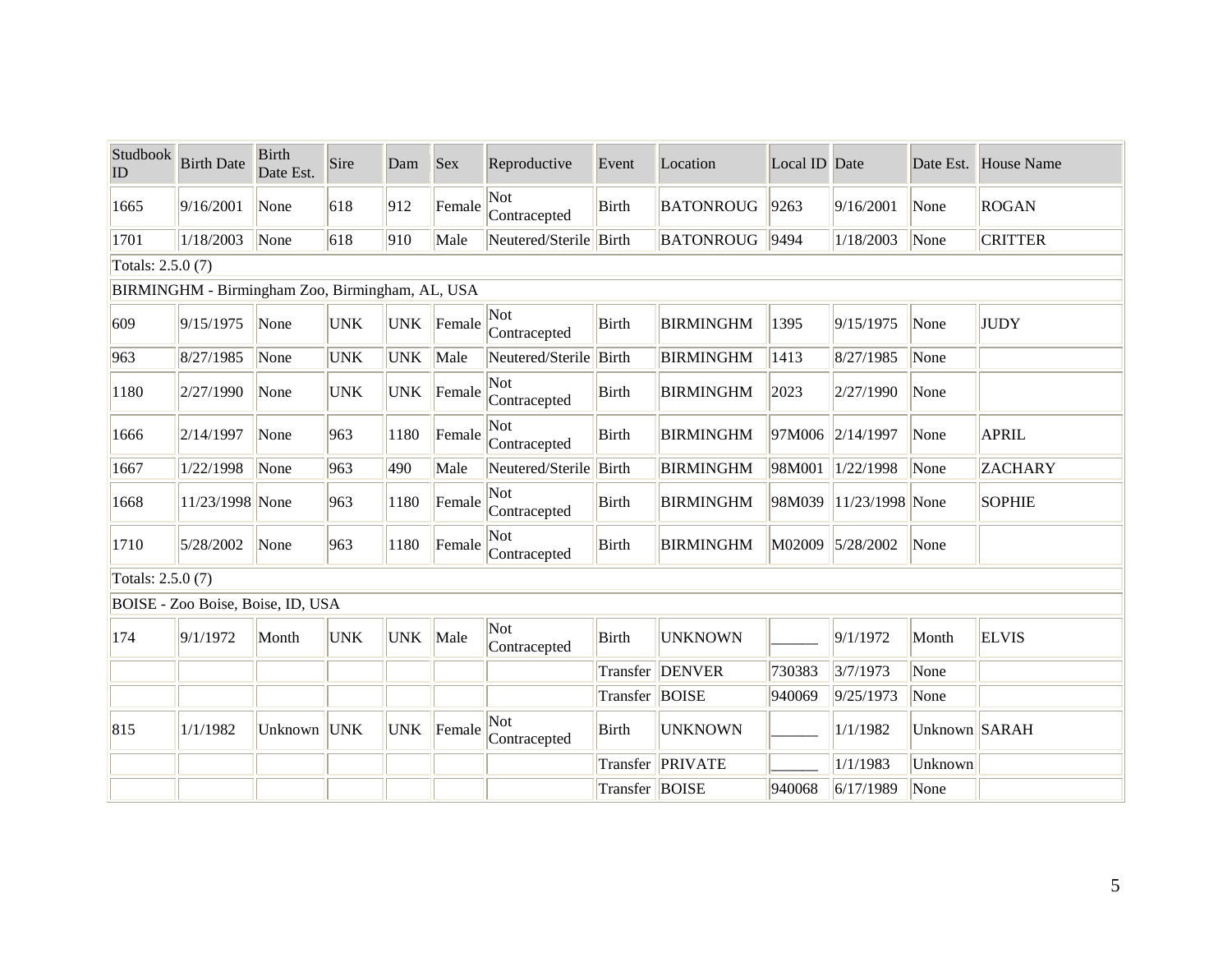| Studbook<br>ID    | <b>Birth Date</b>                               | <b>Birth</b><br>Date Est. | Sire             | Dam        | <b>Sex</b> | Reproductive                                                     | Event           | Location           | Local ID Date |                 |         | Date Est. House Name |
|-------------------|-------------------------------------------------|---------------------------|------------------|------------|------------|------------------------------------------------------------------|-----------------|--------------------|---------------|-----------------|---------|----------------------|
| 1328              | 1/20/1994                                       | None                      | 625              | 626        | Female     | Not<br>Contracepted                                              | <b>Birth</b>    | <b>LOSANGELE</b>   | 96226         | 1/20/1994       | None    | <b>ZIMA</b>          |
|                   |                                                 |                           |                  |            |            |                                                                  | Transfer BOISE  |                    | 970151        | 8/14/1997       | None    |                      |
| Totals: 1.2.0 (3) |                                                 |                           |                  |            |            |                                                                  |                 |                    |               |                 |         |                      |
|                   | CALGARY - Calgary Zoo, Calgary, Alberta, Canada |                           |                  |            |            |                                                                  |                 |                    |               |                 |         |                      |
| 650               | 12/7/1976                                       | None                      | 251              | 183        |            | Female Contracepted                                              | <b>Birth</b>    | <b>CALGARY</b>     | 100803        | 12/7/1976       | None    | <b>CHRISSY</b>       |
| 867               | 11/7/1983                                       | None                      | 204              | 183        |            | Female Contracepted                                              | <b>Birth</b>    | <b>CALGARY</b>     | 101635        | 11/7/1983       | None    | <b>MONDAY</b>        |
| 898               | 6/30/1984                                       | None                      | <b>UNK</b>       | <b>UNK</b> | Male       | Not.<br>Contracepted                                             | Birth           | <b>SANDIEGOZ</b>   | 026343        | 6/30/1984       | None    | <b>FESTUS</b>        |
|                   |                                                 |                           |                  |            |            |                                                                  | Transfer        | FERNDALE           |               | 10/24/1986 None |         |                      |
|                   |                                                 |                           |                  |            |            |                                                                  | Transfer        | <b>CALGARY</b>     | 102795        | 5/12/1988       | None    |                      |
| 1620              | 5/14/1998                                       | None                      | 898              | 867        | Male       | Not<br>Contracepted                                              | <b>Birth</b>    | <b>CALGARY</b>     | 104455        | 5/14/1998       | None    | <b>TELO</b>          |
| 1622              | 11/7/2000                                       | None                      | 898              | 867        | Female     | Not<br>Contracepted                                              | <b>Birth</b>    | <b>CALGARY</b>     | 105340        | 11/7/2000       | None    | <b>MARTES</b>        |
| 1669              | 10/22/2001 None                                 |                           | 898              | 812        | Female     | Not<br>Contracepted                                              | <b>Birth</b>    | <b>CALGARY</b>     | 105825        | 10/22/2001 None |         | <b>BONITA</b>        |
| 1704              | 8/21/2003                                       | None                      | <b>MULT3</b> 867 |            | Female     | Not<br>Contracepted                                              | <b>Birth</b>    | <b>CALGARY</b>     | 106417        | 8/21/2003       | None    |                      |
| 1705              | 11/26/2003 None                                 |                           | 898              | 650        | Male       | Not<br>Contracepted                                              | <b>Birth</b>    | <b>CALGARY</b>     | 106467        | 11/26/2003 None |         |                      |
| Totals: 3.5.0 (8) |                                                 |                           |                  |            |            |                                                                  |                 |                    |               |                 |         |                      |
|                   |                                                 |                           |                  |            |            | CHATTANOG - Chattanooga Zoo at Warner Park, Chattanooga, TN, USA |                 |                    |               |                 |         |                      |
| 575               | 1/1/1975                                        | Year                      | <b>WILD</b>      | WILD Male  |            | Neutered/Sterile                                                 | Wild<br>Capture | <b>CENTRALAM</b>   | <b>NONE</b>   | 1/1/1975        | Year    | <b>MONO</b>          |
|                   |                                                 |                           |                  |            |            |                                                                  | Transfer        | <b>CHASE B</b>     |               | 1/1/1976        | Unknown |                      |
|                   |                                                 |                           |                  |            |            |                                                                  |                 | Transfer SANDIEGOZ | 176005        | 1/9/1976        | None    |                      |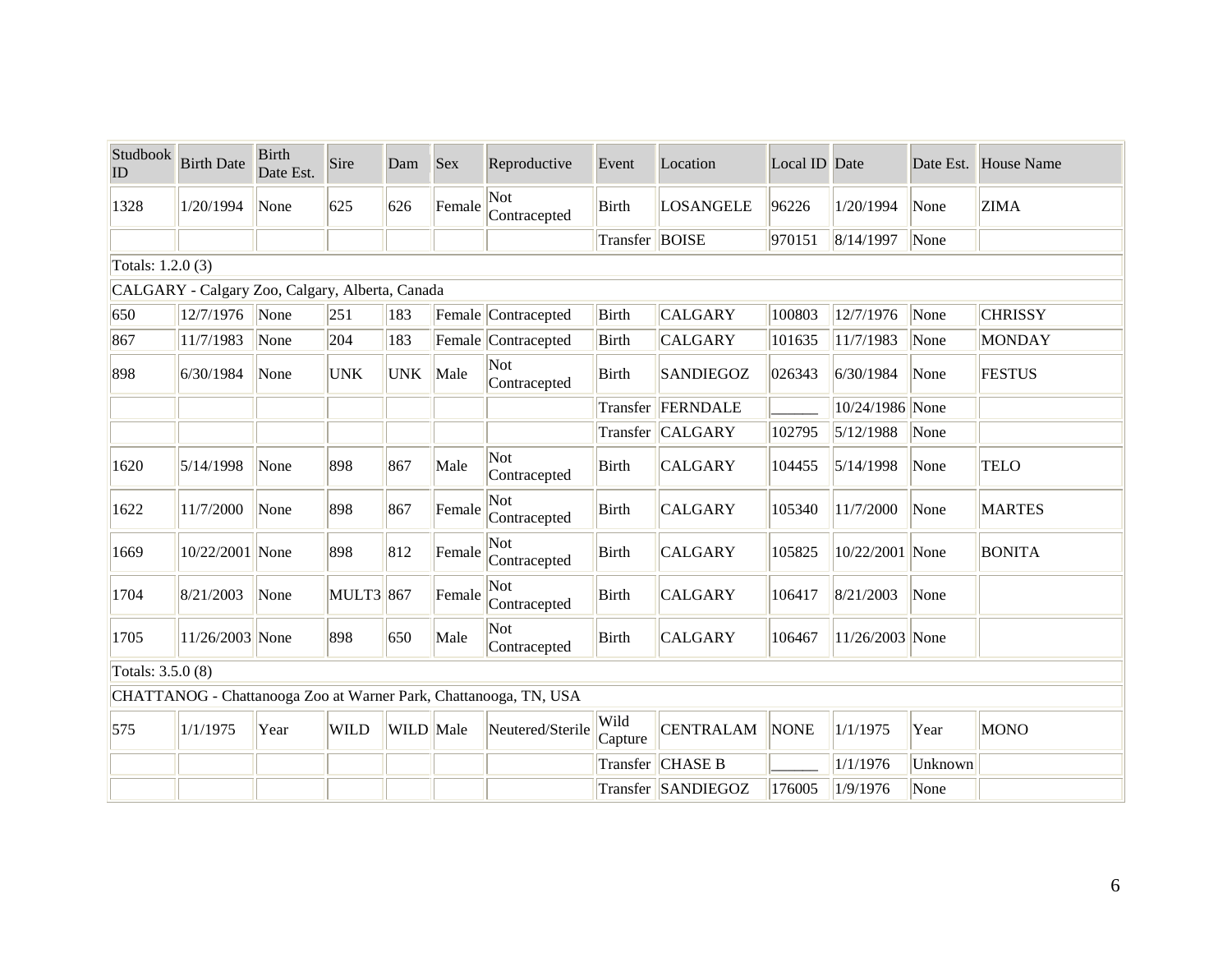| Studbook<br>ID    | <b>Birth Date</b>                                        | <b>Birth</b><br>Date Est. | Sire       | Dam        | <b>Sex</b> | Reproductive            | Event        | Location          | Local ID Date |                 |         | Date Est. House Name |
|-------------------|----------------------------------------------------------|---------------------------|------------|------------|------------|-------------------------|--------------|-------------------|---------------|-----------------|---------|----------------------|
|                   |                                                          |                           |            |            |            |                         | Transfer     | <b>CHATTANOG</b>  | 1106          | 4/9/1998        | None    |                      |
| 1221              | 2/28/1991                                                | None                      | 736        | 701        | Male       | Not<br>Contracepted     | <b>Birth</b> | <b>SAN ANTON</b>  | 910239        | 2/28/1991       | None    | <b>CURLY</b>         |
|                   |                                                          |                           |            |            |            |                         | Transfer     | <b>CHATTANOG</b>  | 3000          | 10/11/1996 None |         |                      |
| 1739              | 1/1/1975                                                 | Year                      | <b>UNK</b> | <b>UNK</b> | Male       | Not<br>Contracepted     | <b>Birth</b> | <b>UNKNOWN</b>    | <b>NONE</b>   | 1/1/1975        | Year    | <b>SPIDER</b>        |
|                   |                                                          |                           |            |            |            |                         | Transfer     | <b>CHATTANOG</b>  | 1003          | 1/1/1975        | None    |                      |
| Totals: 3.0.0 (3) |                                                          |                           |            |            |            |                         |              |                   |               |                 |         |                      |
|                   | CHICAGOBR - Chicago Zoological Park, Brookfield, IL, USA |                           |            |            |            |                         |              |                   |               |                 |         |                      |
| 986               | 1/1/1986                                                 | Year                      | <b>UNK</b> | <b>UNK</b> | Female     | Not<br>Contracepted     | Birth        | <b>GUAT CITY</b>  | 920398        | 1/1/1986        | Year    | <b>CHITA</b>         |
|                   |                                                          |                           |            |            |            |                         | Transfer     | <b>COLUMBUS</b>   | 932101        | 7/28/1993       | None    |                      |
|                   |                                                          |                           |            |            |            |                         | Transfer     | DETROIT           | 3991          | 9/2/1993        | None    |                      |
|                   |                                                          |                           |            |            |            |                         | Transfer     | <b>CHICAGOBR</b>  | 980184        | 7/21/1998       | None    |                      |
| 1282              | 2/9/1993                                                 | None                      | <b>UNK</b> | 986        | Female     | Not<br>Contracepted     | Birth        | <b>GUAT CITY</b>  | 920399        | 2/9/1993        | None    | MARIELITA            |
|                   |                                                          |                           |            |            |            |                         | Transfer     | <b>COLUMBUS</b>   | 932102        | 7/28/1993       | None    |                      |
|                   |                                                          |                           |            |            |            |                         |              | Transfer  DETROIT | 3993          | 9/2/1993        | None    |                      |
|                   |                                                          |                           |            |            |            |                         | Transfer     | <b>CHICAGOBR</b>  | 980185        | 7/21/1998       | None    |                      |
| 1405              | 4/6/1996                                                 | None                      | <b>UNK</b> | 1092       | Male       | Neutered/Sterile Birth  |              | <b>DETROIT</b>    | 5048          | 4/6/1996        | None    | <b>ROSARIO</b>       |
|                   |                                                          |                           |            |            |            |                         | Transfer     | <b>CHICAGOBR</b>  | 980180        | 7/21/1998       | None    |                      |
| 1406              | 8/12/1996                                                | None                      | <b>UNK</b> | 986        | Female     | Not<br>Contracepted     | Birth        | <b>DETROIT</b>    | 5306          | 8/12/1996       | None    | MARGARITA            |
|                   |                                                          |                           |            |            |            |                         | Transfer     | <b>CHICAGOBR</b>  | 980186        | 7/21/1998       | None    |                      |
| 1408              | 1/1/1992                                                 | Year                      | <b>UNK</b> | <b>UNK</b> |            | Female Neutered/Sterile | Birth        | <b>UNKNOWN</b>    |               | 1/1/1992        | Year    | <b>EVITA</b>         |
|                   |                                                          |                           |            |            |            |                         |              | Transfer PRIVATE  |               | 1/1/1993        | Unknown |                      |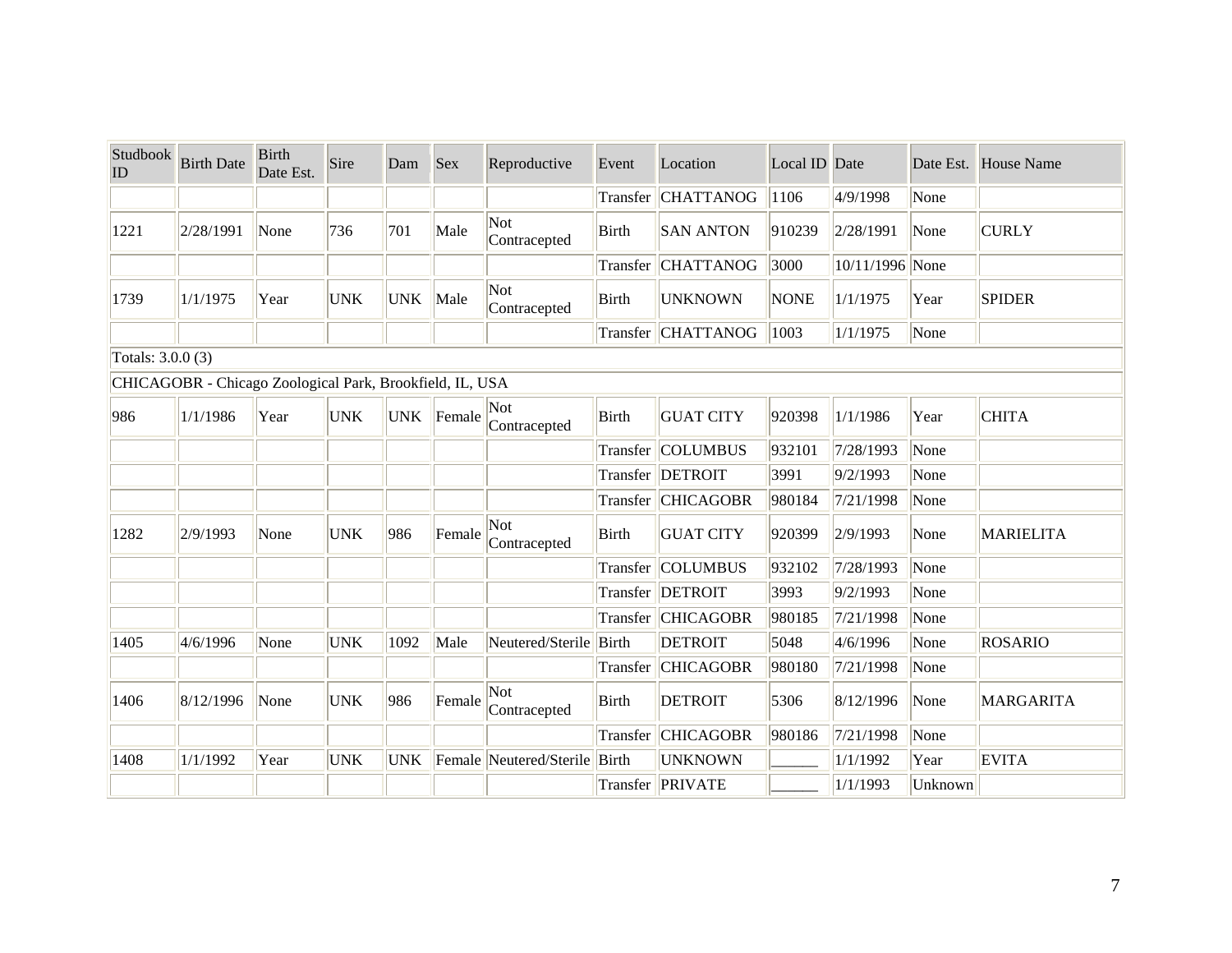| Studbook<br>ID                                           | <b>Birth Date</b>                    | <b>Birth</b><br>Date Est. | Sire       | Dam        | <b>Sex</b> | Reproductive                  | Event        | Location             | Local ID Date |                    |                           | Date Est. House Name |  |
|----------------------------------------------------------|--------------------------------------|---------------------------|------------|------------|------------|-------------------------------|--------------|----------------------|---------------|--------------------|---------------------------|----------------------|--|
|                                                          |                                      |                           |            |            |            |                               |              | Transfer UI IOWACI   |               | 1/1/1996           | Year                      |                      |  |
|                                                          |                                      |                           |            |            |            |                               |              | Transfer DETROIT     | 5193          | 7/17/1996          | None                      |                      |  |
|                                                          |                                      |                           |            |            |            |                               |              | Transfer   CHICAGOBR | 980182        | 7/21/1998          | None                      |                      |  |
| 1416                                                     | 1/1/1992                             | Unknown UNK               |            | <b>UNK</b> | Male       | Neutered/Sterile Birth        |              | <b>UNKNOWN</b>       |               | 1/1/1992           | Unknown ELVIS             |                      |  |
|                                                          |                                      |                           |            |            |            |                               | Transfer     | USDI LAW             |               | 1/1/1996           | Unknown                   |                      |  |
|                                                          |                                      |                           |            |            |            |                               |              | Transfer  DETROIT    | 5395          | 11/13/1996 None    |                           |                      |  |
|                                                          |                                      |                           |            |            |            |                               |              | Transfer CHICAGOBR   | 980179        | 7/21/1998          | $\sqrt{\frac{1}{1}}$ None |                      |  |
| 1648                                                     | 2/7/2000                             | None                      | 1405       | 1282       | Female     | Not<br>Contracepted           | <b>Birth</b> | <b>CHICAGOBR</b>     | 13            | 2/7/2000           | None                      | <b>RITA</b>          |  |
|                                                          | Totals: 2.5.0 (7)                    |                           |            |            |            |                               |              |                      |               |                    |                           |                      |  |
| COLUMBIA - Riverbanks Zoological Park, Columbia, SC, USA |                                      |                           |            |            |            |                               |              |                      |               |                    |                           |                      |  |
| 884                                                      | 2/10/1984                            | None                      | 690        | 771        | Female     | Not<br>Contracepted           | <b>Birth</b> | <b>LITTLEROC</b>     | 1946          | 2/10/1984          | None                      | <b>PEBBLES</b>       |  |
|                                                          |                                      |                           |            |            |            |                               |              | Transfer COLUMBIA    | SJ1111        | 4/11/1988          | None                      |                      |  |
| 1005                                                     | 6/19/1986                            | None                      | 633        | 133        | Female     | Not<br>Contracepted           | <b>Birth</b> | <b>NORFOLK</b>       | 860042        | 6/19/1986          | None                      | <b>DINO</b>          |  |
|                                                          |                                      |                           |            |            |            |                               |              | Transfer LANSING     |               | 10/29/1987 Unknown |                           |                      |  |
|                                                          |                                      |                           |            |            |            |                               |              | Transfer NORFOLK     | 860042        | 11/17/1987 None    |                           |                      |  |
|                                                          |                                      |                           |            |            |            |                               |              | Transfer COLUMBIA    | SJ1097        | $3/24/1988$ None   |                           |                      |  |
| Totals: 0.2.0 (2)                                        |                                      |                           |            |            |            |                               |              |                      |               |                    |                           |                      |  |
|                                                          | DALLAS - Dallas Zoo, Dallas, TX, USA |                           |            |            |            |                               |              |                      |               |                    |                           |                      |  |
| 132                                                      | 1/1/1958                             | Year                      | <b>UNK</b> | <b>UNK</b> |            | Female Neutered/Sterile Birth |              | <b>DALLAS</b>        | 001336        | 1/1/1958           | Year                      | <b>RENA</b>          |  |
| 231                                                      | 10/22/1965 None                      |                           | <b>UNK</b> | <b>UNK</b> | Male       | Neutered/Sterile Birth        |              | <b>DALLAS</b>        | 001093        | 10/22/1965 None    |                           | <b>SANTOS</b>        |  |
| 459                                                      | 10/4/1972                            | None                      | <b>UNK</b> | 132        | Female     | Not.<br>Contracepted          | Birth        | <b>DALLAS</b>        | 001219        | 10/4/1972          | None                      | <b>ROSA</b>          |  |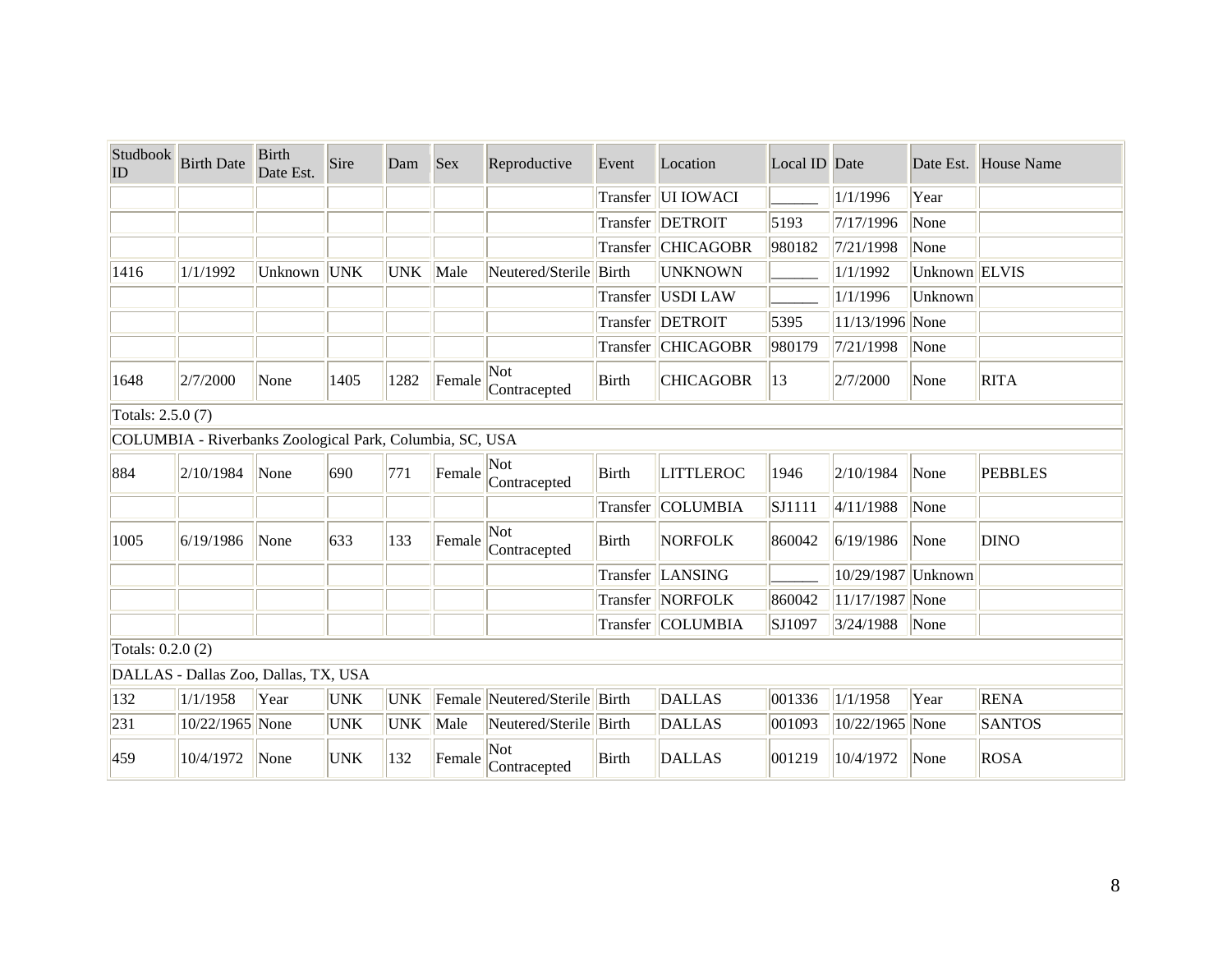| Studbook<br>$ $ ID | <b>Birth Date</b>                                    | <b>Birth</b><br>Date Est. | Sire       | Dam        | Sex    | Reproductive                  | Event        | Location           | Local ID Date |                 |      | Date Est. House Name |  |
|--------------------|------------------------------------------------------|---------------------------|------------|------------|--------|-------------------------------|--------------|--------------------|---------------|-----------------|------|----------------------|--|
| 891                | 5/4/1984                                             | None                      | 578        | 444        | Female | Not<br>Contracepted           | <b>Birth</b> | <b>ROCHESTER</b>   | 2141          | 5/4/1984        | None | <b>KIRBY</b>         |  |
|                    |                                                      |                           |            |            |        |                               | Transfer     | <b>DALLAS</b>      | 886205        | 5/19/1988       | None |                      |  |
| 1055               | 5/18/1987                                            | None                      | 231        | 171        | Female | Not<br>Contracepted           | <b>Birth</b> | <b>DALLAS</b>      | 874959        | 5/18/1987       | None | <b>CORONA</b>        |  |
| 1210               | 11/28/1990 None                                      |                           | 231        | 891        | Female | Not<br>Contracepted           | <b>Birth</b> | <b>DALLAS</b>      | 906912        | 11/28/1990 None |      | <b>SOPRESA</b>       |  |
| 1270               | 9/18/1992                                            | None                      | 231        | 891        | Female | Not<br>Contracepted           | <b>Birth</b> | <b>DALLAS</b>      | 928031        | 9/18/1992       | None | <b>GUADALUPE</b>     |  |
| Totals: 1.6.0 (7)  |                                                      |                           |            |            |        |                               |              |                    |               |                 |      |                      |  |
|                    | DENVER - Denver Zoological Gardens, Denver, CO, USA  |                           |            |            |        |                               |              |                    |               |                 |      |                      |  |
| 608                | 8/15/1975                                            | None                      | <b>UNK</b> | <b>UNK</b> |        | Female Neutered/Sterile Birth |              | <b>BIRMINGHM</b>   | 1416          | 8/15/1975       | None | <b>WILMA</b>         |  |
|                    |                                                      |                           |            |            |        |                               |              | Transfer CHICAGOBR | 890388        | 11/1/1989       | None |                      |  |
|                    |                                                      |                           |            |            |        |                               |              | Transfer DENVER    | 960388        | 8/18/1996       | None |                      |  |
| 886                | 2/17/1984                                            | None                      | 169        | 298        | Male   | Contracepted                  | <b>Birth</b> | <b>WATERTNSD</b>   | 0014          | 2/17/1984       | None | <b>SMURF</b>         |  |
|                    |                                                      |                           |            |            |        |                               | Transfer     | <b>CHICAGOBR</b>   | 880400        | 11/17/1988 None |      |                      |  |
|                    |                                                      |                           |            |            |        |                               |              | Transfer DENVER    | 960387        | 8/18/1996       | None |                      |  |
| 943                | 1/2/1985                                             | None                      | R536       | 486        | Female | Not<br>Contracepted           | Birth        | <b>CHICAGOBR</b>   | 850001        | 1/2/1985        | None | <b>BONNIE</b>        |  |
|                    |                                                      |                           |            |            |        |                               | Transfer     | <b>DENVER</b>      | 960392        | 8/18/1996       | None |                      |  |
| 996                | 3/18/1986                                            | None                      | 279        | 412        |        | Female Neutered/Sterile       | Birth        | <b>BIRMINGHM</b>   | 1496          | 3/18/1986       | None | <b>BETTY</b>         |  |
|                    |                                                      |                           |            |            |        |                               | Transfer     | <b>CHICAGOBR</b>   | 890389        | 11/1/1989       | None |                      |  |
|                    |                                                      |                           |            |            |        |                               |              | Transfer DENVER    | 960389        | 8/18/1996       | None |                      |  |
| 1448               | 6/23/1997                                            | None                      | 886        | 943        | Male   | Neutered/Sterile Birth        |              | <b>DENVER</b>      | 970201        | 6/23/1997       | None | <b>BUNGEE</b>        |  |
|                    | Totals: 2.3.0 (5)                                    |                           |            |            |        |                               |              |                    |               |                 |      |                      |  |
|                    | DICKERSON - Dickerson Park Zoo, Springfield, MO, USA |                           |            |            |        |                               |              |                    |               |                 |      |                      |  |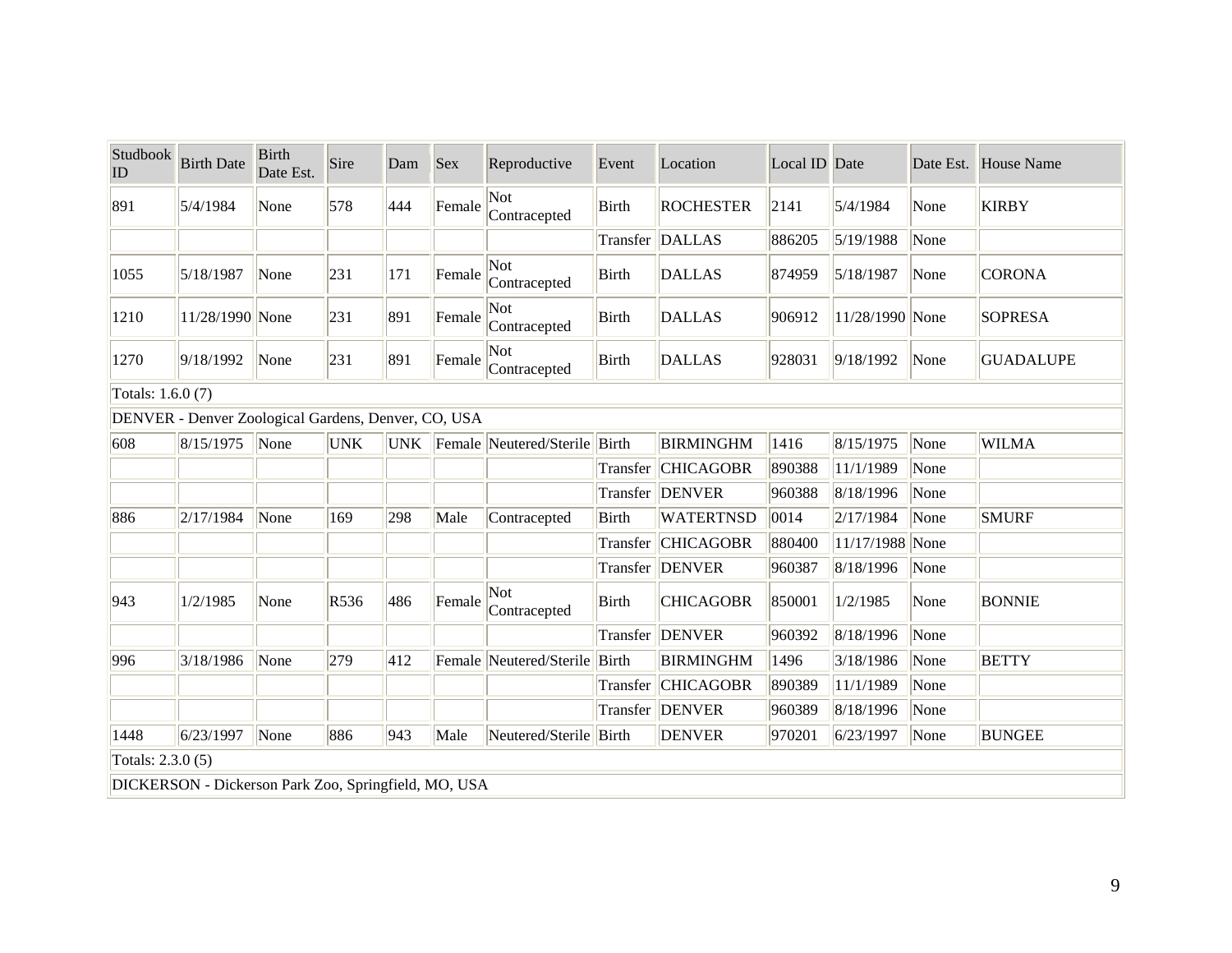| Studbook<br>ID    | <b>Birth Date</b>                       | <b>Birth</b><br>Date Est. | Sire       | Dam        | <b>Sex</b> | Reproductive                                                        | Event        | Location                    | Local ID Date |                 |         | Date Est. House Name |  |
|-------------------|-----------------------------------------|---------------------------|------------|------------|------------|---------------------------------------------------------------------|--------------|-----------------------------|---------------|-----------------|---------|----------------------|--|
| 1706              | 1/1/1965                                | Year                      | <b>UNK</b> | <b>UNK</b> | Male       | Neutered/Sterile                                                    | Birth        | <b>UNKNOWN</b>              |               | 1/1/1965        | Year    |                      |  |
|                   |                                         |                           |            |            |            |                                                                     | Transfer     | <b>DICKERSON</b>            | 5649          | 5/27/2003       | None    |                      |  |
| 1707              | 6/15/1974                               | None                      | <b>UNK</b> | <b>UNK</b> | Female     | Not<br>Contracepted                                                 | <b>Birth</b> | <b>UNKNOWN</b>              |               | 6/15/1974       | None    |                      |  |
|                   |                                         |                           |            |            |            |                                                                     | Transfer     | <b>DICKERSON</b>            | 5650          | 5/27/2003       | None    |                      |  |
| 1708              | 9/7/1991                                | None                      | <b>UNK</b> | <b>UNK</b> | Female     | Not<br>Contracepted                                                 | <b>Birth</b> | <b>UNKNOWN</b>              |               | 9/7/1991        | None    |                      |  |
|                   |                                         |                           |            |            |            |                                                                     | Transfer     | <b>DICKERSON</b>            | 5651          | 5/27/2003       | None    |                      |  |
| 1709              | 7/28/1998                               | None                      | <b>UNK</b> | <b>UNK</b> | Male       | Neutered/Sterile Birth                                              |              | <b>UNKNOWN</b>              |               | 7/28/1998       | None    |                      |  |
|                   |                                         |                           |            |            |            |                                                                     |              | Transfer   DICKERSON        | 5652          | 5/27/2003       | None    |                      |  |
| Totals: 2.2.0 (4) |                                         |                           |            |            |            |                                                                     |              |                             |               |                 |         |                      |  |
|                   |                                         |                           |            |            |            | DREHER PA - Palm Beach Zoo at Dreher Park, West Palm Beach, FL, USA |              |                             |               |                 |         |                      |  |
| 1559              | 3/20/1998                               | None                      | 786        | 818        | Male       | Not<br>Contracepted                                                 | <b>Birth</b> | <b>SANFORD</b>              | 1452          | 3/20/1998       | None    | <b>OREN</b>          |  |
|                   |                                         |                           |            |            |            |                                                                     | Transfer     | <b>DREHER PA</b>            | 203224        | 12/3/2003       | None    |                      |  |
| 1632              | 5/30/1998                               | None                      | 786        | 823        | Male       | Not<br>Contracepted                                                 | <b>Birth</b> | <b>SANFORD</b>              | 1454          | 5/30/1998       | None    | <b>BROCK</b>         |  |
|                   |                                         |                           |            |            |            |                                                                     | Transfer     | <b>DREHER PA</b>            | 203225        | 12/3/2003       | None    |                      |  |
| 1634              | 8/16/2000                               | None                      | 786        | 818        | Male       | Not<br>Contracepted                                                 | <b>Birth</b> | <b>SANFORD</b>              | 1495          | 8/16/2000       | None    | <b>HYMIE</b>         |  |
|                   |                                         |                           |            |            |            |                                                                     |              | Transfer DREHER PA          | 203226        | 12/3/2003       | None    |                      |  |
| Totals: 3.0.0 (3) |                                         |                           |            |            |            |                                                                     |              |                             |               |                 |         |                      |  |
|                   | EL PASO - El Paso Zoo, El Paso, TX, USA |                           |            |            |            |                                                                     |              |                             |               |                 |         |                      |  |
| 234               | 11/23/1965 Year                         |                           | <b>UNK</b> | <b>UNK</b> | Female     | Not<br>Contracepted                                                 | <b>Birth</b> | <b>UNKNOWN</b>              |               | 11/23/1965 Year |         | <b>ANGEL</b>         |  |
|                   |                                         |                           |            |            |            |                                                                     |              | <b>Transfer   MRS VANCE</b> |               | 1/1/1967        | Unknown |                      |  |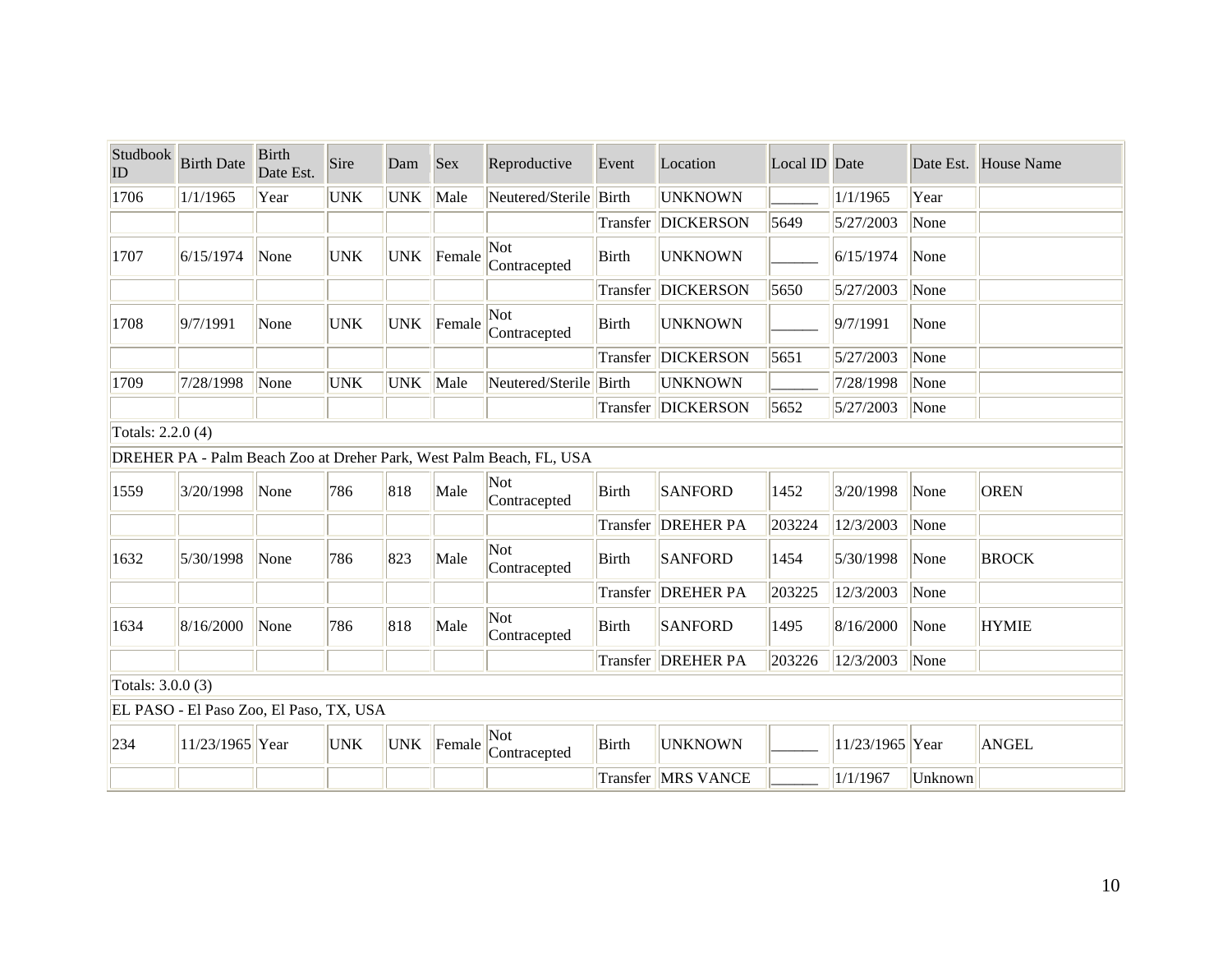| Studbook<br>ID | <b>Birth Date</b>                             | <b>Birth</b><br>Date Est. | Sire       | Dam        | <b>Sex</b> | Reproductive                  | Event         | Location           | Local ID Date |                 |         | Date Est. House Name |  |  |
|----------------|-----------------------------------------------|---------------------------|------------|------------|------------|-------------------------------|---------------|--------------------|---------------|-----------------|---------|----------------------|--|--|
|                |                                               |                           |            |            |            |                               | Transfer      | <b>EL PASO</b>     | 000020        | 11/23/1969 None |         |                      |  |  |
| 661            | 5/10/1977                                     | None                      | 173        | 234        | Female     | Not<br>Contracepted           | <b>Birth</b>  | <b>EL PASO</b>     | 111           | 5/10/1977       | None    | <b>CONNIE</b>        |  |  |
| 755            | 1/21/1980                                     | None                      | 173        | 234        | Female     | Not<br>Contracepted           | Birth         | <b>EL PASO</b>     | 150           | 1/21/1980       | None    | <b>SUNDAY</b>        |  |  |
| 1009           | 7/10/1986                                     | None                      | 645        | 661        | Female     | Not<br>Contracepted           | <b>Birth</b>  | <b>EL PASO</b>     | 450           | 7/10/1986       | None    | <b>LIBBY</b>         |  |  |
| 1073           | 11/6/1987                                     | None                      | 645        | 234        | Male       | Not<br>Contracepted           | Birth         | <b>EL PASO</b>     | 541           | 11/6/1987       | None    | <b>MIKEY</b>         |  |  |
| 1125           | 1/3/1989                                      | None                      | 645        | 234        | Male       | Not<br>Contracepted           | <b>Birth</b>  | <b>EL PASO</b>     | 595           | 1/3/1989        | None    | <b>JANUARY</b>       |  |  |
| 1280           | 1/2/1993                                      | None                      | 1073       | 755        | Male       | Not<br>Contracepted           | <b>Birth</b>  | <b>EL PASO</b>     | 922103        | 1/2/1993        | None    | <b>RAUL</b>          |  |  |
|                | Totals: 3.4.0 (7)                             |                           |            |            |            |                               |               |                    |               |                 |         |                      |  |  |
|                | ERIE - Erie Zoological Gardens, Erie, PA, USA |                           |            |            |            |                               |               |                    |               |                 |         |                      |  |  |
| 405            | 1/1/1971                                      | Year                      | <b>UNK</b> | <b>UNK</b> | Male       | Not<br>Contracepted           | Birth         | <b>UNKNOWN</b>     |               | 1/1/1971        | Year    | <b>ZIPPER</b>        |  |  |
|                |                                               |                           |            |            |            |                               |               | Transfer PITTSBURG |               | 1/1/1973        | Unknown |                      |  |  |
|                |                                               |                           |            |            |            |                               | Transfer ERIE |                    | 299           | 6/21/1977       | None    |                      |  |  |
| 582            | 1/1/1975                                      | Year                      | <b>UNK</b> | <b>UNK</b> | Female     | Not<br>Contracepted           | Birth         | <b>UNKNOWN</b>     |               | 1/1/1975        | Year    | SASSY                |  |  |
|                |                                               |                           |            |            |            |                               | Transfer      | SOUTHBEND          | 783           | 1/1/1980        | Unknown |                      |  |  |
|                |                                               |                           |            |            |            |                               | Transfer ERIE |                    | 452           | 5/4/1984        | None    |                      |  |  |
| 1060           | 7/9/1987                                      | None                      | 786        | 377        | Female     | Not<br>Contracepted           | Birth         | <b>SANFORD</b>     | 1206          | 7/9/1987        | None    | <b>CHANGO</b>        |  |  |
|                |                                               |                           |            |            |            |                               | Transfer      | <b>ERIE</b>        | 597           | 8/9/1990        | None    |                      |  |  |
| 1110           | 10/12/1988 None                               |                           | 786        | 818        |            | Female Neutered/Sterile Birth |               | <b>SANFORD</b>     | 1240          | 10/12/1988 None |         | <b>FRENCHI</b>       |  |  |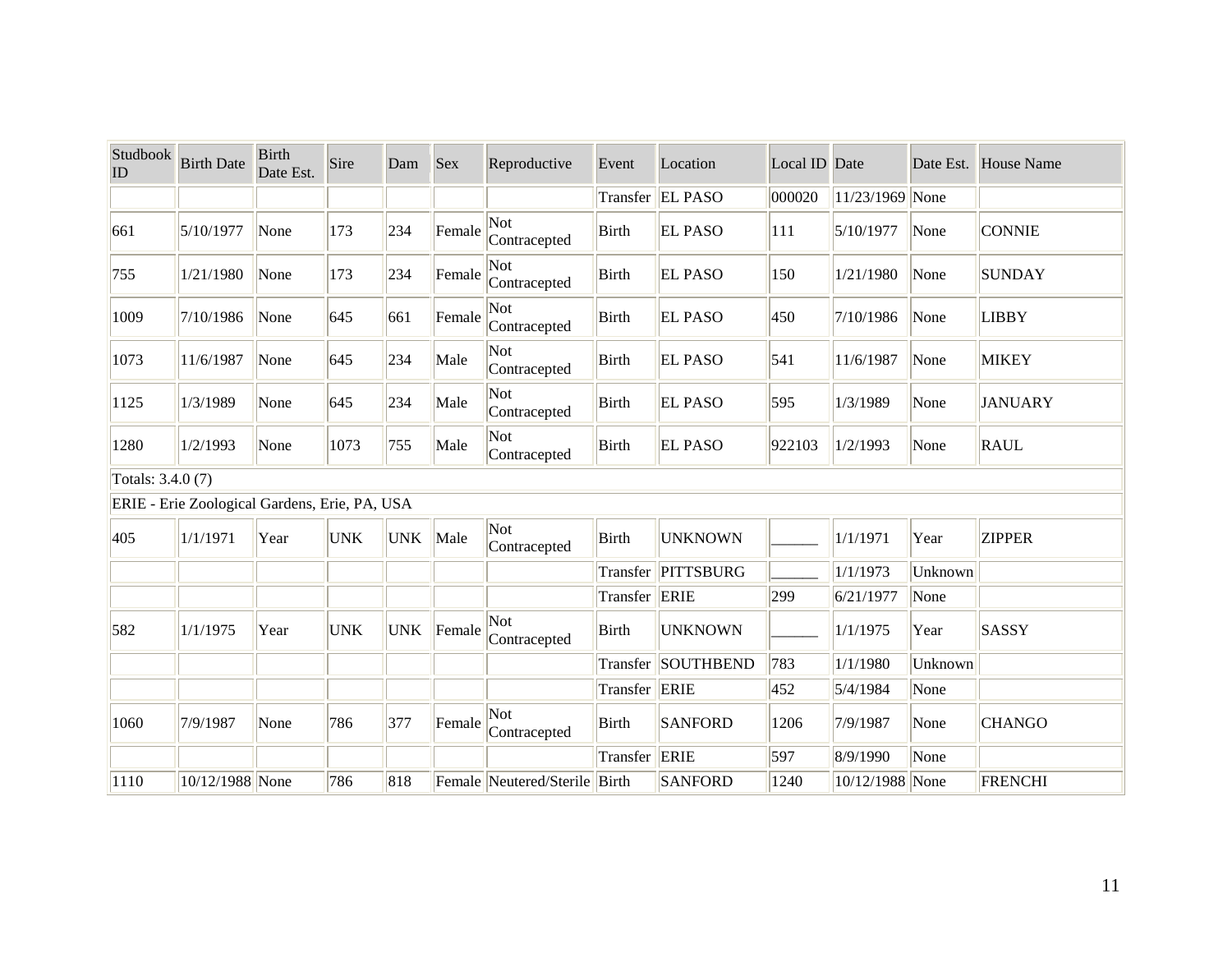| Studbook<br>ID    | <b>Birth Date</b>                                    | <b>Birth</b><br>Date Est. | Sire        | Dam        | <b>Sex</b>  | Reproductive                  | Event           | Location           | Local ID Date |                 |               | Date Est. House Name |
|-------------------|------------------------------------------------------|---------------------------|-------------|------------|-------------|-------------------------------|-----------------|--------------------|---------------|-----------------|---------------|----------------------|
|                   |                                                      |                           |             |            |             |                               | Transfer        | <b>ERIE</b>        | 598           | 8/9/1990        | None          |                      |
| 1567              | 9/7/1997                                             | None                      | 405         | 1110       | Female      | Not<br>Contracepted           | <b>Birth</b>    | <b>ERIE</b>        | 783           | 9/7/1997        | None          | PRINCESS E. ROSE     |
| Totals: 1.4.0 (5) |                                                      |                           |             |            |             |                               |                 |                    |               |                 |               |                      |
|                   | GARDENCTY - Lee Richardson Zoo, Garden City, KS, USA |                           |             |            |             |                               |                 |                    |               |                 |               |                      |
| 787               | 1/1/1981                                             | Year                      | <b>WILD</b> |            | WILD Female | Not<br>Contracepted           | Wild<br>Capture | <b>PANAMA</b>      | <b>NONE</b>   | 1/1/1981        | Year          | <b>DAISY</b>         |
|                   |                                                      |                           |             |            |             |                               | Transfer        | <b>USFWS</b>       | 2980AC        | 6/1/1984        | Unknown       |                      |
|                   |                                                      |                           |             |            |             |                               |                 | Transfer METROZOO  | M00301        | 7/16/1984       | None          |                      |
|                   |                                                      |                           |             |            |             |                               |                 | Transfer CHICAGOLP | 7803          | 12/31/1984 None |               |                      |
|                   |                                                      |                           |             |            |             |                               |                 | Transfer GARDENCTY | M7803         | 9/8/1986        | None          |                      |
| 1386              | 6/12/1995                                            | None                      | 1043        | 1056       | Male        | Neutered/Sterile Birth        |                 | <b>SAN ANTON</b>   | 950610        | 6/12/1995       | None          | <b>BRUNO</b>         |
|                   |                                                      |                           |             |            |             |                               | Transfer        | GARDENCTY          | 103001        | 2/11/2003       | None          |                      |
| Totals: 1.1.0 (2) |                                                      |                           |             |            |             |                               |                 |                    |               |                 |               |                      |
|                   | GLEN OAK - Glen Oak Zoo, Peoria, IL, USA             |                           |             |            |             |                               |                 |                    |               |                 |               |                      |
| 423               | 1/1/1972                                             | Year                      | <b>UNK</b>  | <b>UNK</b> |             | Female Neutered/Sterile Birth |                 | <b>UNKNOWN</b>     |               | 1/1/1972        | Year          | <b>AGNES</b>         |
|                   |                                                      |                           |             |            |             |                               | Transfer        | <b>UNKNOWN</b>     |               | 1/1/1972        | Unknown       |                      |
|                   |                                                      |                           |             |            |             |                               |                 | Transfer GLEN OAK  | 312           | 2/1/1974        | None          |                      |
| 480               | 1/1/1973                                             | Unknown                   | <b>UNK</b>  | <b>UNK</b> | Male        | Not<br>Contracepted           | Birth           | <b>BROOKLYN</b>    |               | 1/1/1973        | Unknown BUTCH |                      |
|                   |                                                      |                           |             |            |             |                               |                 | Transfer BLEIBTREU |               | 1/1/1975        | Unknown       |                      |
|                   |                                                      |                           |             |            |             |                               |                 | Transfer PARAMUS   | 47            | 6/27/1977       | None          |                      |
|                   |                                                      |                           |             |            |             |                               |                 | Transfer GLEN OAK  | 3009          | 5/20/1981       | None          |                      |
| 793               | 3/7/1981                                             | None                      | <b>UNK</b>  | <b>UNK</b> | Female      | Not<br>Contracepted           | Birth           | <b>BIRMINGHM</b>   |               | 3/7/1981        | None          | <b>GRACIE</b>        |
|                   |                                                      |                           |             |            |             |                               |                 | Transfer GLEN OAK  | 3112          | 10/13/1983 None |               |                      |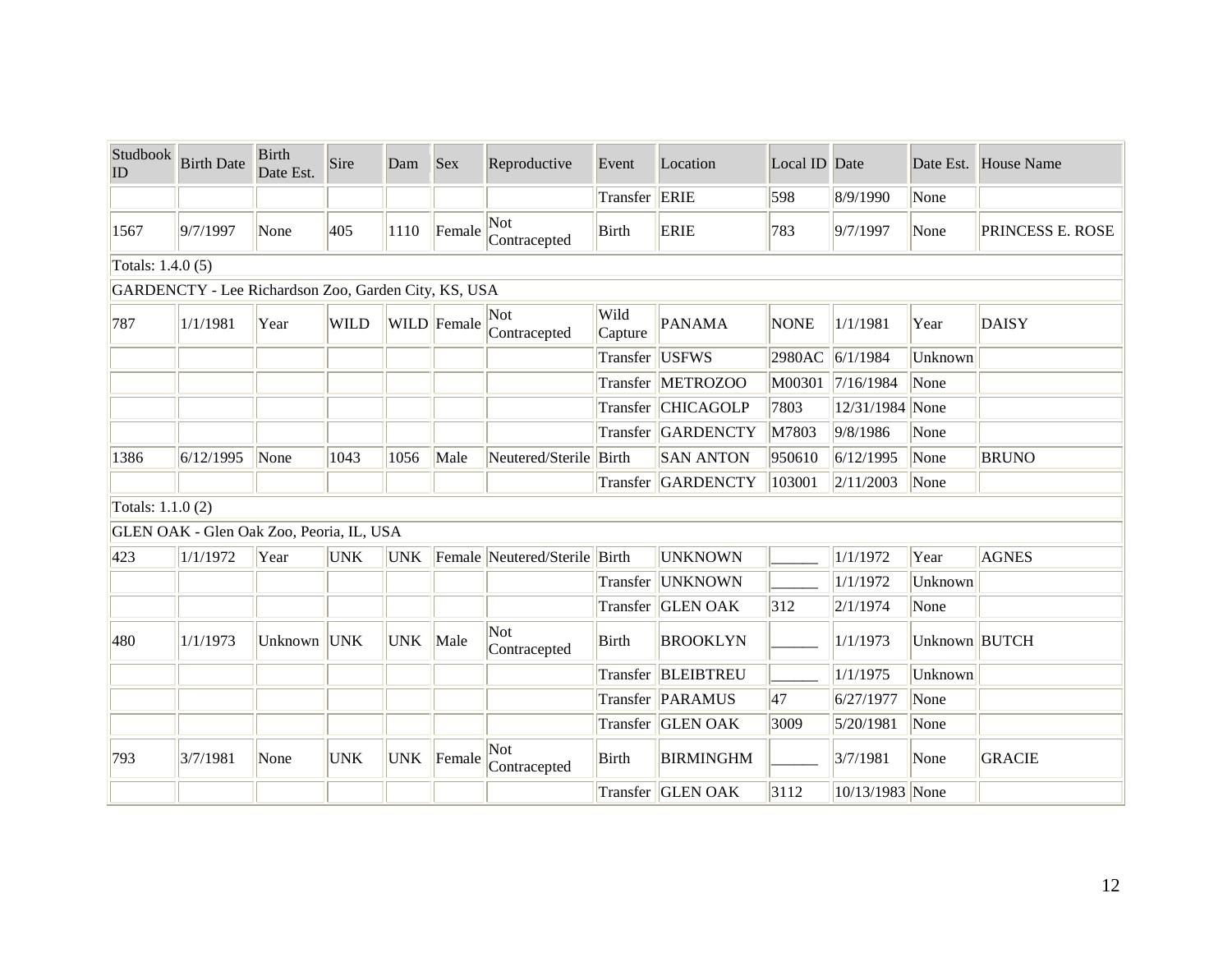| Studbook<br>ID    | <b>Birth Date</b>                                 | <b>Birth</b><br>Date Est. | Sire       | Dam        | <b>Sex</b> | Reproductive           | Event           | Location          | Local ID Date |                 |         | Date Est. House Name |
|-------------------|---------------------------------------------------|---------------------------|------------|------------|------------|------------------------|-----------------|-------------------|---------------|-----------------|---------|----------------------|
| 1388              | 9/23/1995                                         | None                      | 618        | 946        |            | Female Contracepted    | Birth           | <b>BATONROUG</b>  | 7537          | 9/23/1995       | None    | <b>DARLA</b>         |
|                   |                                                   |                           |            |            |            |                        |                 | Transfer GLEN OAK | 3114          | 7/24/1997       | None    |                      |
| Totals: 1.3.0 (4) |                                                   |                           |            |            |            |                        |                 |                   |               |                 |         |                      |
|                   | HOGLE - Utah's Hogle Zoo, Salt Lake City, UT, USA |                           |            |            |            |                        |                 |                   |               |                 |         |                      |
| 586               | 1/1/1975                                          | Unknown UNK               |            | <b>UNK</b> | Male       | Not<br>Contracepted    | <b>Birth</b>    | <b>UNKNOWN</b>    |               | 1/1/1975        |         | Unknown LEMONDROP    |
|                   |                                                   |                           |            |            |            |                        | Transfer PUBLIC |                   |               | 1/1/1976        | Unknown |                      |
|                   |                                                   |                           |            |            |            |                        | Transfer HOGLE  |                   | 00990         | 5/29/1978       | None    |                      |
| Totals: 1.0.0 (1) |                                                   |                           |            |            |            |                        |                 |                   |               |                 |         |                      |
|                   | HONOLULU - Honolulu Zoo, Honolulu, HI, USA        |                           |            |            |            |                        |                 |                   |               |                 |         |                      |
| 372               | 1/1/1970                                          | Year                      | <b>UNK</b> | <b>UNK</b> | Female     | Not<br>Contracepted    | Birth           | <b>HONOLULU</b>   | 800167        | 1/1/1970        | Year    | <b>BAGS</b>          |
| 373               | 1/1/1970                                          | Unknown                   | <b>UNK</b> | <b>UNK</b> | Female     | Not<br>Contracepted    | <b>Birth</b>    | <b>HONOLULU</b>   | 800168        | 1/1/1970        |         | Unknown ORANGEHEAD   |
| 375               | 1/1/1980                                          | Year                      | <b>UNK</b> | <b>UNK</b> | Female     | Not<br>Contracepted    | <b>Birth</b>    | HONOLULU          | 800174        | 1/1/1980        | Year    | <b>FRIENDLY</b>      |
| 376               | 1/1/1980                                          | Year                      | <b>UNK</b> | <b>UNK</b> | Female     | Not<br>Contracepted    | Birth           | <b>HONOLULU</b>   | 800175        | 1/1/1980        | Year    | <b>BLACKHEAD</b>     |
| 550               | 10/13/1974 None                                   |                           | <b>UNK</b> | <b>UNK</b> | Female     | Not<br>Contracepted    | <b>Birth</b>    | <b>HONOLULU</b>   | 800172        | 10/13/1974 None |         | <b>SPAZ</b>          |
| 865               | 9/13/1983                                         | None                      | <b>UNK</b> | 373        | Female     | Not<br>Contracepted    | <b>Birth</b>    | <b>HONOLULU</b>   | 830193        | 9/13/1983       | None    | <b>CRICKET</b>       |
| 902               | 7/15/1984                                         | None                      | <b>UNK</b> | 550        | Female     | Not<br>Contracepted    | Birth           | <b>HONOLULU</b>   | 840069        | 7/15/1984       | None    | <b>PHOEBE</b>        |
| 1190              | 5/21/1990                                         | None                      | <b>UNK</b> | <b>UNK</b> | Male       | Neutered/Sterile       | Birth           | FERNDALE          | 42500         | 5/21/1990       | None    | <b>AMIGO</b>         |
|                   |                                                   |                           |            |            |            |                        |                 | Transfer HONOLULU | 920290        | 10/6/1992       | None    |                      |
| 1421              | 8/9/1996                                          | None                      | 1190       | 376        | Male       | Neutered/Sterile Birth |                 | HONOLULU          | 960235        | 8/9/1996        | None    | <b>PIKAKE</b>        |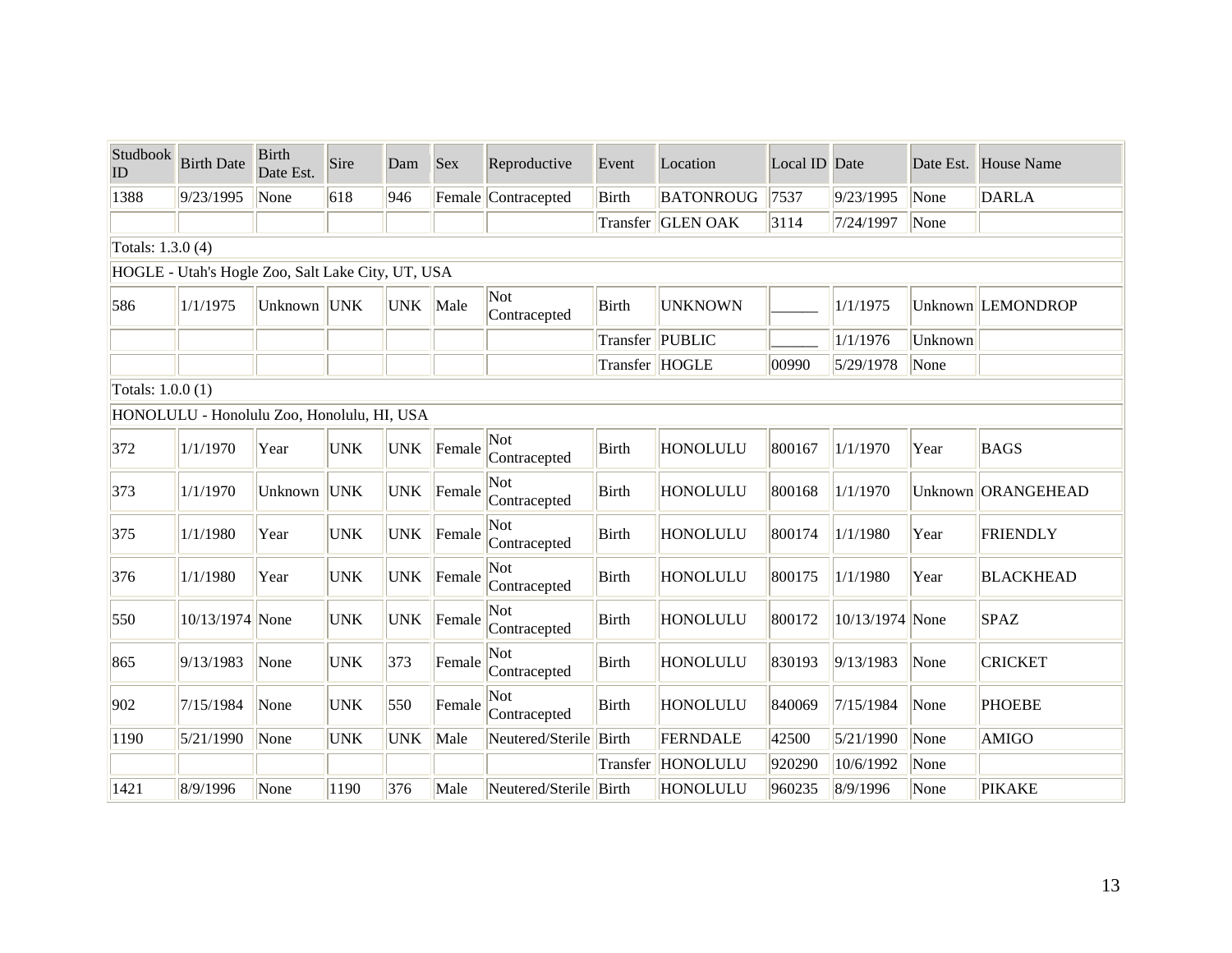| Studbook<br>ID     | <b>Birth Date</b>                           | <b>Birth</b><br>Date Est. | Sire        | Dam        | Sex         | Reproductive           | Event           | Location                | Local ID Date |                    |         | Date Est. House Name |
|--------------------|---------------------------------------------|---------------------------|-------------|------------|-------------|------------------------|-----------------|-------------------------|---------------|--------------------|---------|----------------------|
| 1601               | 10/11/1997 None                             |                           | 1190        | 550        | Female      | Not<br>Contracepted    | Birth           | <b>HONOLULU</b>         | 970353        | 10/11/1997 None    |         | <b>KAHEA</b>         |
| Totals: 2.8.0 (10) |                                             |                           |             |            |             |                        |                 |                         |               |                    |         |                      |
|                    | JNGLARY F - The Naples Zoo, Naples, FL, USA |                           |             |            |             |                        |                 |                         |               |                    |         |                      |
| 479                | 1/1/1973                                    | Year                      | <b>UNK</b>  | UNK Male   |             | Neutered/Sterile Birth |                 | <b>UNKNOWN</b>          |               | 1/1/1973           | Year    | <b>SCANNER</b>       |
|                    |                                             |                           |             |            |             |                        |                 | Transfer  SEDGWICK      | SM236         | 8/3/1976           | None    |                      |
|                    |                                             |                           |             |            |             |                        |                 | Transfer GARDENCTY      | HM3479        | 4/10/1979          | None    |                      |
|                    |                                             |                           |             |            |             |                        |                 | Transfer SEDGWICK       | SM236         | 5/1/1984           | None    |                      |
|                    |                                             |                           |             |            |             |                        |                 | Transfer   FRESNO       | 1495          | 9/20/1984          | None    |                      |
|                    |                                             |                           |             |            |             |                        |                 | Transfer  JNGLARY F     | 73P011        | 8/13/1992          | None    |                      |
| 554                | 1/1/1975                                    | Year                      | <b>UNK</b>  | <b>UNK</b> | Female      | Not<br>Contracepted    | Birth           | <b>UNKNOWN</b>          |               | 1/1/1975           | Year    | <b>BLACKIE</b>       |
|                    |                                             |                           |             |            |             |                        |                 | Transfer LOSANGELE      |               | 1/1/1976           | Unknown |                      |
|                    |                                             |                           |             |            |             |                        |                 | Transfer FRESNO         | 1073          | 3/3/1977           | None    |                      |
|                    |                                             |                           |             |            |             |                        |                 | Transfer  JNGLARY F     | 75P013        | 8/13/1992          | None    |                      |
| 1378               | 3/26/1995                                   | None                      | 479         | 554        | Female      | Not<br>Contracepted    | Birth           | <b>JNGLARY F</b>        | 95P012        | 3/26/1995          | None    | <b>SPROCKET</b>      |
| 1570               | 2/15/1987                                   | Year                      | <b>WILD</b> |            | WILD Female | Not<br>Contracepted    | Wild<br>Capture | <b>UNKNOWN</b>          | <b>NONE</b>   | 2/15/1987          | Year    | <b>SAVANA</b>        |
|                    |                                             |                           |             |            |             |                        |                 | <b>Transfer NICHOLS</b> |               | 4/15/1987          | Unknown |                      |
|                    |                                             |                           |             |            |             |                        |                 | Transfer LAFAY IND      | 880026        | 10/4/1989          | None    |                      |
|                    |                                             |                           |             |            |             |                        |                 | Transfer  JNGLARY F     | 87P042        | 10/6/2000          | None    |                      |
| 1575               | 7/1/1986                                    | Year                      | <b>UNK</b>  | <b>UNK</b> | Female      | Not<br>Contracepted    | Birth           | <b>UNKNOWN</b>          |               | 7/1/1986           | Year    | <b>KALA</b>          |
|                    |                                             |                           |             |            |             |                        |                 | Transfer HOCTOR         |               | 10/15/1986 Unknown |         |                      |
|                    |                                             |                           |             |            |             |                        |                 | Transfer  LAFAY IND     | 880031        | 11/5/1990          | None    |                      |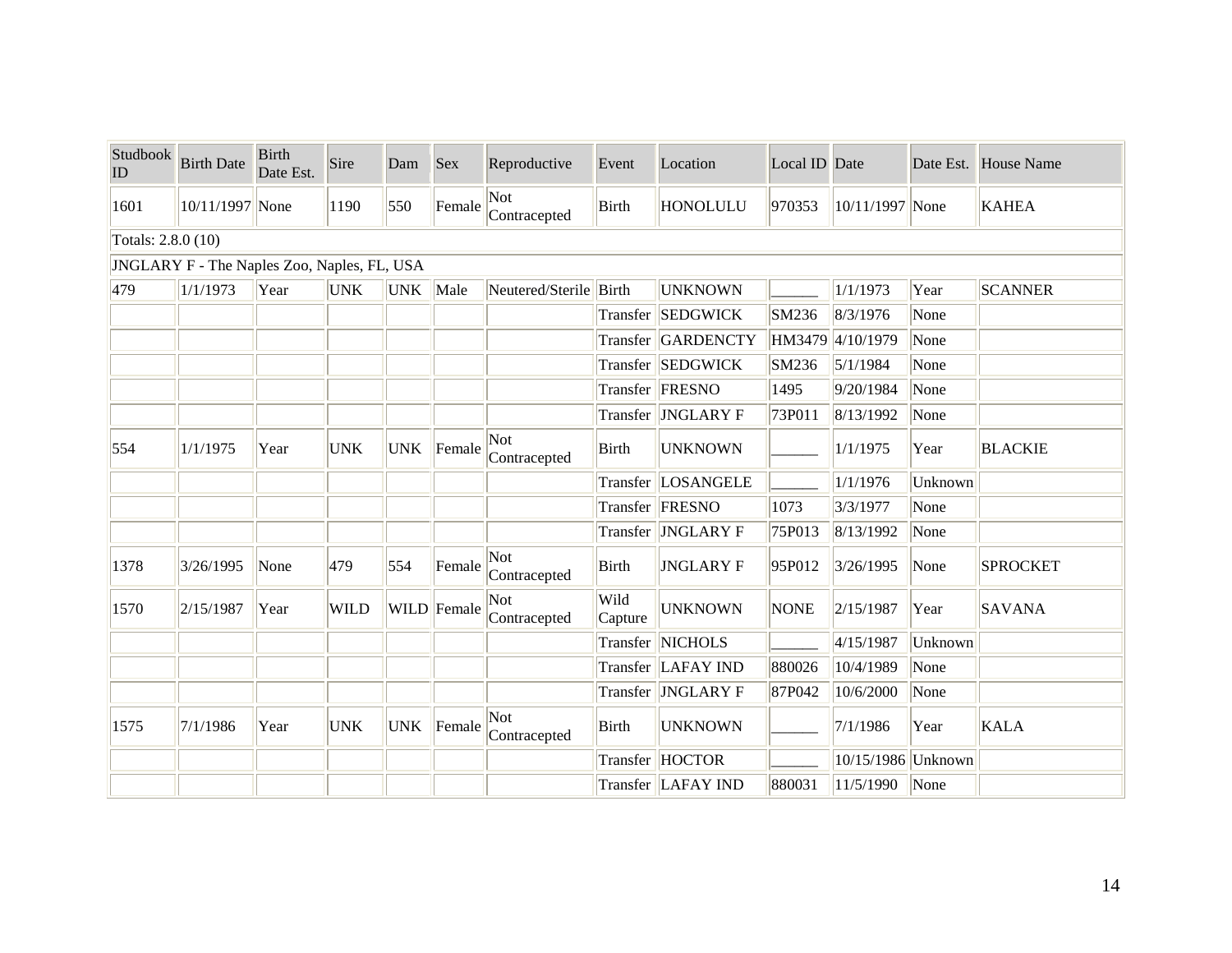| Studbook<br>ID    | <b>Birth Date</b>                                                | <b>Birth</b><br>Date Est. | Sire           | Dam        | Sex    | Reproductive                  | Event        | Location            | Local ID Date |                 | Date Est. | House Name    |
|-------------------|------------------------------------------------------------------|---------------------------|----------------|------------|--------|-------------------------------|--------------|---------------------|---------------|-----------------|-----------|---------------|
|                   |                                                                  |                           |                |            |        |                               | Transfer     | <b>JNGLARY F</b>    | 86P041        | 10/6/2000       | None      |               |
| 1576              | 7/1/1983                                                         | Year                      | <b>UNK</b>     | <b>UNK</b> | Female | Not<br>Contracepted           | Birth        | <b>UNKNOWN</b>      |               | 7/1/1983        | Year      | <b>DOTTIE</b> |
|                   |                                                                  |                           |                |            |        |                               | Transfer     | <b>HOCTOR</b>       |               | 7/1/1984        | Unknown   |               |
|                   |                                                                  |                           |                |            |        |                               |              | Transfer LAFAY IND  | 880032        | 11/17/1987 None |           |               |
|                   |                                                                  |                           |                |            |        |                               |              | Transfer  JNGLARY F | 83P040        | 10/6/2000       | None      |               |
| 1672              | 4/26/2001                                                        | None                      | $MULT1$   1570 |            | Male   | Neutered/Sterile Birth        |              | <b>JNGLARY F</b>    | A1P043        | 4/26/2001       | None      | <b>APRIL</b>  |
| 1712              | 1/23/2005                                                        | None                      | 1672           | 1378       | Male   | Not<br>Contracepted           | Birth        | <b>JNGLARY F</b>    | A5P052        | 1/23/2005       | None      | <b>LOUIE</b>  |
| Totals: 3.5.0 (8) |                                                                  |                           |                |            |        |                               |              |                     |               |                 |           |               |
|                   | LITTLEROC - Little Rock Zoological Gardens, Little Rock, AR, USA |                           |                |            |        |                               |              |                     |               |                 |           |               |
| 419               | 1/1/1972                                                         | Year                      | <b>UNK</b>     | <b>UNK</b> |        | Female Neutered/Sterile Birth |              | <b>LITTLEROC</b>    | 26            | 1/1/1972        | Year      | <b>LINDA</b>  |
| 741               | 1/1/1980                                                         | Year                      | <b>UNK</b>     | <b>UNK</b> | Female | Not<br>Contracepted           | Birth        | <b>BIRMINGHM</b>    |               | 1/1/1980        | Year      | <b>FUZZY</b>  |
|                   |                                                                  |                           |                |            |        |                               |              | Transfer  LITTLEROC | 1460          | 10/5/1981       | None      |               |
| 772               | 10/4/1980                                                        | Year                      | <b>UNK</b>     | <b>UNK</b> | Female | Not<br>Contracepted           | Birth        | <b>BIRMINGHM</b>    |               | 10/4/1980       | Year      | <b>GLOVES</b> |
|                   |                                                                  |                           |                |            |        |                               | Transfer     | <b>LITTLEROC</b>    | 1463          | 10/5/1981       | None      |               |
| 1284              | 3/25/1993                                                        | None                      | 690            | 772        | Female | Not<br>Contracepted           | Birth        | <b>LITTLEROC</b>    | 4336          | 3/25/1993       | None      | <b>TERRA</b>  |
| 1395              | 12/6/1995                                                        | None                      | 690            | 741        | Female | Not<br>Contracepted           | Birth        | <b>LITTLEROC</b>    | 4898          | 12/6/1995       | None      | <b>MERIDA</b> |
| 1557              | 12/2/1997                                                        | None                      | 690            | 677        | Male   | Neutered/Sterile Birth        |              | <b>LITTLEROC</b>    | 5411          | 12/2/1997       | None      | <b>MIR</b>    |
| 1564              | 3/4/1998                                                         | None                      | 690            | 772        | Male   | Neutered/Sterile Birth        |              | <b>LITTLEROC</b>    | 5441          | 3/4/1998        | None      | <b>MITU</b>   |
| 1565              | 4/24/1998                                                        | None                      | 690            | 741        | Female | Not<br>Contracepted           | <b>Birth</b> | <b>LITTLEROC</b>    | 5475          | 4/24/1998       | None      | <b>ANGORA</b> |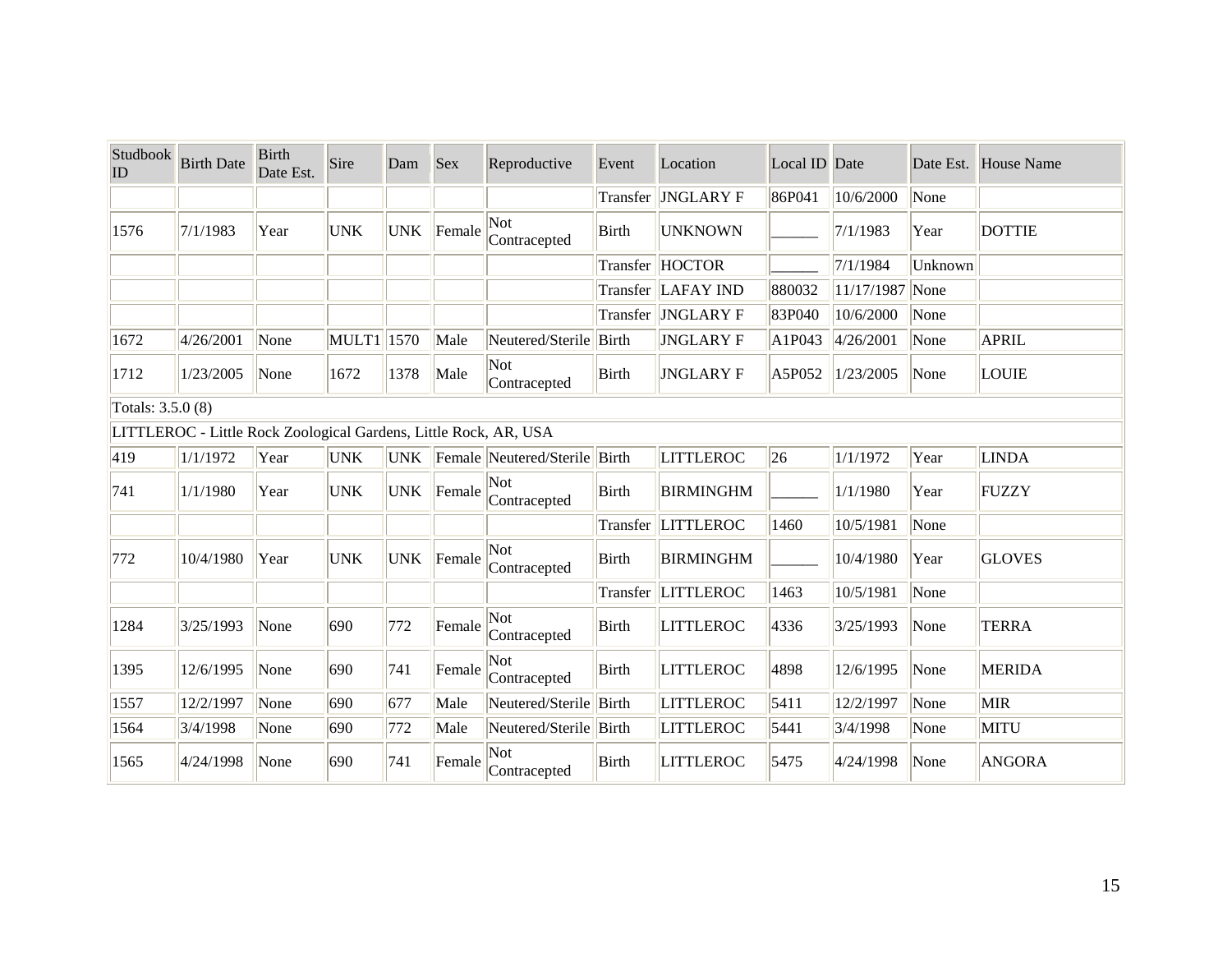| Studbook<br>ID    | <b>Birth Date</b> | <b>Birth</b><br>Date Est. | Sire        | Dam        | <b>Sex</b> | Reproductive                                                          | Event           | Location           | Local ID Date |           |         | Date Est. House Name |
|-------------------|-------------------|---------------------------|-------------|------------|------------|-----------------------------------------------------------------------|-----------------|--------------------|---------------|-----------|---------|----------------------|
| 1641              | 11/4/1998         | None                      | 690         | 1284       | Female     | Not<br>Contracepted                                                   | Birth           | <b>LITTLEROC</b>   | 5564          | 11/4/1998 | None    | <b>ASTRA</b>         |
| Totals: 2.7.0 (9) |                   |                           |             |            |            |                                                                       |                 |                    |               |           |         |                      |
|                   |                   |                           |             |            |            | LOSANGELE - Los Angeles Zoo & Botanical Gardens, Los Angeles, CA, USA |                 |                    |               |           |         |                      |
| 625               | 1/1/1976          | Year                      | <b>WILD</b> | WILD Male  |            | Not<br>Contracepted                                                   | Wild<br>Capture | <b>CENTRALAM</b>   | <b>NONE</b>   | 1/1/1976  | Year    | <b>BEN</b>           |
|                   |                   |                           |             |            |            |                                                                       | Transfer        | <b>CHASE B</b>     |               | 6/1/1976  | Unknown |                      |
|                   |                   |                           |             |            |            |                                                                       | Transfer        | LOSANGELE          | 93622         | 2/11/1977 | None    |                      |
| 1435              | 1/8/1996          | None                      | 625         | 626        |            | Female Contracepted                                                   | <b>Birth</b>    | <b>LOSANGELE</b>   | 96309         | 1/8/1996  | None    | <b>ZUNI</b>          |
| Totals: 1.1.0 (2) |                   |                           |             |            |            |                                                                       |                 |                    |               |           |         |                      |
|                   |                   |                           |             |            |            | MILWAUKEE - Milwaukee County Zoological Gardens, Milwaukee, WI, USA   |                 |                    |               |           |         |                      |
| 485               | 1/1/1973          | Year                      | <b>UNK</b>  |            |            | UNK Female Contracepted                                               | <b>Birth</b>    | <b>UNKNOWN</b>     |               | 1/1/1973  | Year    | MOMOSTENANGO         |
|                   |                   |                           |             |            |            |                                                                       | Transfer        | <b>MADISON</b>     | 1020          | 4/5/1977  | None    |                      |
|                   |                   |                           |             |            |            |                                                                       |                 | Transfer MILWAUKEE | 4692          | 6/2/2000  | None    |                      |
| 860               | 6/8/1983          | None                      | 636         | <b>UNK</b> | Male       | Not<br>Contracepted                                                   | Birth           | <b>MADISON</b>     | 1338          | 6/8/1983  | None    | <b>QUEZALTENANGO</b> |
|                   |                   |                           |             |            |            |                                                                       | Transfer        | MILWAUKEE          | 4690          | 6/2/2000  | None    |                      |
| 879               | 1/18/1984         | None                      | 565         | 267        | Male       | Contracepted                                                          | Birth           | <b>PARAMUS</b>     | 1274          | 1/18/1984 | None    |                      |
|                   |                   |                           |             |            |            |                                                                       | Transfer        | MILWAUKEE          | 2929          | 6/13/1986 | None    |                      |
| 890               | 5/2/1984          | None                      | 231         | <b>UNK</b> | Female     | Not<br>Contracepted                                                   | Birth           | <b>DALLAS</b>      | 843994        | 5/2/1984  | None    | <b>MYRTLE</b>        |
|                   |                   |                           |             |            |            |                                                                       | Transfer        | MILWAUKEE          | 2935          | 7/10/1986 | None    |                      |
| 1004              | 6/11/1986         | None                      | 636         | 584        | Female     | Not<br>Contracepted                                                   | Birth           | <b>MADISON</b>     | 1481          | 6/11/1986 | None    | <b>MAZATENANGO</b>   |
|                   |                   |                           |             |            |            |                                                                       |                 | Transfer MILWAUKEE | 4693          | 6/2/2000  | None    |                      |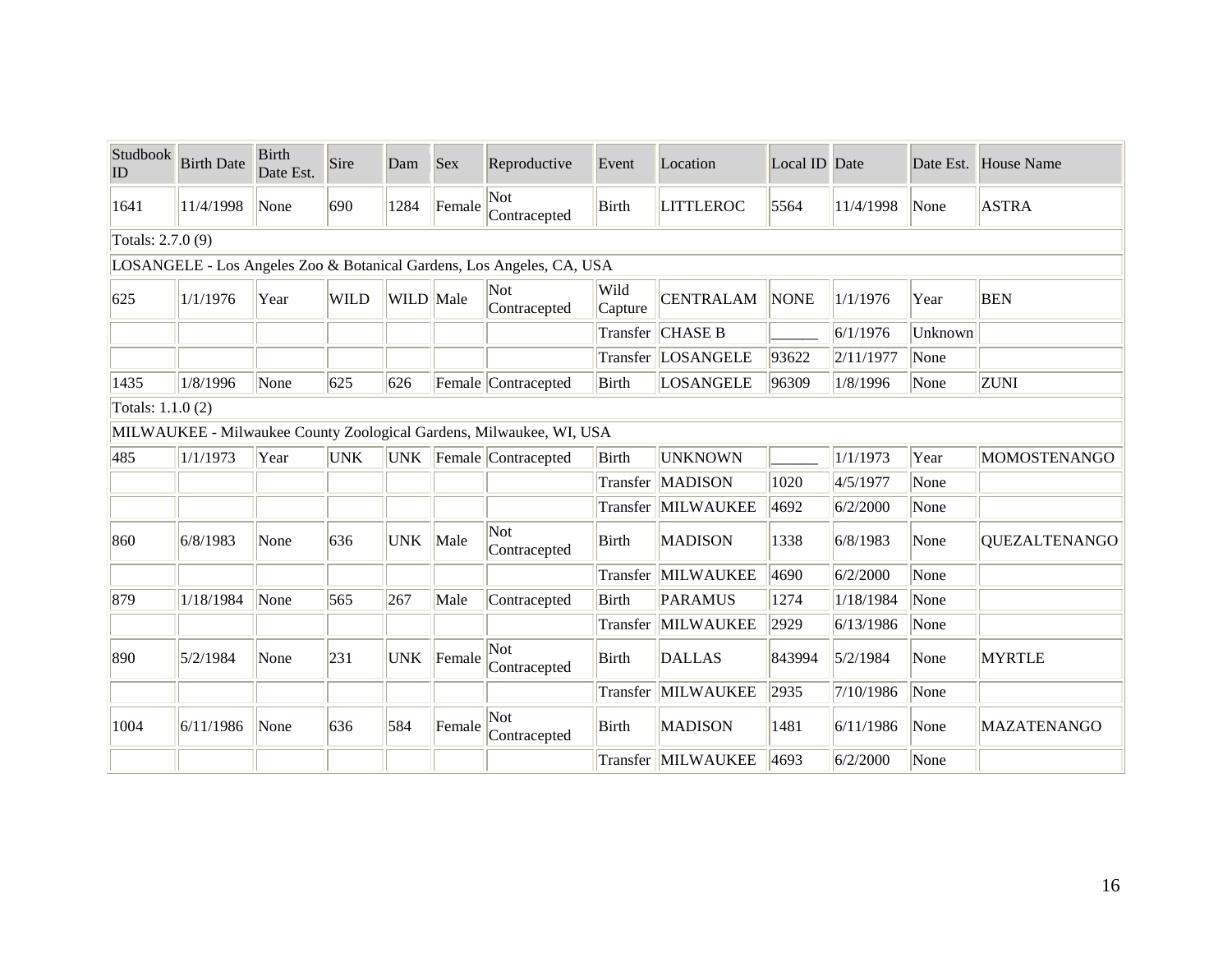| Studbook<br>ID    | <b>Birth Date</b>                               | <b>Birth</b><br>Date Est. | Sire       | Dam        | <b>Sex</b> | Reproductive        | Event        | Location                  | Local ID Date |           |      | Date Est. House Name |
|-------------------|-------------------------------------------------|---------------------------|------------|------------|------------|---------------------|--------------|---------------------------|---------------|-----------|------|----------------------|
| 1422              | 7/25/1996                                       | None                      | 860        | 485        | Male       | Not<br>Contracepted | Birth        | <b>MADISON</b>            | 1876          | 7/25/1996 | None | <b>HUEHUETENANGO</b> |
|                   |                                                 |                           |            |            |            |                     | Transfer     | MILWAUKEE                 | 4691          | 6/2/2000  | None |                      |
| 1596              | 9/5/1999                                        | None                      | 860        | 485        | Male       | Contracepted        | <b>Birth</b> | <b>MADISON</b>            | 2169          | 9/5/1999  | None | <b>CHIMALTENANGO</b> |
|                   |                                                 |                           |            |            |            |                     | Transfer     | MILWAUKEE                 | 4694          | 6/2/2000  | None |                      |
| 1713              | 8/18/2005                                       | None                      | MULT4 1004 |            | Female     | Not<br>Contracepted | <b>Birth</b> | <b>MILWAUKEE</b>          | 5232          | 8/18/2005 | None |                      |
| Totals: 4.4.0 (8) |                                                 |                           |            |            |            |                     |              |                           |               |           |      |                      |
|                   | MONTGOMRY - Montgomery Zoo, Montgomery, AL, USA |                           |            |            |            |                     |              |                           |               |           |      |                      |
| 917               | 1/1/1985                                        | Year                      | <b>UNK</b> | <b>UNK</b> | Female     | Not<br>Contracepted | <b>Birth</b> | MONTGOMRY <sup>202</sup>  |               | 1/1/1985  | Year | <b>PENELOPE</b>      |
| 991               | 1/15/1986                                       | None                      | <b>UNK</b> | <b>UNK</b> | Female     | Not<br>Contracepted | <b>Birth</b> | MONTGOMRY <sup>237</sup>  |               | 1/15/1986 | None |                      |
| 1025              | 1/1/1987                                        | Year                      | <b>UNK</b> | <b>UNK</b> | Female     | Not<br>Contracepted | Birth        | MONTGOMRY <sup>277</sup>  |               | 1/1/1987  | Year |                      |
| 1052              | 4/13/1987                                       | None                      | <b>UNK</b> | <b>UNK</b> | Female     | Not<br>Contracepted | <b>Birth</b> | MONTGOMRY <sup>295</sup>  |               | 4/13/1987 | None |                      |
| 1061              | 7/29/1987                                       | None                      | <b>UNK</b> | <b>UNK</b> | Male       | Not<br>Contracepted | <b>Birth</b> | MONTGOMRY <sup>305</sup>  |               | 7/29/1987 | None |                      |
| 1247              | 12/2/1991                                       | None                      | <b>UNK</b> | 991        | Female     | Not<br>Contracepted | <b>Birth</b> | MONTGOMRY <sup>1688</sup> |               | 12/2/1991 | None |                      |
| 1262              | 6/17/1992                                       | None                      | 1061       | 1024       | Female     | Not<br>Contracepted | <b>Birth</b> | MONTGOMRY <sup>878</sup>  |               | 6/17/1992 | None |                      |
| 1291              | 5/20/1993                                       | None                      | 1061       | 917        | Female     | Not<br>Contracepted | Birth        | MONTGOMRY 1206            |               | 5/20/1993 | None |                      |
| 1624              | 10/7/1997                                       | None                      | 1061       | <b>UNK</b> | Female     | Not<br>Contracepted | Birth        | MONTGOMRY <sup>2399</sup> |               | 10/7/1997 | None |                      |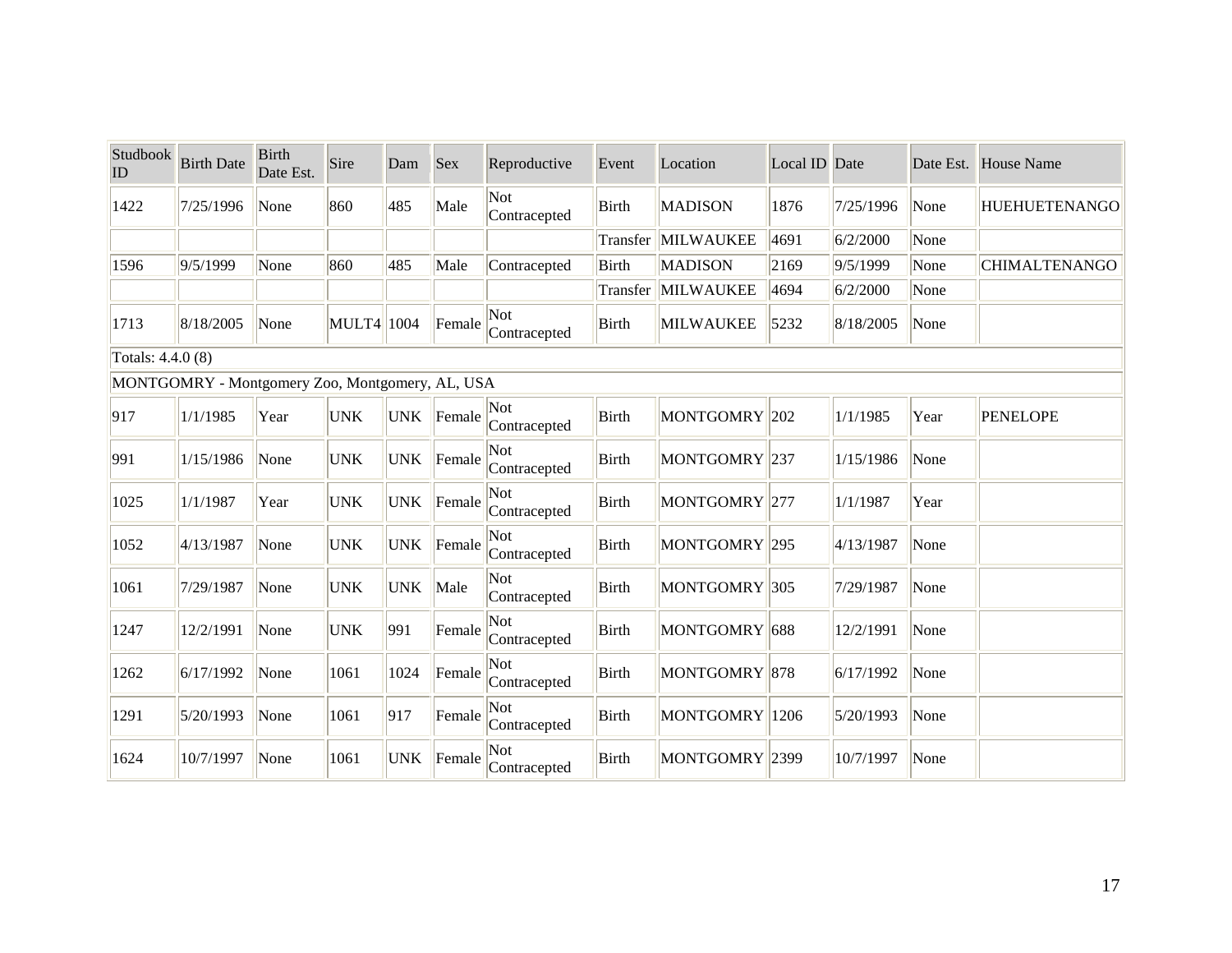| Studbook<br>ID     | <b>Birth Date</b>                                    | <b>Birth</b><br>Date Est. | Sire       | Dam        | Sex    | Reproductive                                                     | Event           | Location            | Local ID Date |                 |         | Date Est. House Name |
|--------------------|------------------------------------------------------|---------------------------|------------|------------|--------|------------------------------------------------------------------|-----------------|---------------------|---------------|-----------------|---------|----------------------|
| 1628               | 11/1/2000                                            | None                      | 1061       | <b>UNK</b> | Male   | Not<br>Contracepted                                              | <b>Birth</b>    | MONTGOMRY 2865      |               | 11/1/2000       | None    |                      |
| 1715               | 7/8/2002                                             | None                      | 1061       | <b>UNK</b> | Male   | Not<br>Contracepted                                              | <b>Birth</b>    | MONTGOMRY 3062      |               | 7/8/2002        | None    |                      |
| 1717               | 9/24/2005                                            | None                      | 1061       | <b>UNK</b> | Male   | Not<br>Contracepted                                              | <b>Birth</b>    | MONTGOMRY 3458      |               | 9/24/2005       | None    |                      |
| 1718               | 8/16/2005                                            | None                      | <b>UNK</b> | <b>UNK</b> | Female | Not<br>Contracepted                                              | <b>Birth</b>    | MONTGOMRY 3455      |               | 8/16/2005       | None    |                      |
| Totals: 4.9.0 (13) |                                                      |                           |            |            |        |                                                                  |                 |                     |               |                 |         |                      |
|                    | NORFOLK - Virginia Zoological Park, Norfolk, VA, USA |                           |            |            |        |                                                                  |                 |                     |               |                 |         |                      |
| 634                | 1/1/1976                                             | Year                      | <b>UNK</b> | <b>UNK</b> | Female | Not<br>Contracepted                                              | <b>Birth</b>    | <b>UNKNOWN</b>      |               | 1/1/1976        | Year    | <b>SYLVIA</b>        |
|                    |                                                      |                           |            |            |        |                                                                  | Transfer        | <b>CHASE B</b>      |               | 1/1/1977        | Unknown |                      |
|                    |                                                      |                           |            |            |        |                                                                  |                 | Transfer   NORFOLK  | 000032        | 4/13/1977       | None    |                      |
| 635                | 1/1/1976                                             | Year                      | <b>UNK</b> | <b>UNK</b> | Female | Not<br>Contracepted                                              | Birth           | <b>UNKNOWN</b>      |               | 1/1/1976        | Year    | <b>TANAYA</b>        |
|                    |                                                      |                           |            |            |        |                                                                  | <b>Transfer</b> | <b>CHASE B</b>      |               | 1/1/1977        | Unknown |                      |
|                    |                                                      |                           |            |            |        |                                                                  |                 | Transfer   NORFOLK  | 000033        | 4/13/1977       | None    |                      |
| Totals: 0.2.0 (2)  |                                                      |                           |            |            |        |                                                                  |                 |                     |               |                 |         |                      |
|                    |                                                      |                           |            |            |        | OKLAHOMA - Oklahoma City Zoological Park, Oklahoma City, OK, USA |                 |                     |               |                 |         |                      |
| 1635               | 12/1/2000                                            | None                      | 786        | 823        | Male   | Not<br>Contracepted                                              | <b>Birth</b>    | <b>SANFORD</b>      | 1501          | 12/1/2000       | None    | <b>MERCURY</b>       |
|                    |                                                      |                           |            |            |        |                                                                  | <b>Transfer</b> | <b>DREHER PA</b>    | 203227        | 12/3/2003       | None    |                      |
|                    |                                                      |                           |            |            |        |                                                                  | Transfer        | <b>OKLAHOMA</b>     | 779204        | 10/13/2009 None |         |                      |
| 1695               | 2/13/2005                                            | None                      | 1130       | 1293       | Female | Not<br>Contracepted                                              | <b>Birth</b>    | <b>WATERTNSD</b>    | 1876          | 2/13/2005       | None    | <b>EMMA</b>          |
|                    |                                                      |                           |            |            |        |                                                                  |                 | Transfer   OKLAHOMA | 779305        | 10/22/2009 None |         |                      |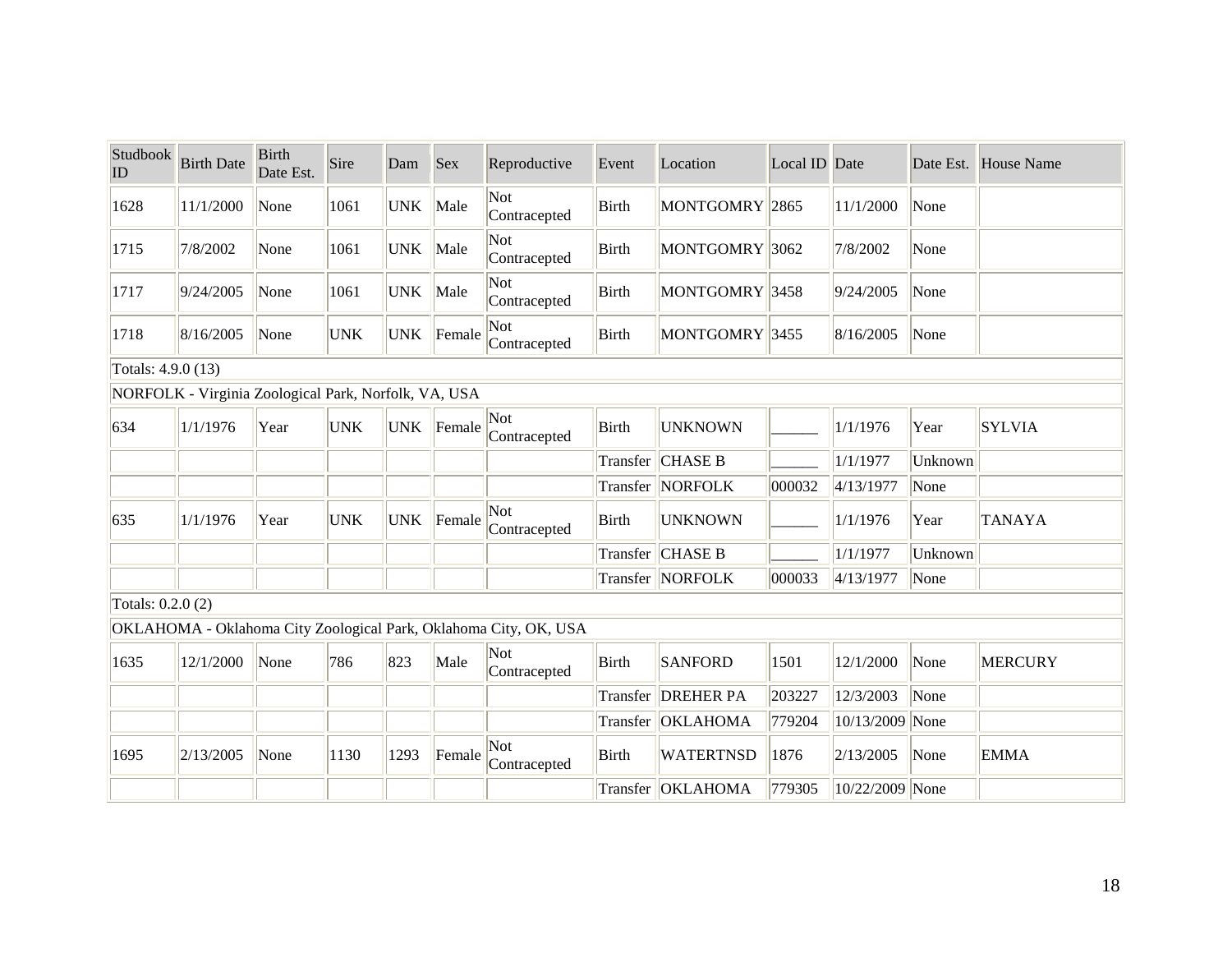| Studbook<br>ID     | <b>Birth Date</b>                                         | <b>Birth</b><br>Date Est. | Sire       | Dam        | <b>Sex</b> | Reproductive           | Event        | Location       | Local ID Date |                 | Date Est. | House Name    |
|--------------------|-----------------------------------------------------------|---------------------------|------------|------------|------------|------------------------|--------------|----------------|---------------|-----------------|-----------|---------------|
| Totals: 1.1.0 (2)  |                                                           |                           |            |            |            |                        |              |                |               |                 |           |               |
|                    | OMAHA - Omaha's Henry Doorly Zoo, Omaha, NE, USA          |                           |            |            |            |                        |              |                |               |                 |           |               |
| 613                | 10/6/1975                                                 | None                      | 272        | 229        | Female     | Not<br>Contracepted    | <b>Birth</b> | <b>OMAHA</b>   | 2392          | 10/6/1975       | None      |               |
| 753                | 1/11/1980                                                 | None                      | <b>UNK</b> | <b>UNK</b> | Female     | Not<br>Contracepted    | <b>Birth</b> | <b>OMAHA</b>   | 3432          | 1/11/1980       | None      |               |
| 778                | 11/28/1980 None                                           |                           | 480        | 268        | Male       | Neutered/Sterile Birth |              | <b>PARAMUS</b> | 815           | 11/28/1980 None |           | <b>BOMBER</b> |
|                    |                                                           |                           |            |            |            |                        |              | Transfer OMAHA | 8934          | 4/4/1996        | None      |               |
| 1096               | 4/11/1988                                                 | None                      | 564        | 715        | Female     | Not<br>Contracepted    | <b>Birth</b> | <b>OMAHA</b>   | 5216          | 4/11/1988       | None      |               |
| 1101               | 6/15/1988                                                 | None                      | 564        | 753        | Female     | Not<br>Contracepted    | <b>Birth</b> | <b>OMAHA</b>   | 5394          | 6/15/1988       | None      |               |
| 1253               | 2/27/1992                                                 | None                      | 564        | 715        | Female     | Not<br>Contracepted    | Birth        | <b>OMAHA</b>   | 6321          | 2/27/1992       | None      |               |
| 1332               | 2/17/1994                                                 | None                      | 564        | 753        | Female     | Not<br>Contracepted    | Birth        | <b>OMAHA</b>   | 7682          | 2/17/1994       | None      |               |
| 1370               | 9/20/1994                                                 | None                      | 564        | 229        | Female     | Not<br>Contracepted    | <b>Birth</b> | <b>OMAHA</b>   | 8069          | 9/20/1994       | None      |               |
| 1592               | 5/17/1999                                                 | None                      | 778        | 715        | Female     | Not<br>Contracepted    | Birth        | <b>OMAHA</b>   | 11062         | 5/17/1999       | None      |               |
| 1595               | 1/3/2000                                                  | None                      | 778        | <b>UNK</b> | Female     | Not<br>Contracepted    | Birth        | <b>OMAHA</b>   | 11424         | 1/3/2000        | None      |               |
| Totals: 1.9.0 (10) |                                                           |                           |            |            |            |                        |              |                |               |                 |           |               |
|                    | PARAMUS - Bergen County Zoological Park, Paramus, NJ, USA |                           |            |            |            |                        |              |                |               |                 |           |               |
| 1244               | 11/23/1991 None                                           |                           | 778        | 267        | Female     | Not<br>Contracepted    | Birth        | <b>PARAMUS</b> | 1937          | 11/23/1991 None |           | <b>KELLY</b>  |
| 1551               | 10/31/1997 None                                           |                           | 564        | 1114       | Male       | Neutered/Sterile Birth |              | <b>PARAMUS</b> | 2312          | 10/31/1997 None |           | <b>BUFF</b>   |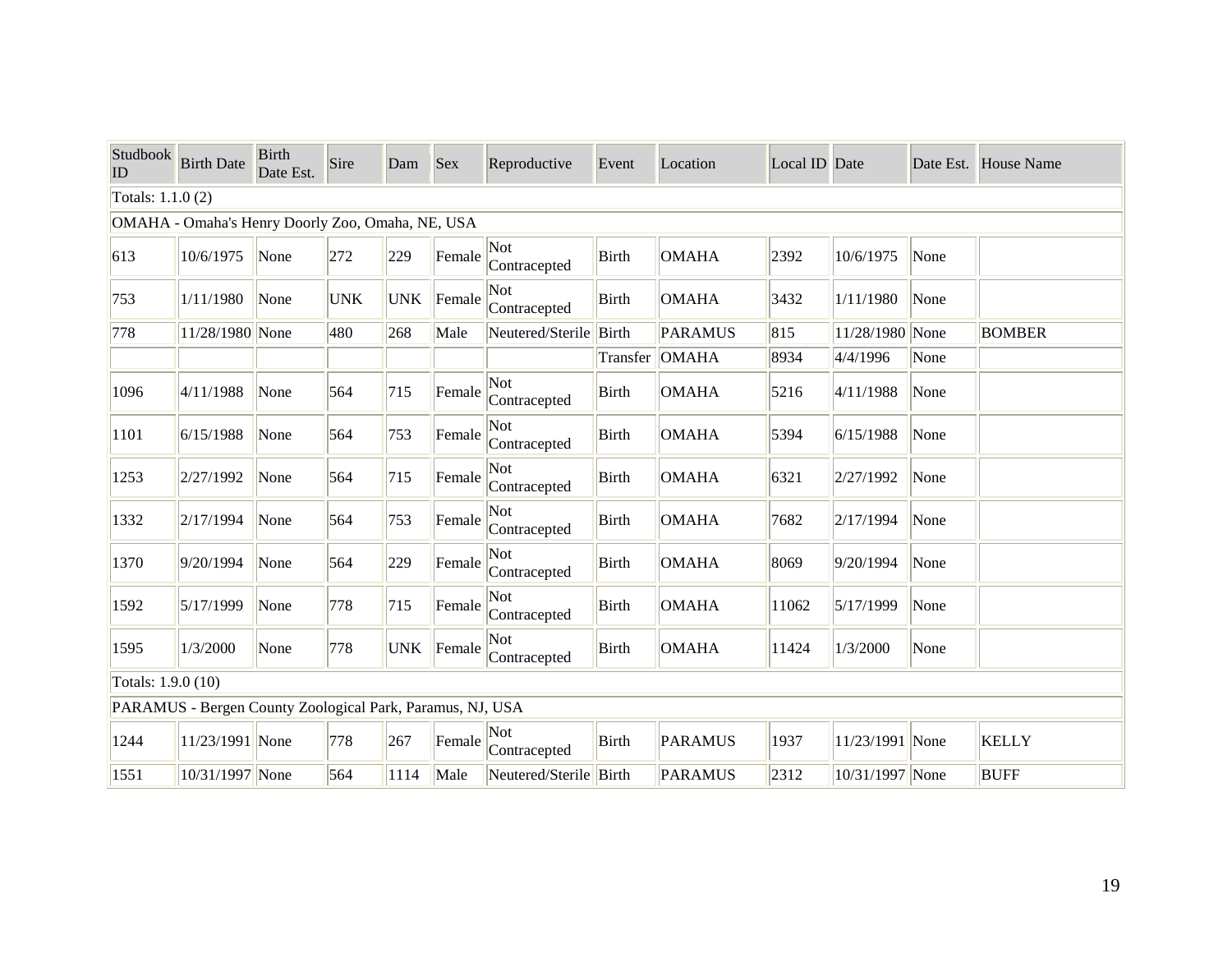| Studbook<br>ID    | <b>Birth Date</b>                                   | <b>Birth</b><br>Date Est. | Sire       | Dam  | <b>Sex</b> | Reproductive                  | Event        | Location          | Local ID Date |           | Date Est. | House Name    |
|-------------------|-----------------------------------------------------|---------------------------|------------|------|------------|-------------------------------|--------------|-------------------|---------------|-----------|-----------|---------------|
| 1552              | 1/20/1998                                           | None                      | 564        | 1244 | Female     | Not<br>Contracepted           | <b>Birth</b> | <b>PARAMUS</b>    | 2317          | 1/20/1998 | None      | <b>BETSY</b>  |
| 1677              | 6/9/2001                                            | None                      | MULT6 1244 |      | Female     | Not<br>Contracepted           | Birth        | <b>PARAMUS</b>    | 2531          | 6/9/2001  | None      |               |
| Totals: 1.3.0 (4) |                                                     |                           |            |      |            |                               |              |                   |               |           |           |               |
|                   | PHOENIX - Phoenix Zoo, Phoenix, AZ, USA             |                           |            |      |            |                               |              |                   |               |           |           |               |
| 726               | 8/29/1979                                           | None                      | <b>UNK</b> | 220  |            | Female Neutered/Sterile Birth |              | <b>PHOENIX</b>    | 2898          | 8/29/1979 | None      | <b>KELLY</b>  |
| 763               | 3/15/1980                                           | None                      | 209        | 369  |            | Female Neutered/Sterile Birth |              | <b>PHOENIX</b>    | 3020          | 3/15/1980 | None      | <b>DEBBIE</b> |
| Totals: 0.2.0 (2) |                                                     |                           |            |      |            |                               |              |                   |               |           |           |               |
|                   | RACINE - Racine Zoological Gardens, Racine, WI, USA |                           |            |      |            |                               |              |                   |               |           |           |               |
| 1252              | 2/24/1992                                           | None                      | 886        | 996  | Female     | Not<br>Contracepted           | <b>Birth</b> | <b>CHICAGOBR</b>  | 920028        | 2/24/1992 | None      | <b>EMILY</b>  |
|                   |                                                     |                           |            |      |            |                               |              | Transfer RACINE   | M0146         | 5/21/2001 | None      |               |
| 1258              | 5/17/1992                                           | None                      | 864        | 884  | Female     | Not<br>Contracepted           | Birth        | <b>COLUMBIA</b>   | SJ1579        | 5/17/1992 | None      | TWIGGY        |
|                   |                                                     |                           |            |      |            |                               | Transfer     | <b>CHICAGOBR</b>  | 950115        | 5/30/1995 | None      |               |
|                   |                                                     |                           |            |      |            |                               |              | Transfer   RACINE | M0147         | 5/21/2001 | None      |               |
| 1327              | 1/14/1994                                           | None                      | 886        | 996  | Male       | Neutered/Sterile Birth        |              | <b>CHICAGOBR</b>  | 940007        | 1/14/1994 | None      | <b>KRAMER</b> |
|                   |                                                     |                           |            |      |            |                               |              | Transfer RACINE   | M0144         | 5/21/2001 | None      |               |
| 1335              | 2/25/1994                                           | None                      | 886        | 608  | Female     | Not<br>Contracepted           | <b>Birth</b> | <b>CHICAGOBR</b>  | 940035        | 2/25/1994 | None      | <b>ROSIE</b>  |
|                   |                                                     |                           |            |      |            |                               |              | Transfer RACINE   | M0145         | 5/21/2001 | None      |               |
| Totals: 1.3.0 (4) |                                                     |                           |            |      |            |                               |              |                   |               |           |           |               |
|                   | ROCHESTER - Seneca Park Zoo, Rochester, NY, USA     |                           |            |      |            |                               |              |                   |               |           |           |               |
| 457               | 6/8/1972                                            | None                      | <b>UNK</b> |      | UNK Female | Not<br>Contracepted           | <b>Birth</b> | <b>SIOUX FAL</b>  | 670872        | 6/8/1972  | None      | <b>SALLY</b>  |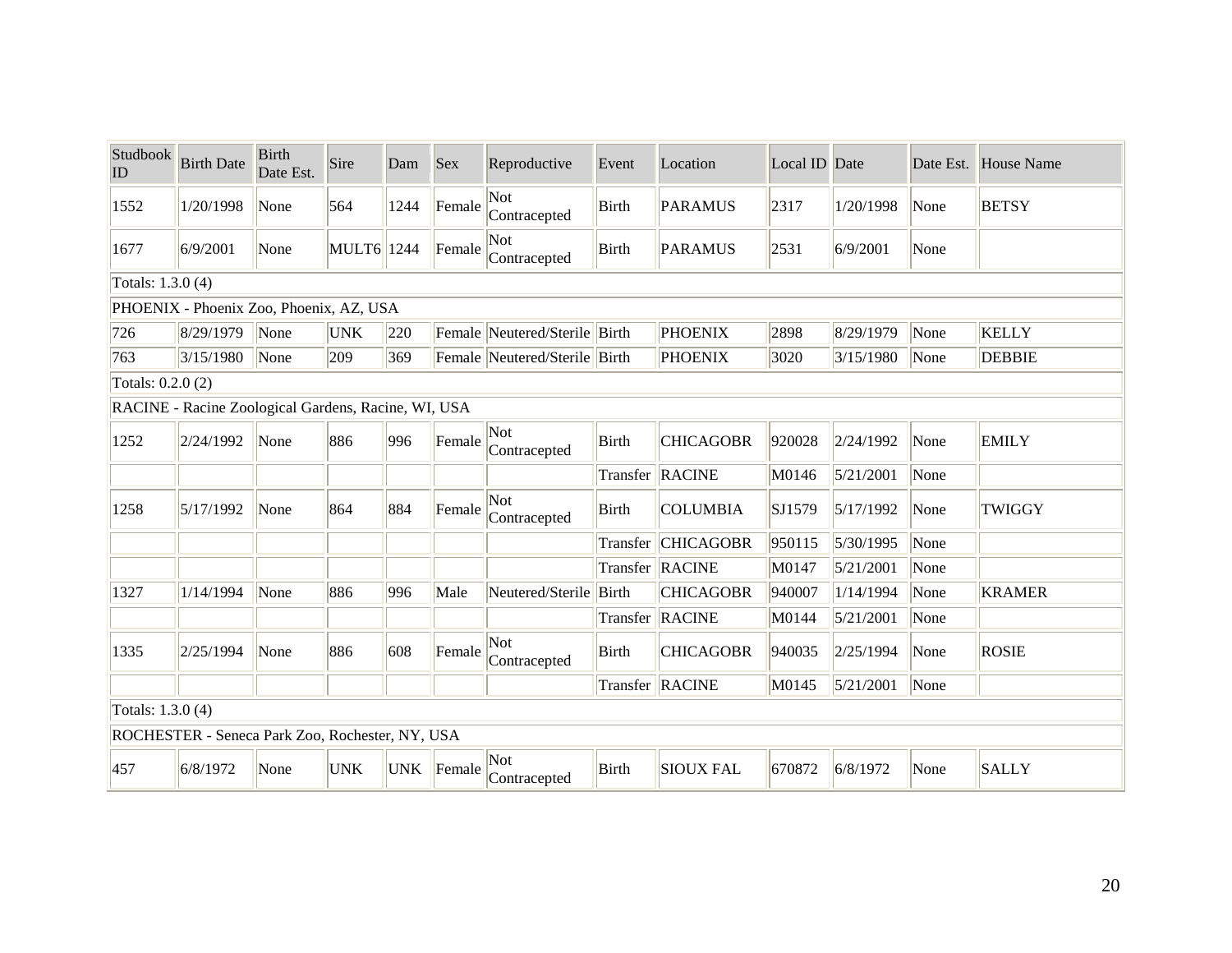| Studbook<br>ID    | <b>Birth Date</b>                                         | <b>Birth</b><br>Date Est. | Sire       | Dam        | <b>Sex</b> | Reproductive           | Event        | Location             | Local ID Date |                     |         | Date Est. House Name |
|-------------------|-----------------------------------------------------------|---------------------------|------------|------------|------------|------------------------|--------------|----------------------|---------------|---------------------|---------|----------------------|
|                   |                                                           |                           |            |            |            |                        |              | Transfer   ROCHESTER | 105420        | 6/1/2005            | None    |                      |
| 578               | 1/1/1975                                                  | Unknown UNK               |            | UNK   Male |            | Neutered/Sterile Birth |              | <b>UNKNOWN</b>       |               | 1/1/1975            |         | Unknown SPIDER MAN   |
|                   |                                                           |                           |            |            |            |                        |              | Transfer DENVER      |               | 1/1/1976            | Unknown |                      |
|                   |                                                           |                           |            |            |            |                        |              | Transfer ROME NY     |               | 1/1/1977            | Unknown |                      |
|                   |                                                           |                           |            |            |            |                        |              | Transfer ROCHESTER   | 750           | 9/16/1977           | None    |                      |
| 587               | 1/7/1975                                                  | None                      | <b>UNK</b> | <b>UNK</b> | Female     | Not<br>Contracepted    | Birth        | <b>SIOUX FAL</b>     | 690975        | 1/7/1975            | None    | <b>LUCY</b>          |
|                   |                                                           |                           |            |            |            |                        |              | Transfer   ROCHESTER | 105418        | 6/1/2005            | None    |                      |
| Totals: 1.2.0 (3) |                                                           |                           |            |            |            |                        |              |                      |               |                     |         |                      |
|                   | SALISBURY - Salisbury Zoological Park, Salisbury, MD, USA |                           |            |            |            |                        |              |                      |               |                     |         |                      |
| 652               | 12/28/1976 None                                           |                           | 330        | 331        | Female     | Not<br>Contracepted    | Birth        | <b>BRIDGEPRT</b>     | 0160          | 12/28/1976 None     |         | <b>GRANNY</b>        |
|                   |                                                           |                           |            |            |            |                        |              | Transfer SOUTHWICK   |               | 4/3/1989            | None    |                      |
|                   |                                                           |                           |            |            |            |                        |              | Transfer BRIDGEPRT   | 0160          | 5/30/1989           | None    |                      |
|                   |                                                           |                           |            |            |            |                        |              | Transfer SALISBURY   | 981           | $ 11/27/1990 $ None |         |                      |
| 729               | 10/26/1979 None                                           |                           | <b>UNK</b> | UNK Male   |            | Neutered/Sterile Birth |              | <b>BRIDGEPRT</b>     | 10073         | 10/26/1979 None     |         | <b>BENNY</b>         |
|                   |                                                           |                           |            |            |            |                        |              | Transfer SOUTHWICK   |               | 12/28/1988 None     |         |                      |
|                   |                                                           |                           |            |            |            |                        |              | Transfer BRIDGEPRT   | 10073         | 5/30/1989 None      |         |                      |
|                   |                                                           |                           |            |            |            |                        |              | Transfer   SALISBURY | 980           | $ 11/27/1990 $ None |         |                      |
| 824               | 3/8/1979                                                  | Year                      | <b>UNK</b> | <b>UNK</b> | Female     | Not<br>Contracepted    | <b>Birth</b> | <b>UNKNOWN</b>       |               | 3/8/1979            | Year    | <b>MOM</b>           |
|                   |                                                           |                           |            |            |            |                        |              | Transfer BRIDGEPRT   | 10074         | 2/23/1983           | None    |                      |
|                   |                                                           |                           |            |            |            |                        |              | Transfer SOUTHWICK   |               | 4/3/1989            | None    |                      |
|                   |                                                           |                           |            |            |            |                        |              | Transfer BRIDGEPRT   | 10074         | 5/30/1989           | None    |                      |
|                   |                                                           |                           |            |            |            |                        |              | Transfer SALISBURY   | 982           | 11/27/1990 None     |         |                      |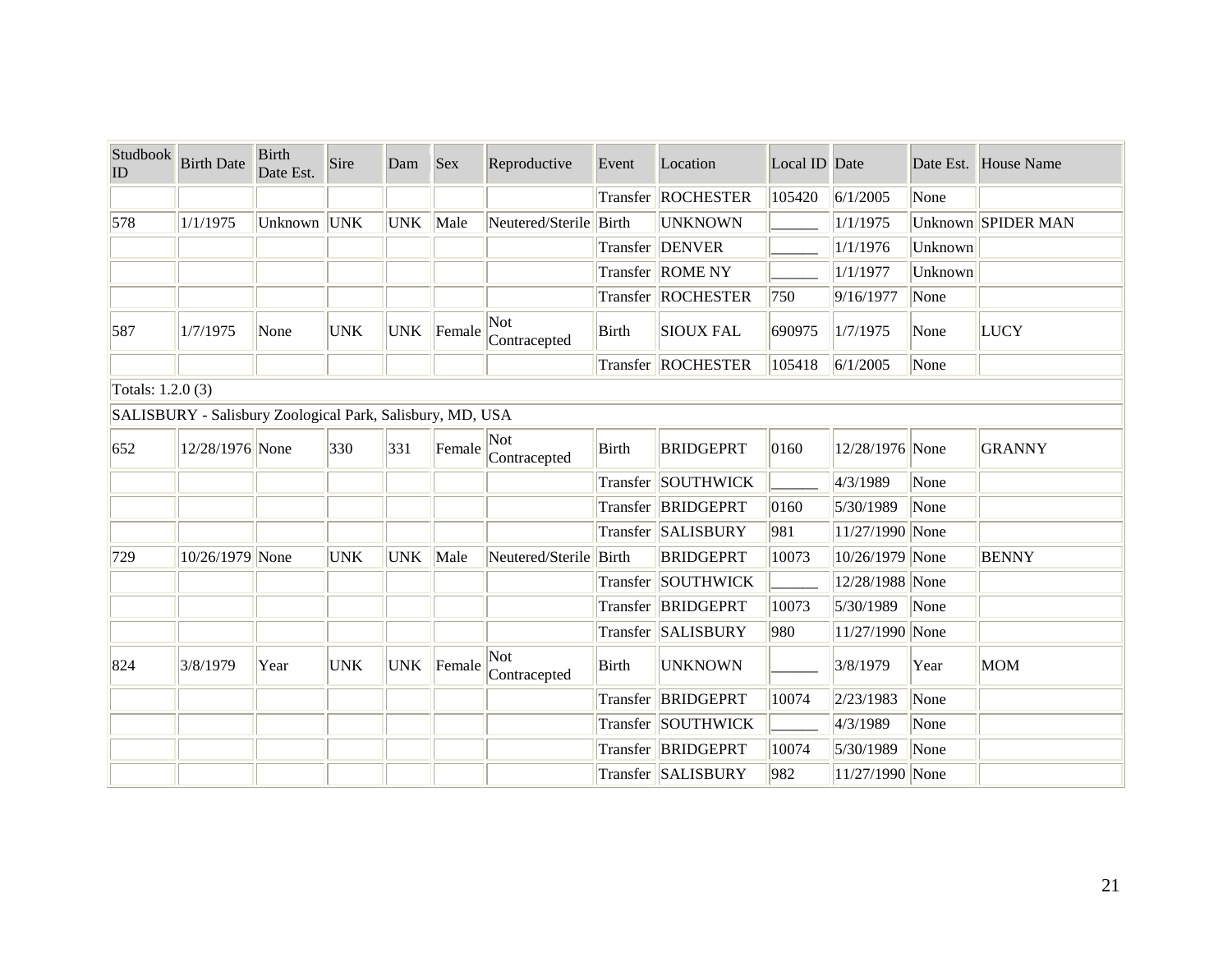| Studbook<br>ID    | <b>Birth Date</b>                                               | <b>Birth</b><br>Date Est. | Sire        | Dam        | <b>Sex</b> | Reproductive                                                            | Event           | Location           | Local ID Date |           |         | Date Est. House Name |
|-------------------|-----------------------------------------------------------------|---------------------------|-------------|------------|------------|-------------------------------------------------------------------------|-----------------|--------------------|---------------|-----------|---------|----------------------|
| 1342              | 4/17/1994                                                       | None                      | 729         | 652        | Female     | Not<br>Contracepted                                                     | Birth           | <b>SALISBURY</b>   | 1076          | 4/17/1994 | None    | AMY                  |
| Totals: 1.3.0 (4) |                                                                 |                           |             |            |            |                                                                         |                 |                    |               |           |         |                      |
|                   |                                                                 |                           |             |            |            | SAN ANTON - San Antonio Zoological Gardens & Aqua, San Antonio, TX, USA |                 |                    |               |           |         |                      |
| 484               | 1/1/1973                                                        | Year                      | <b>WILD</b> |            |            | WILD Female Neutered/Sterile                                            | Wild<br>Capture | <b>CENTRALAM</b>   | <b>NONE</b>   | 1/1/1973  | Year    | <b>TOOTSIE</b>       |
|                   |                                                                 |                           |             |            |            |                                                                         | Transfer        | <b>CHASE B</b>     |               | 2/11/1973 | Year    |                      |
|                   |                                                                 |                           |             |            |            |                                                                         |                 | Transfer SD-WAP    | 173231        | 2/11/1973 | None    |                      |
|                   |                                                                 |                           |             |            |            |                                                                         |                 | Transfer SANDIEGOZ | 173231        | 5/8/1989  | None    |                      |
|                   |                                                                 |                           |             |            |            |                                                                         |                 | Transfer SAN ANTON | 900458        | 4/12/1990 | None    |                      |
| 1043              | 1/19/1987                                                       | None                      | 633         | 635        | Male       | Neutered/Sterile Birth                                                  |                 | <b>NORFOLK</b>     | 870001        | 1/19/1987 | None    | <b>BILLY BOB</b>     |
|                   |                                                                 |                           |             |            |            |                                                                         |                 | Transfer SAN ANTON | 920668        | 6/25/1992 | None    |                      |
| 1056              | 5/21/1987                                                       | None                      | 736         | 484        | Female     | Not<br>Contracepted                                                     | Birth           | SD-WAP             | 687303        | 5/21/1987 | None    | <b>TWYLA</b>         |
|                   |                                                                 |                           |             |            |            |                                                                         |                 | Transfer SANDIEGOZ | 687303        | 5/8/1989  | None    |                      |
|                   |                                                                 |                           |             |            |            |                                                                         |                 | Transfer SAN ANTON | 900459        | 4/12/1990 | None    |                      |
| 1179              | 2/11/1990                                                       | None                      | 736         | 484        | Female     | Not<br>Contracepted                                                     | Birth           | <b>SANDIEGOZ</b>   | 590039        | 2/11/1990 | None    | <b>TESS</b>          |
|                   |                                                                 |                           |             |            |            |                                                                         | Transfer        | <b>SAN ANTON</b>   | 900457        | 4/12/1990 | None    |                      |
| 1598              | 6/6/1997                                                        | None                      | 1043        | 1179       | Female     | Not<br>Contracepted                                                     | <b>Birth</b>    | <b>SAN ANTON</b>   | 970638        | 6/6/1997  | None    | <b>BESS</b>          |
| Totals: 1.4.0 (5) |                                                                 |                           |             |            |            |                                                                         |                 |                    |               |           |         |                      |
|                   | SANFORD - Central Florida Zoological Park, Lake Monroe, FL, USA |                           |             |            |            |                                                                         |                 |                    |               |           |         |                      |
| 786               | 1/1/1981                                                        | Year                      | <b>UNK</b>  | UNK   Male |            | Neutered/Sterile Birth                                                  |                 | <b>UNKNOWN</b>     |               | 1/1/1981  | Year    |                      |
|                   |                                                                 |                           |             |            |            |                                                                         | Transfer        | <b>THOMPSONK</b>   |               | 1/1/1982  | Unknown |                      |
|                   |                                                                 |                           |             |            |            |                                                                         |                 | Transfer SANFORD   | 1160          | 8/22/1986 | None    |                      |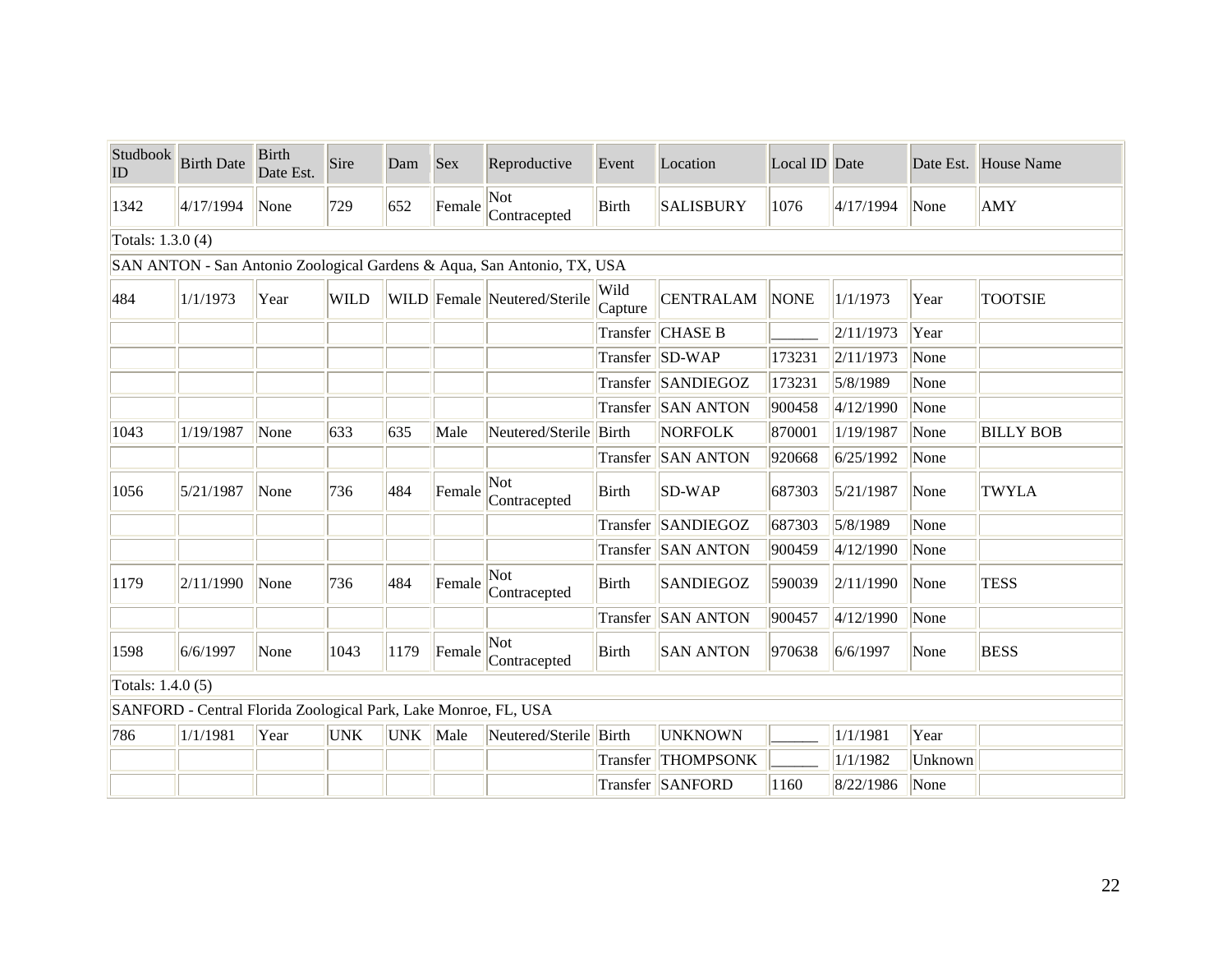| Studbook<br>ID    | <b>Birth Date</b>                                               | <b>Birth</b><br>Date Est. | Sire       | Dam        | <b>Sex</b> | Reproductive        | Event        | Location           | Local ID Date |                  |         | Date Est. House Name |  |  |
|-------------------|-----------------------------------------------------------------|---------------------------|------------|------------|------------|---------------------|--------------|--------------------|---------------|------------------|---------|----------------------|--|--|
| 818               | 1/16/1982                                                       | None                      | 345        | 497        | Female     | Not<br>Contracepted | <b>Birth</b> | <b>SANFORD</b>     | 1077          | 1/16/1982        | None    | <b>SAFFRON</b>       |  |  |
| 823               | 2/22/1982                                                       | None                      | 345        | 643        | Female     | Not<br>Contracepted | Birth        | <b>SANFORD</b>     | 1078          | 2/22/1982        | None    | <b>MARTHA</b>        |  |  |
| 1633              | 7/30/1999                                                       | None                      | 786        | 497        | Female     | Not<br>Contracepted | <b>Birth</b> | <b>SANFORD</b>     | 1474          | 7/30/1999        | None    |                      |  |  |
| Totals: 1.3.0 (4) |                                                                 |                           |            |            |            |                     |              |                    |               |                  |         |                      |  |  |
|                   | SANTA ANA - Santa Ana Zoo, Santa Ana, CA, USA                   |                           |            |            |            |                     |              |                    |               |                  |         |                      |  |  |
| 1390              | 10/31/1995 None                                                 |                           | 690        | 677        | Male       | Not<br>Contracepted | Birth        | <b>LITTLEROC</b>   | 4889          | 10/31/1995 None  |         | <b>ARTURO</b>        |  |  |
|                   |                                                                 |                           |            |            |            |                     |              | Transfer SANTA ANA |               | M99006 4/15/1999 | None    |                      |  |  |
|                   | Totals: 1.0.0 (1)                                               |                           |            |            |            |                     |              |                    |               |                  |         |                      |  |  |
|                   | SCOTTSBLU - Riverside Zoo, Scottsbluff, NE, USA                 |                           |            |            |            |                     |              |                    |               |                  |         |                      |  |  |
| 1396              | 11/26/1986 None                                                 |                           | <b>UNK</b> | <b>UNK</b> | Female     | Not<br>Contracepted | Birth        | <b>UNKNOWN</b>     |               | 11/26/1986 None  |         | <b>SCOOTER</b>       |  |  |
|                   |                                                                 |                           |            |            |            |                     |              | Transfer SCOTTSBLU | 944           | 11/27/1995 None  |         |                      |  |  |
| Totals: 0.1.0 (1) |                                                                 |                           |            |            |            |                     |              |                    |               |                  |         |                      |  |  |
|                   | SCOVILL F - Scovill Children's Zoo, Decatur, IL, USA            |                           |            |            |            |                     |              |                    |               |                  |         |                      |  |  |
| 1734              | 1/1/1977                                                        | Year                      | <b>UNK</b> | <b>UNK</b> | Male       | Not<br>Contracepted | Birth        | <b>UNKNOWN</b>     | <b>UNK</b>    | 1/1/1977         | Year    | <b>BONZO</b>         |  |  |
|                   |                                                                 |                           |            |            |            |                     |              | Transfer SCOVILL F | 200037        | 6/15/1983        | None    |                      |  |  |
| Totals: 1.0.0 (1) |                                                                 |                           |            |            |            |                     |              |                    |               |                  |         |                      |  |  |
|                   | ST AUGUST - St. Augustine Alligator Farm, St Augustine, FL, USA |                           |            |            |            |                     |              |                    |               |                  |         |                      |  |  |
| 530               | 1/1/1974                                                        | Unknown UNK               |            | <b>UNK</b> | Male       | Not<br>Contracepted | Birth        | <b>UNKNOWN</b>     |               | 1/1/1974         |         | Unknown CHARLIE      |  |  |
|                   |                                                                 |                           |            |            |            |                     | Transfer     | <b>UNKNOWN</b>     |               | 1/1/1975         | Unknown |                      |  |  |
|                   |                                                                 |                           |            |            |            |                     |              | Transfer ST AUGUST | 7702          | 12/31/1977 None  |         |                      |  |  |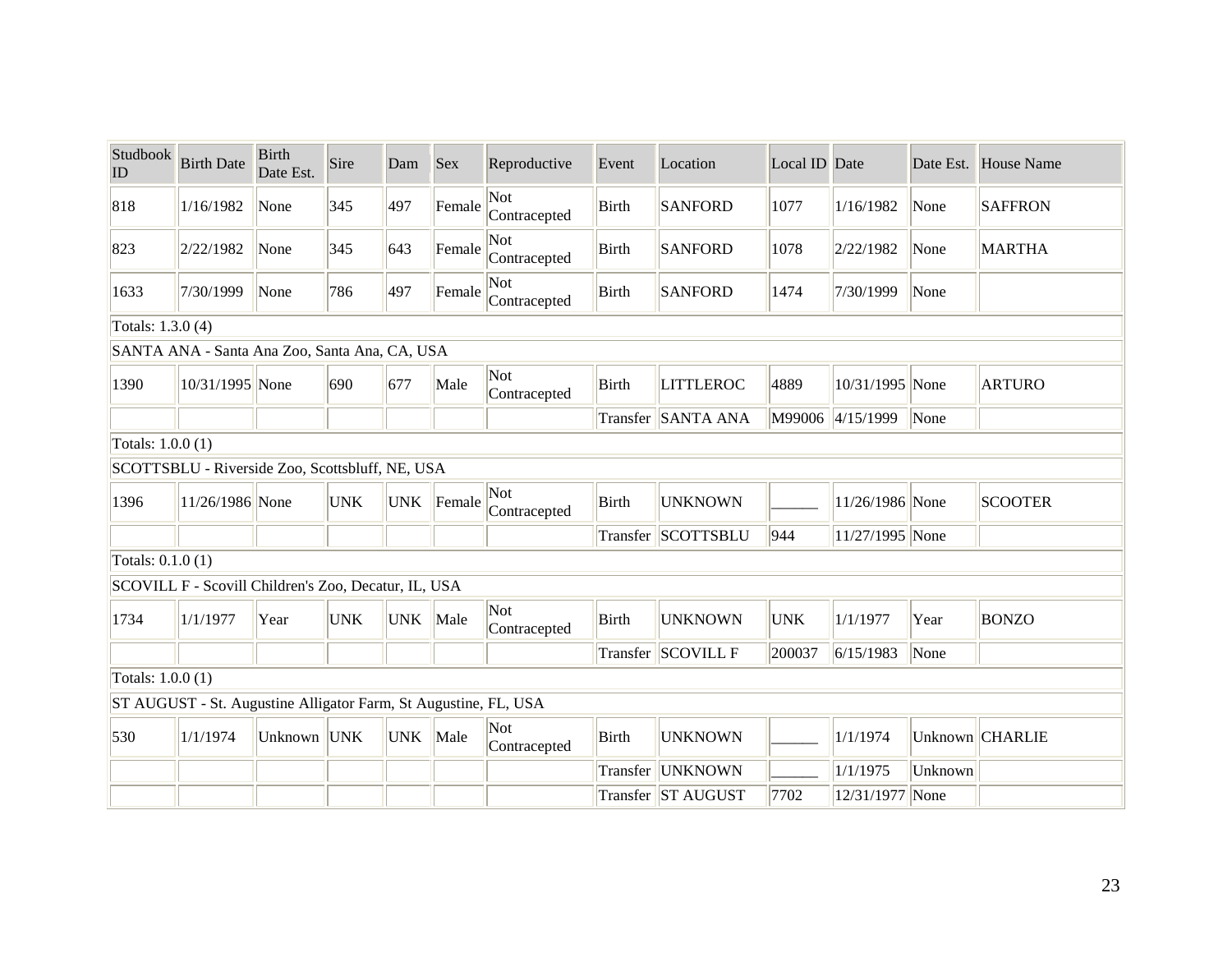| Studbook<br>ID    | <b>Birth Date</b>                                          | <b>Birth</b><br>Date Est. | Sire | Dam | <b>Sex</b> | Reproductive           | Event    | Location          | Local ID Date |                 |      | Date Est. House Name |
|-------------------|------------------------------------------------------------|---------------------------|------|-----|------------|------------------------|----------|-------------------|---------------|-----------------|------|----------------------|
| Totals: 1.0.0 (1) |                                                            |                           |      |     |            |                        |          |                   |               |                 |      |                      |
|                   | ST LOUIS - Saint Louis Zoological Park, St. Louis, MO, USA |                           |      |     |            |                        |          |                   |               |                 |      |                      |
| 809               | 11/19/1981 None                                            |                           | 565  | 267 | Female     | Not<br>Contracepted    | Birth    | <b>PARAMUS</b>    | 1017          | 11/19/1981 None |      | <b>JENNY</b>         |
|                   |                                                            |                           |      |     |            |                        | Transfer | <b>CHICAGOBR</b>  | 890029        | 1/20/1989       | None |                      |
|                   |                                                            |                           |      |     |            |                        |          | Transfer ST LOUIS | 090082        | 9/13/1990       | None |                      |
| 952               | 4/8/1985                                                   | None                      | 245  | 246 | Female     | Not<br>Contracepted    | Birth    | <b>ST LOUIS</b>   | 085207        | 4/8/1985        | None | <b>SAMANTHA</b>      |
| 1217              | 1/3/1991                                                   | None                      | 885  | 952 | Female     | Not<br>Contracepted    | Birth    | <b>ST LOUIS</b>   | 091001        | 1/3/1991        | None | <b>PATTY</b>         |
| Totals: 0.3.0 (3) |                                                            |                           |      |     |            |                        |          |                   |               |                 |      |                      |
|                   | ST PAUL - St. Paul's Como Zoo, St Paul, MN, USA            |                           |      |     |            |                        |          |                   |               |                 |      |                      |
| 1182              | 3/14/1990                                                  | None                      | 864  | 884 | Male       | Neutered/Sterile Birth |          | <b>COLUMBIA</b>   | SJ1434        | 3/14/1990       | None | <b>BARNEY</b>        |
|                   |                                                            |                           |      |     |            |                        |          | Transfer  DETROIT | 3764          | 9/21/1992       | None |                      |
|                   |                                                            |                           |      |     |            |                        |          | Transfer ST PAUL  | 2321          | 8/10/1998       | None |                      |
| 1218              | 1/15/1991                                                  | None                      | 618  | 946 | Female     | Not<br>Contracepted    | Birth    | <b>BATONROUG</b>  | M2343         | 1/15/1991       | None | <b>ELLIE</b>         |
|                   |                                                            |                           |      |     |            |                        |          | Transfer  DETROIT | 3783          | 10/21/1992 None |      |                      |
|                   |                                                            |                           |      |     |            |                        |          | Transfer ST PAUL  | 2324          | 8/10/1998       | None |                      |
| 1233              | 7/6/1991                                                   | None                      | 879  | 890 | Male       | Neutered/Sterile Birth |          | MILWAUKEE         | 3590          | 7/6/1991        | None | <b>GOMEZ</b>         |
|                   |                                                            |                           |      |     |            |                        |          | Transfer DETROIT  | 3968          | 7/14/1993       | None |                      |
|                   |                                                            |                           |      |     |            |                        |          | Transfer ST PAUL  | 2322          | 8/10/1998       | None |                      |
| 1245              | 11/29/1991 None                                            |                           | 786  | 818 | Female     | Not<br>Contracepted    | Birth    | <b>SANFORD</b>    | 1331          | 11/29/1991 None |      | <b>KATIE</b>         |
|                   |                                                            |                           |      |     |            |                        |          | Transfer  DETROIT | 3920          | 6/3/1993        | None |                      |
|                   |                                                            |                           |      |     |            |                        |          | Transfer ST PAUL  | 2323          | 8/10/1998       | None |                      |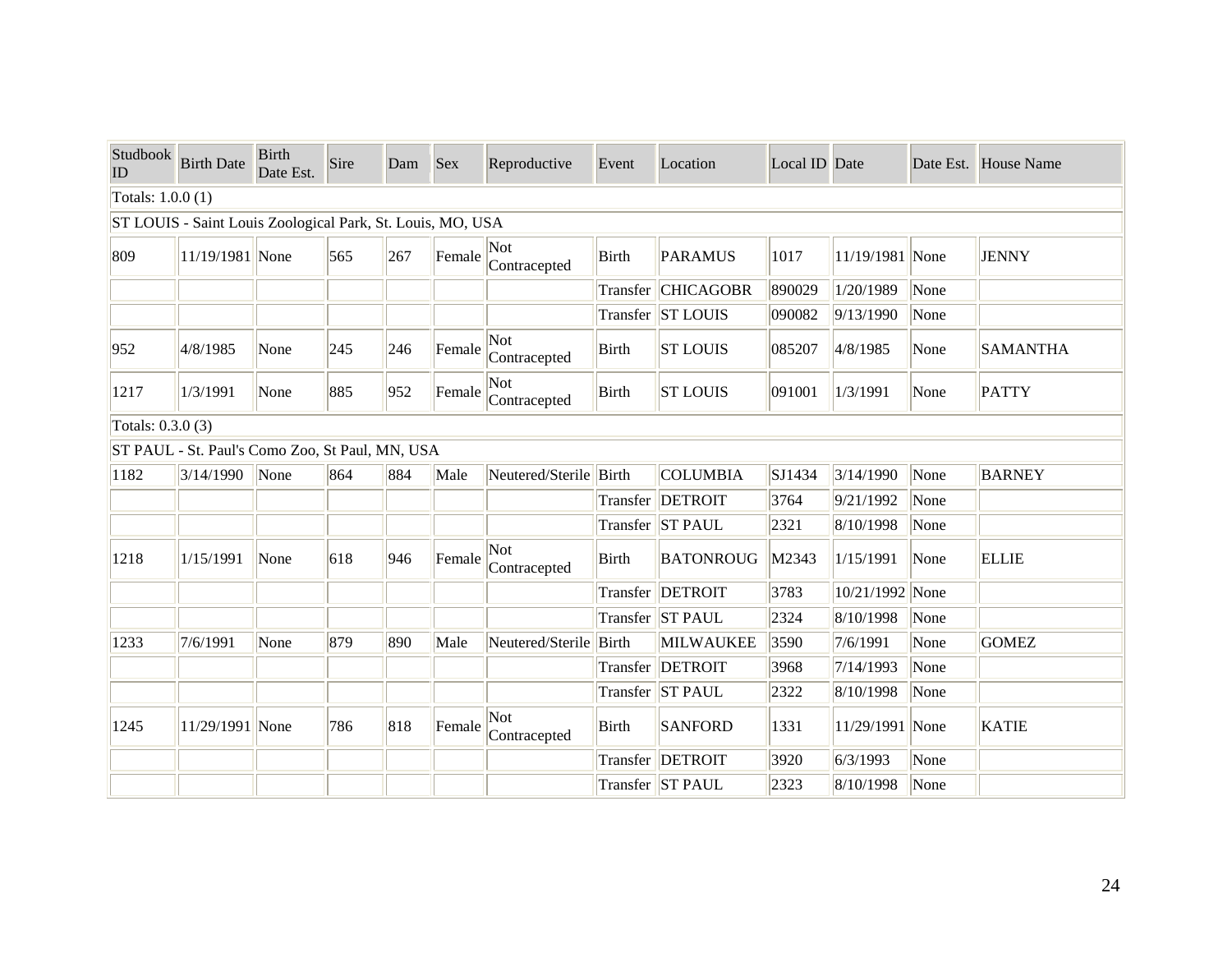| Studbook<br>ID    | <b>Birth Date</b>                                          | <b>Birth</b><br>Date Est. | Sire       | Dam        | <b>Sex</b> | Reproductive           | Event        | Location           | Local ID Date |                 |         | Date Est. House Name |
|-------------------|------------------------------------------------------------|---------------------------|------------|------------|------------|------------------------|--------------|--------------------|---------------|-----------------|---------|----------------------|
| 1404              | 4/2/1996                                                   | None                      | <b>UNK</b> | 1218       | Female     | Not<br>Contracepted    | <b>Birth</b> | <b>DETROIT</b>     | 5041          | 4/2/1996        | None    | <b>JAZZ</b>          |
|                   |                                                            |                           |            |            |            |                        |              | Transfer ST PAUL   | 2325          | 8/10/1998       | None    |                      |
| Totals: 2.3.0 (5) |                                                            |                           |            |            |            |                        |              |                    |               |                 |         |                      |
|                   | STATEN IS - Staten Island Zoo, Staten Island, NY, USA      |                           |            |            |            |                        |              |                    |               |                 |         |                      |
| 448               | 1/1/1972                                                   | Year                      | <b>UNK</b> | <b>UNK</b> | Female     | Not<br>Contracepted    | Birth        | <b>UNKNOWN</b>     |               | 1/1/1972        | Year    | <b>NUN</b>           |
|                   |                                                            |                           |            |            |            |                        |              | Transfer KINGS JMC |               | 1/1/1973        | Unknown |                      |
|                   |                                                            |                           |            |            |            |                        |              | Transfer STATEN IS | 5015          | 3/18/1976       | None    |                      |
| 449               | 1/1/1972                                                   | Year                      | <b>UNK</b> | <b>UNK</b> | Female     | Not<br>Contracepted    | <b>Birth</b> | <b>UNKNOWN</b>     |               | 1/1/1972        | Year    | <b>TROUBLE</b>       |
|                   |                                                            |                           |            |            |            |                        | Transfer     | <b>KINGS JMC</b>   |               | 1/1/1973        | Unknown |                      |
|                   |                                                            |                           |            |            |            |                        |              | Transfer STATEN IS | 5016          | 3/18/1976       | None    |                      |
| 450               | 1/1/1972                                                   | Year                      | <b>UNK</b> | <b>UNK</b> | Male       | Not<br>Contracepted    | <b>Birth</b> | <b>UNKNOWN</b>     |               | 1/1/1972        | Year    | <b>GRANDPA</b>       |
|                   |                                                            |                           |            |            |            |                        |              | Transfer KINGS JMC |               | 1/1/1973        | Unknown |                      |
|                   |                                                            |                           |            |            |            |                        |              | Transfer STATEN IS | 5017          | 3/18/1976       | None    |                      |
| Totals: 1.2.0 (3) |                                                            |                           |            |            |            |                        |              |                    |               |                 |         |                      |
|                   | STONEHAM - Walter D. Stone Memorial Zoo, Stoneham, MA, USA |                           |            |            |            |                        |              |                    |               |                 |         |                      |
| 1128              | 1/22/1989                                                  | None                      | 778        | 267        | Male       | Neutered/Sterile Birth |              | <b>PARAMUS</b>     | 1743          | 1/22/1989       | None    | J.W.                 |
|                   |                                                            |                           |            |            |            |                        | Transfer     | <b>DETROIT</b>     | 3733          | 7/22/1992       | None    |                      |
|                   |                                                            |                           |            |            |            |                        |              | Transfer FRANKLINP | 95A904        | 12/2/1995       | None    |                      |
|                   |                                                            |                           |            |            |            |                        |              | Transfer STONEHAM  | 95A904        | 4/8/1996        | None    |                      |
| 1157              | 11/3/1989                                                  | None                      | 405        | 582        | Female     | Not<br>Contracepted    | Birth        | <b>ERIE</b>        | 586           | 11/3/1989       | None    | <b>MAGGIE</b>        |
|                   |                                                            |                           |            |            |            |                        |              | Transfer   DETROIT | 3778          | 10/13/1992 None |         |                      |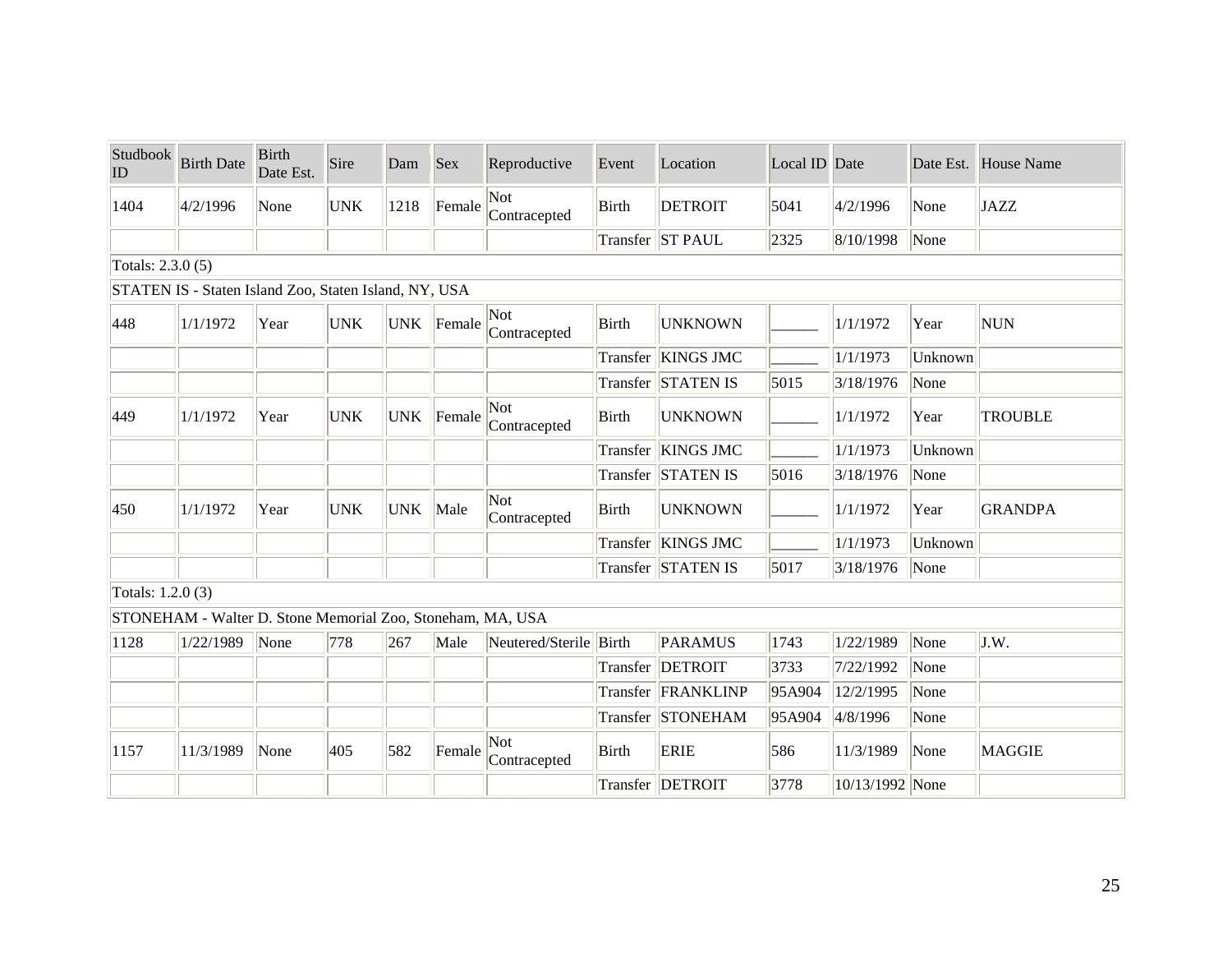| Studbook<br>ID    | <b>Birth Date</b>                                   | <b>Birth</b><br>Date Est. | Sire | Dam  | <b>Sex</b> | Reproductive        | Event        | Location           | Local ID Date |                 |      | Date Est. House Name |
|-------------------|-----------------------------------------------------|---------------------------|------|------|------------|---------------------|--------------|--------------------|---------------|-----------------|------|----------------------|
|                   |                                                     |                           |      |      |            |                     |              | Transfer FRANKLINP | 95A905        | 12/2/1995       | None |                      |
|                   |                                                     |                           |      |      |            |                     |              | Transfer STONEHAM  | 95A905        | 4/8/1996        | None |                      |
| Totals: 1.1.0 (2) |                                                     |                           |      |      |            |                     |              |                    |               |                 |      |                      |
|                   | TORONTO - Toronto Zoo, Scarborough, Ontario, Canada |                           |      |      |            |                     |              |                    |               |                 |      |                      |
| 858               | 4/25/1983                                           | None                      | 625  | 626  |            | Female Contracepted | <b>Birth</b> | LOSANGELE          | 94506         | 4/25/1983       | None | JULIE                |
|                   |                                                     |                           |      |      |            |                     | Transfer     | <b>TORONTO</b>     | 21385         | 9/4/1986        | None |                      |
| 950               | 2/22/1985                                           | None                      | 666  | 441  | Male       | Not<br>Contracepted | Birth        | <b>BUFFALO</b>     | 85M37         | 2/22/1985       | None | <b>WALLY</b>         |
|                   |                                                     |                           |      |      |            |                     | Transfer     | <b>TORONTO</b>     | 21295         | 8/20/1986       | None |                      |
| 1449              | 3/10/1997                                           | None                      | 950  | 858  | Male       | Neutered/Sterile    | Birth        | <b>TORONTO</b>     | 32443         | 3/10/1997       | None | <b>MITTENS</b>       |
| 1639              | 3/20/2000                                           | None                      | 950  | 858  | Male       | Not<br>Contracepted | <b>Birth</b> | <b>TORONTO</b>     | 35221         | 3/20/2000       | None | LUCAS                |
| 1723              | 12/24/2003 None                                     |                           | 950  | 858  | Female     | Not<br>Contracepted | <b>Birth</b> | <b>TORONTO</b>     | 39135         | 12/24/2003 None |      | <b>EVE</b>           |
| 1726              | 4/21/2007                                           | None                      | 950  | 858  | Male       | Not<br>Contracepted | <b>Birth</b> | <b>TORONTO</b>     | 41472         | 4/21/2007       | None | <b>TOQUE</b>         |
| Totals: 4.2.0 (6) |                                                     |                           |      |      |            |                     |              |                    |               |                 |      |                      |
|                   | WAHPETON - Chahinkapa Zoo, Wahpeton, ND, USA        |                           |      |      |            |                     |              |                    |               |                 |      |                      |
| 1438              | 12/21/1996 None                                     |                           | 947  | 861  | Female     | Not<br>Contracepted | <b>Birth</b> | <b>MINOT</b>       | 350           | 12/21/1996 None |      | <b>TAPANGA</b>       |
|                   |                                                     |                           |      |      |            |                     |              | Transfer WAHPETON  | 980022        | 6/18/1998       | None |                      |
| 1696              | 9/29/2004                                           | None                      | 1130 | 451  | Female     | Not<br>Contracepted | <b>Birth</b> | <b>WATERTNSD</b>   | 1848          | 9/29/2004       | None |                      |
|                   |                                                     |                           |      |      |            |                     |              | Transfer WAHPETON  | <b>NONE</b>   | 1/4/2008        | None |                      |
| 1721              | 1/22/2004                                           | None                      | 1599 | 1438 | Male       | Not<br>Contracepted | <b>Birth</b> | <b>WAHPETON</b>    | 200412        | 1/22/2004       | None |                      |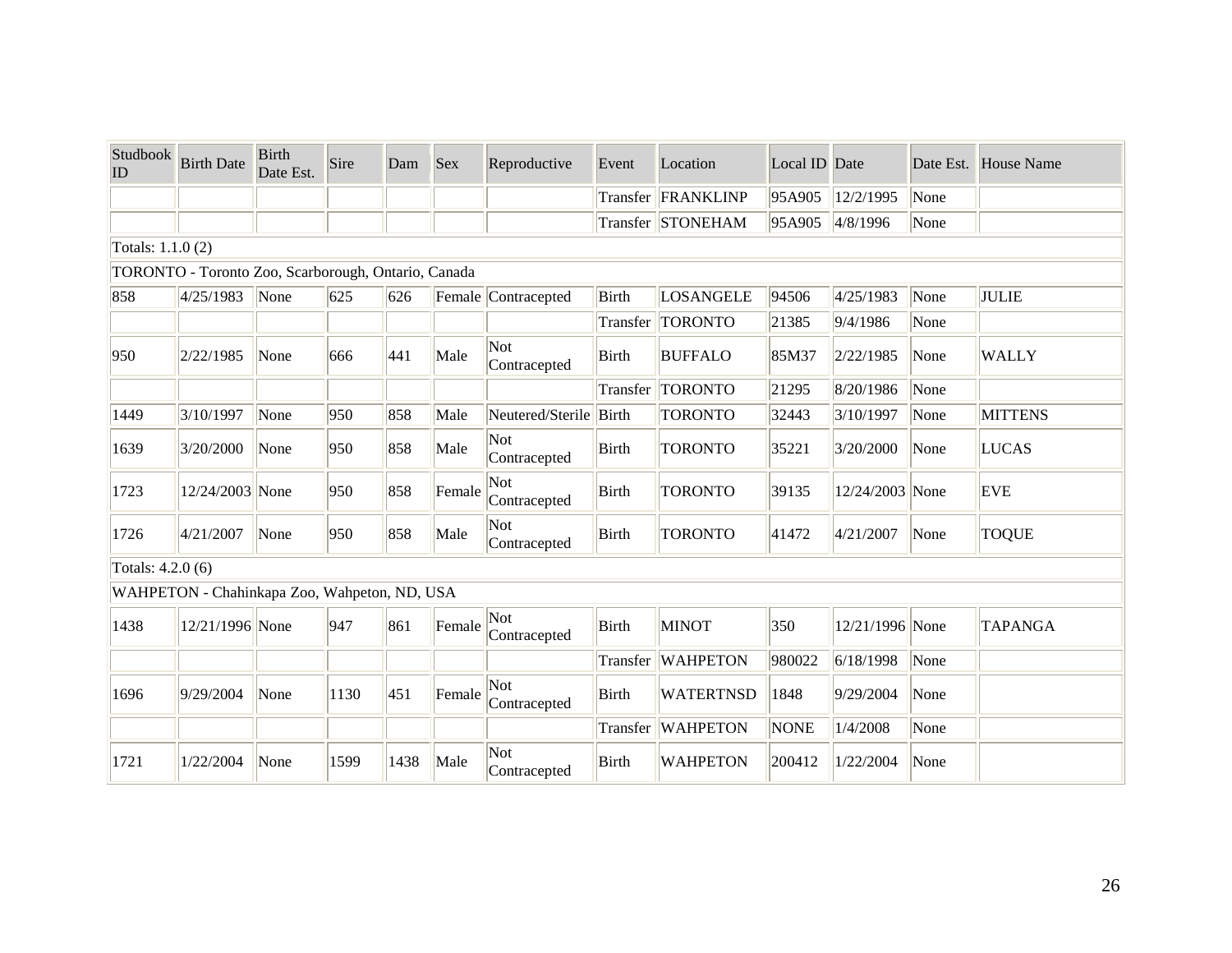| Studbook<br>$ $ ID | <b>Birth Date</b>                                | <b>Birth</b><br>Date Est. | Sire       | Dam        | <b>Sex</b> | Reproductive        | Event        | Location           | Local ID Date |                    |         | Date Est. House Name |
|--------------------|--------------------------------------------------|---------------------------|------------|------------|------------|---------------------|--------------|--------------------|---------------|--------------------|---------|----------------------|
| 1722               | 4/3/2005                                         | None                      | 1599       | 1437       | Male       | Not<br>Contracepted | Birth        | <b>WAHPETON</b>    | 200543        | 4/3/2005           | None    |                      |
| Totals: 2.2.0 (4)  |                                                  |                           |            |            |            |                     |              |                    |               |                    |         |                      |
|                    | WATERTNSD - Bramble Park Zoo, Watertown, SD, USA |                           |            |            |            |                     |              |                    |               |                    |         |                      |
| 451                | 1/1/1972                                         | Year                      | <b>UNK</b> | <b>UNK</b> | Female     | Not<br>Contracepted | Birth        | <b>UNKNOWN</b>     |               | 1/1/1972           | Year    | <b>JAMIE</b>         |
|                    |                                                  |                           |            |            |            |                     | Transfer     | <b>CEDAR RAP</b>   |               | 1/1/1973           | Unknown |                      |
|                    |                                                  |                           |            |            |            |                     |              | Transfer WATERTNSD | 0011          | 9/12/1983          | None    |                      |
|                    |                                                  |                           |            |            |            |                     |              | Transfer SANTALAND |               | 8/9/1999           | None    |                      |
|                    |                                                  |                           |            |            |            |                     |              | Transfer WATERTNSD | 0011          | 9/7/2000           | None    |                      |
| 1130               | 2/9/1989                                         | None                      | 736        | 701        | Male       | Not<br>Contracepted | Birth        | SD-WAP             | 689045        | 2/9/1989           | None    | <b>VALENTINO</b>     |
|                    |                                                  |                           |            |            |            |                     |              | Transfer SANDIEGOZ | 689045        | 5/8/1989           | None    |                      |
|                    |                                                  |                           |            |            |            |                     |              | Transfer SAN ANTON | 900460        | 4/12/1990          | None    |                      |
|                    |                                                  |                           |            |            |            |                     |              | Transfer NORFOLK   | 920046        | 6/24/1992          | None    |                      |
|                    |                                                  |                           |            |            |            |                     |              | Transfer WATERTNSD | 0631          | 4/11/1995          | None    |                      |
| 1194               | 7/14/1990                                        | None                      | 437        | 476        | Female     | Not<br>Contracepted | <b>Birth</b> | <b>SIOUX FAL</b>   | 1293          | 7/14/1990          | None    | <b>SANDY</b>         |
|                    |                                                  |                           |            |            |            |                     |              | Transfer WATERTNSD | 1327          | 11/7/2001          | None    |                      |
| 1293               | 6/25/1993                                        | None                      | 578        | 662        | Female     | Not<br>Contracepted | Birth        | <b>ROCHESTER</b>   | 104179        | 6/25/1993          | None    | <b>CHARLOTTE</b>     |
|                    |                                                  |                           |            |            |            |                     |              | Transfer WATERTNSD | 0630          | $ 5/23/1995 $ None |         |                      |
| Totals: 1.3.0 (4)  |                                                  |                           |            |            |            |                     |              |                    |               |                    |         |                      |
|                    | TOTALS: 73.138.0 (211)                           |                           |            |            |            |                     |              |                    |               |                    |         |                      |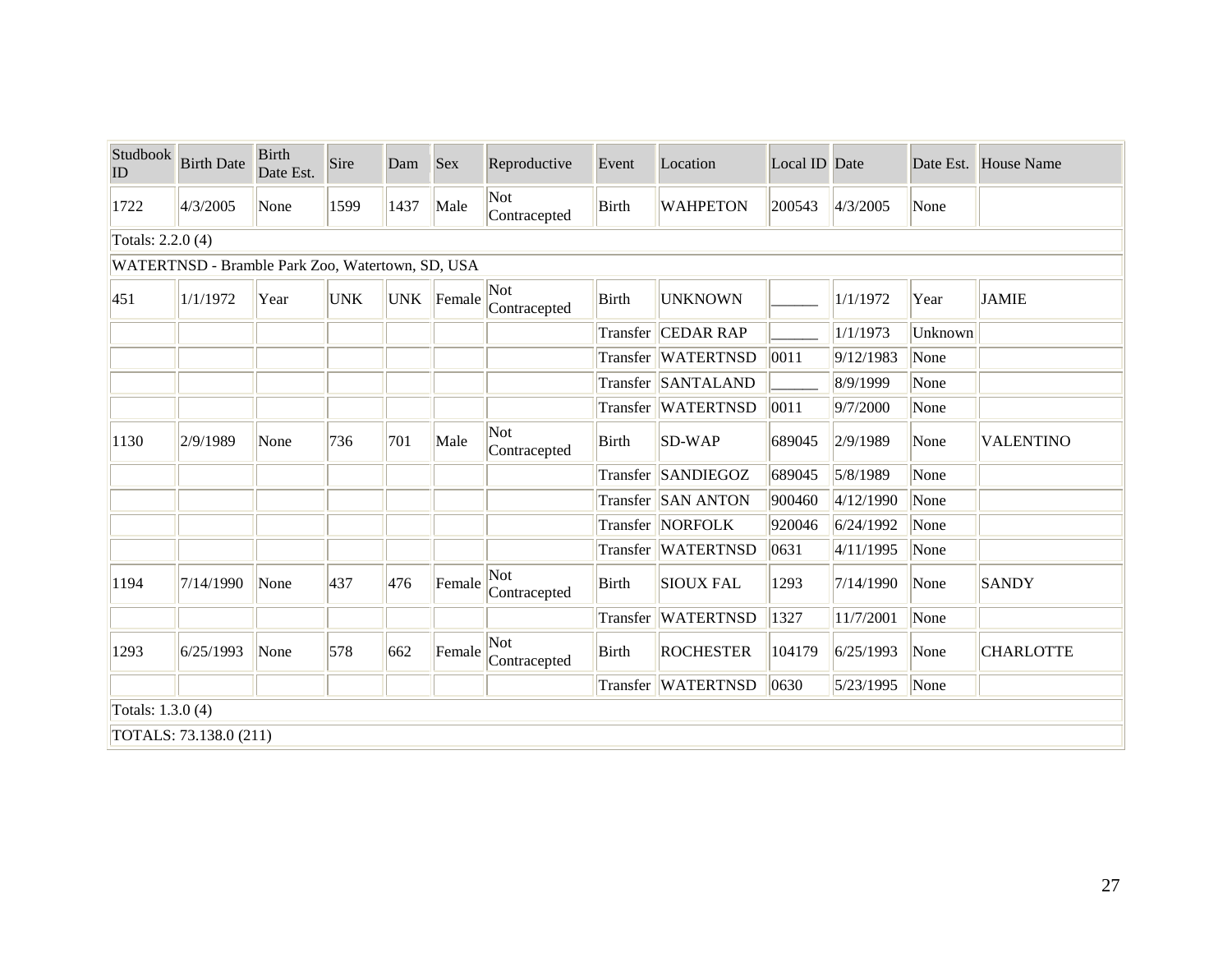# **DATA CONVENTIONS**

#### **Identification of Hybrid Animals**

If a hybrid animal was discovered in the records... (Example) 283 in the A.g.r. studbook Dam is an A.g.r. and sire is an A.b.h. I took the animal's number and put an "H" either before or after it to indicate hybrid status I then renamed the Dam with her number (32) followed by an A.g.r. to indicate her species. I followed suit with the sire # 18 became 18ABH for A.b. hybridus. After renaming everyone, I put the original hybrid animal in both the A.g.r. and A.b.h. studbooks. I then put the sire and dam in BOTH studbooks as well with their "new" numbers to indicate their status.

## **BROWNSVIL Animals**

All originating BROWNSVIL animals were considered to be wild born.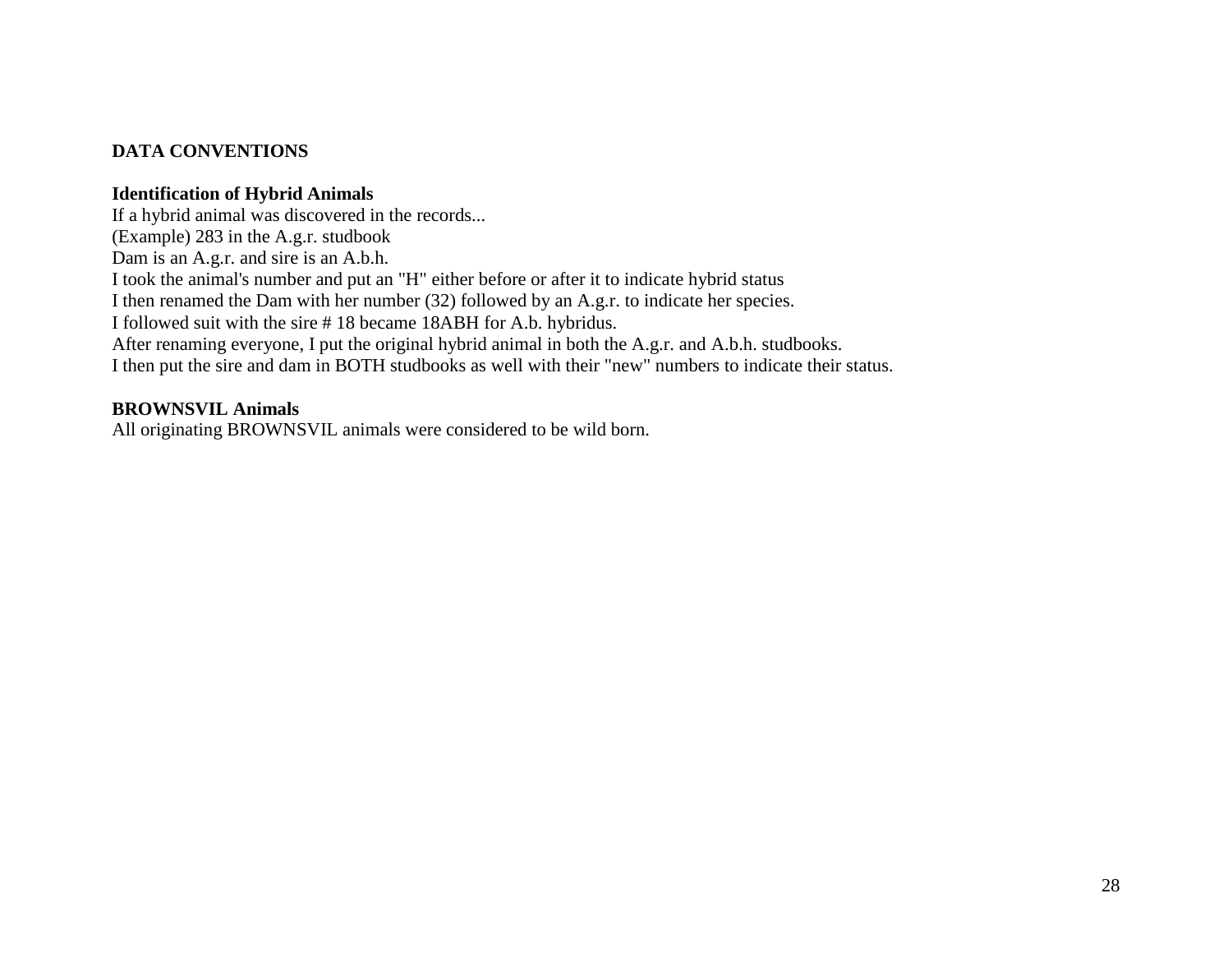# **LIST OF INSTITUTIONS**

| Mnemonic         | Institution                          |
|------------------|--------------------------------------|
| A&BMONKEY        |                                      |
| ABILENE          | <b>Abilene Zoological Gardens</b>    |
| <b>ADAIR L</b>   |                                      |
| <b>ADELAIDE</b>  | Adelaide Zoo                         |
| AKRON            | <b>Akron Zoological Park</b>         |
| <b>ALENTADO</b>  | Exotics Unlimited (Antonio Alentado) |
| <b>ALEXANDRI</b> | Alexandria Zoological Park           |
| <b>ANDERSONH</b> |                                      |
| ANIM SHIP        | <b>Animated Shippers</b>             |
| <b>ANIMALES</b>  | Vivo Animales (extinct 1971)         |
| <b>ANIMALHSE</b> | <b>Animal House</b>                  |
| <b>ANIMCONTR</b> | Animal Control                       |
| <b>ARMSTRONG</b> |                                      |
| <b>ASHEVILLE</b> | <b>Western NC Nature Center</b>      |
| <b>ASHLEY J</b>  |                                      |
| <b>ATASCADER</b> | <b>Charles Paddock Zoo</b>           |
| <b>AUCKLAND</b>  | <b>Auckland Zoological Park</b>      |
| <b>AUDUBON</b>   | Audubon Zoo                          |
| <b>BAHBLANCA</b> | Jardin Zoologico de Bahia Blanca     |
| <b>BALTIMORE</b> | The Maryland Zoo in Baltimore        |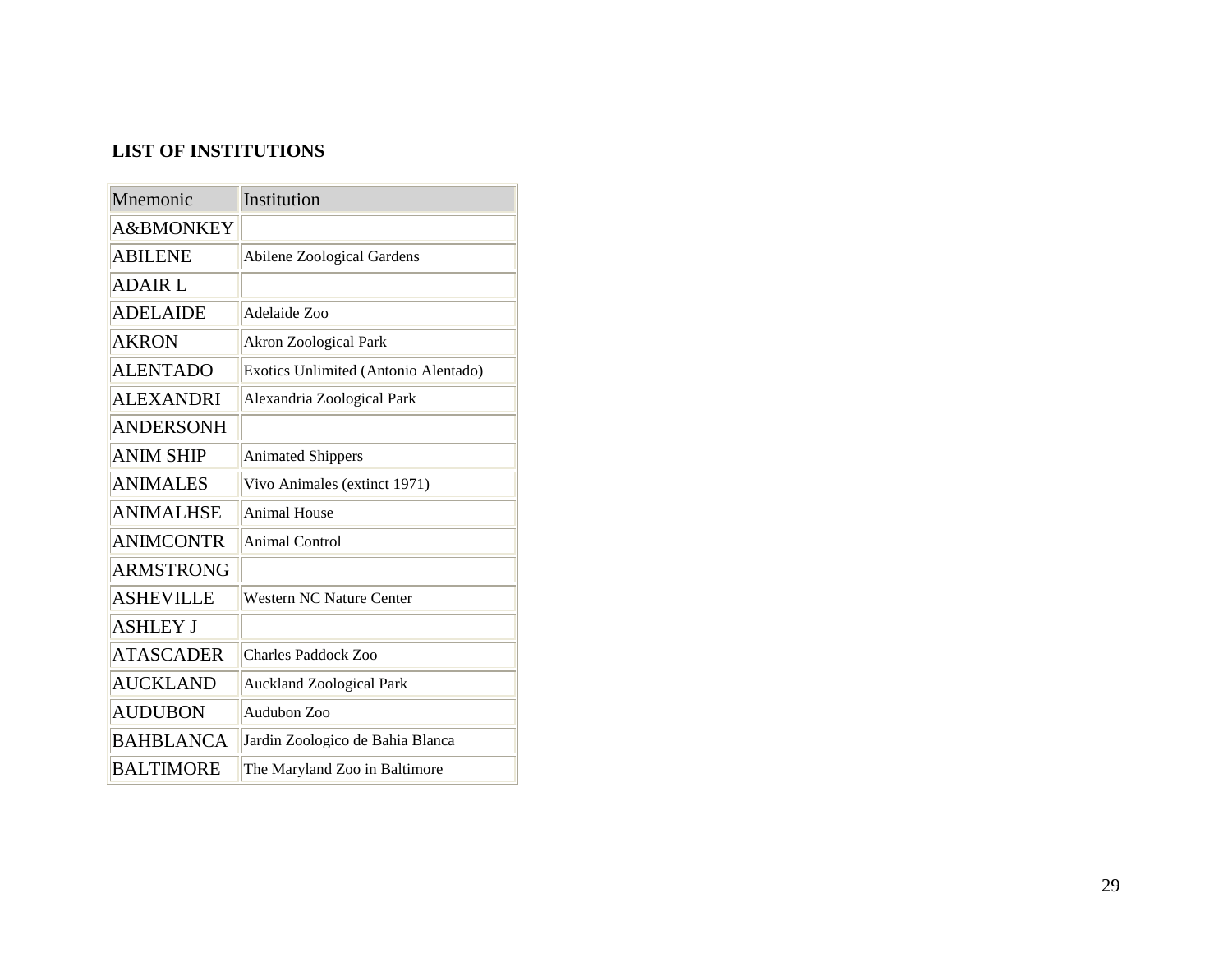| Mnemonic         | Institution                            |
|------------------|----------------------------------------|
| <b>BANKS J</b>   | <b>John Banks</b>                      |
| <b>BARTELS H</b> | Mr. Henry Bartels (Deceased)           |
| <b>BATONROUG</b> | <b>BREC's Baton Rouge Zoo</b>          |
| <b>BATTENP</b>   |                                        |
| <b>BATTLE CR</b> | Binder Park Zoo                        |
| <b>BEACH C</b>   |                                        |
| <b>BELIZE</b>    | The Belize Zoo & TEC                   |
| <b>BELIZER</b>   | <b>BELIZE</b>                          |
| <b>BENSONS</b>   | Benson Wild Animal Farm (Extinct)      |
| <b>BEPPU</b>     | Beppu Cable Rakutenchi                 |
| <b>BETTS RIC</b> |                                        |
| <b>BIRMINGHM</b> | Birmingham Zoo                         |
| <b>BIXLEY</b>    |                                        |
| <b>BLEIBTREU</b> |                                        |
| <b>BLIZZAR B</b> |                                        |
| <b>BLOOMINGT</b> | Miller Park Zoo                        |
| <b>BLUE RIB</b>  | <b>Blue Ribbon Pet Farm</b>            |
| <b>BOHN</b>      | Bohn's Ark(Leonard&Diane Bohn)(closed) |
| <b>BOISE</b>     | Zoo Boise                              |
| <b>BORCK</b>     |                                        |
| <b>BORDENTWN</b> | Animal Kingdom                         |
| <b>BORNHOLM</b>  | Bornholm                               |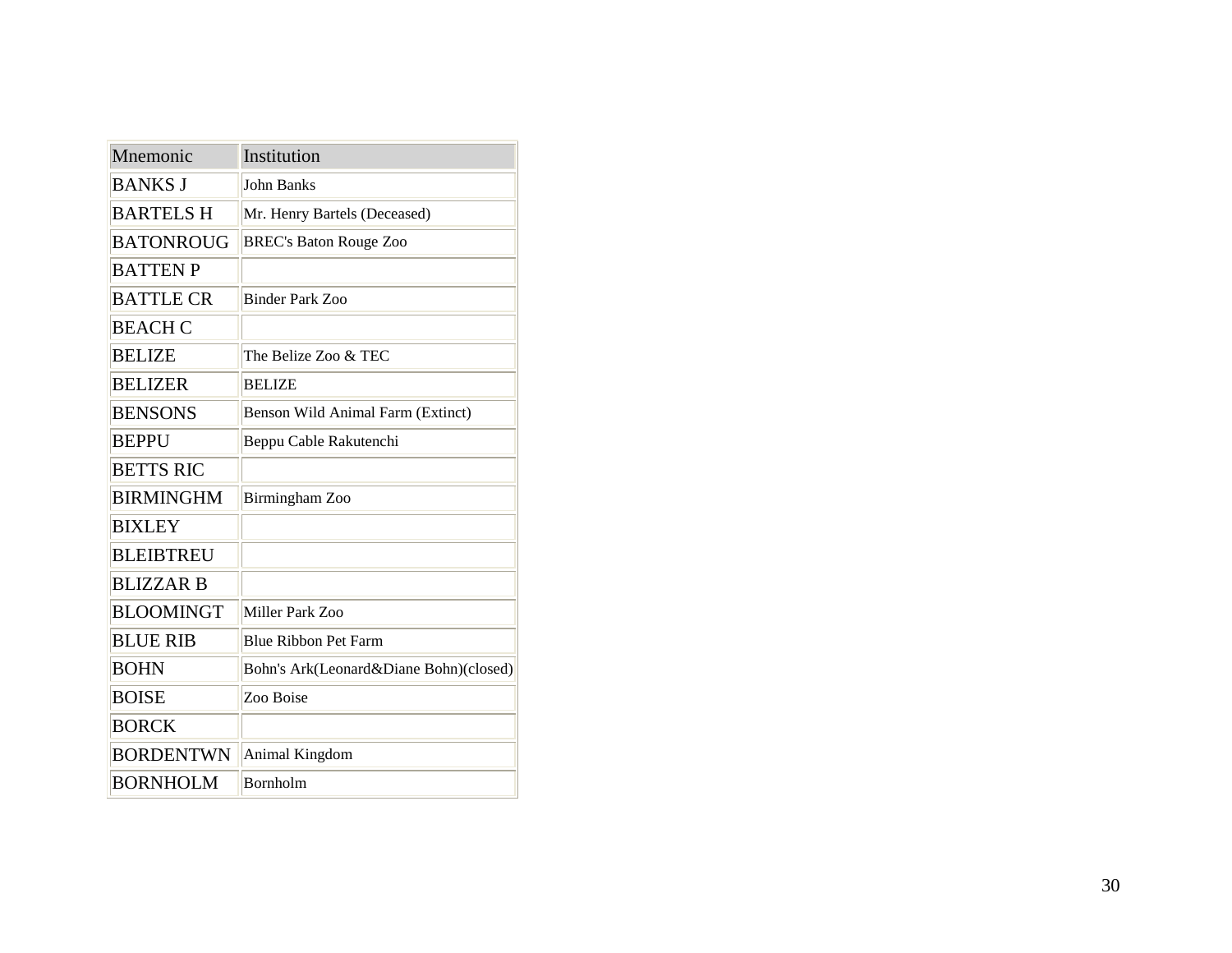| Mnemonic         | Institution                            |
|------------------|----------------------------------------|
| <b>BOWMANVIL</b> | Bowmanville Zoological Park            |
| <b>BOYCE</b>     |                                        |
| <b>BOYD C</b>    |                                        |
| <b>BRACKETT</b>  | Little Ponderosa Animal Farm           |
| <b>BRADENTON</b> | <b>Frank Thompson Collection</b>       |
| <b>BRANDONWI</b> | Willie's Wildlife Zoo                  |
| <b>BREVARD</b>   | <b>Brevard</b> Zoo                     |
| <b>BRIDGEPRT</b> | Connecticut's Beardsley Zoo            |
| <b>BRIGHTSFA</b> | <b>Brights Farm</b>                    |
| <b>BROOKLYN</b>  | New York Aquarium                      |
| <b>BROOKSH</b>   |                                        |
| <b>BROWN D</b>   |                                        |
| <b>BROWNSVIL</b> | <b>Gladys Porter Zoo</b>               |
| <b>BROYOVSKY</b> |                                        |
| <b>BRYAN</b>     | Wild Animals International (R. LaBlue) |
| <b>BRZY RIDG</b> | Breezy Ridge Wldlf Conserv.Cntr.       |
| <b>BUCK ZOO</b>  | Frank Buck Zoo                         |
| <b>BUCKSHIRE</b> | <b>Buckshire Corp</b>                  |
| <b>BUENOSAIR</b> | <b>Buenos Aires Zoo</b>                |
| <b>BUFFALO</b>   | <b>Buffalo Zoological Gardens</b>      |
| <b>BULVERDE</b>  | NBJ Ranch (Buddy Jordan)               |
| <b>BUSCH TAM</b> | <b>Busch Gardens</b>                   |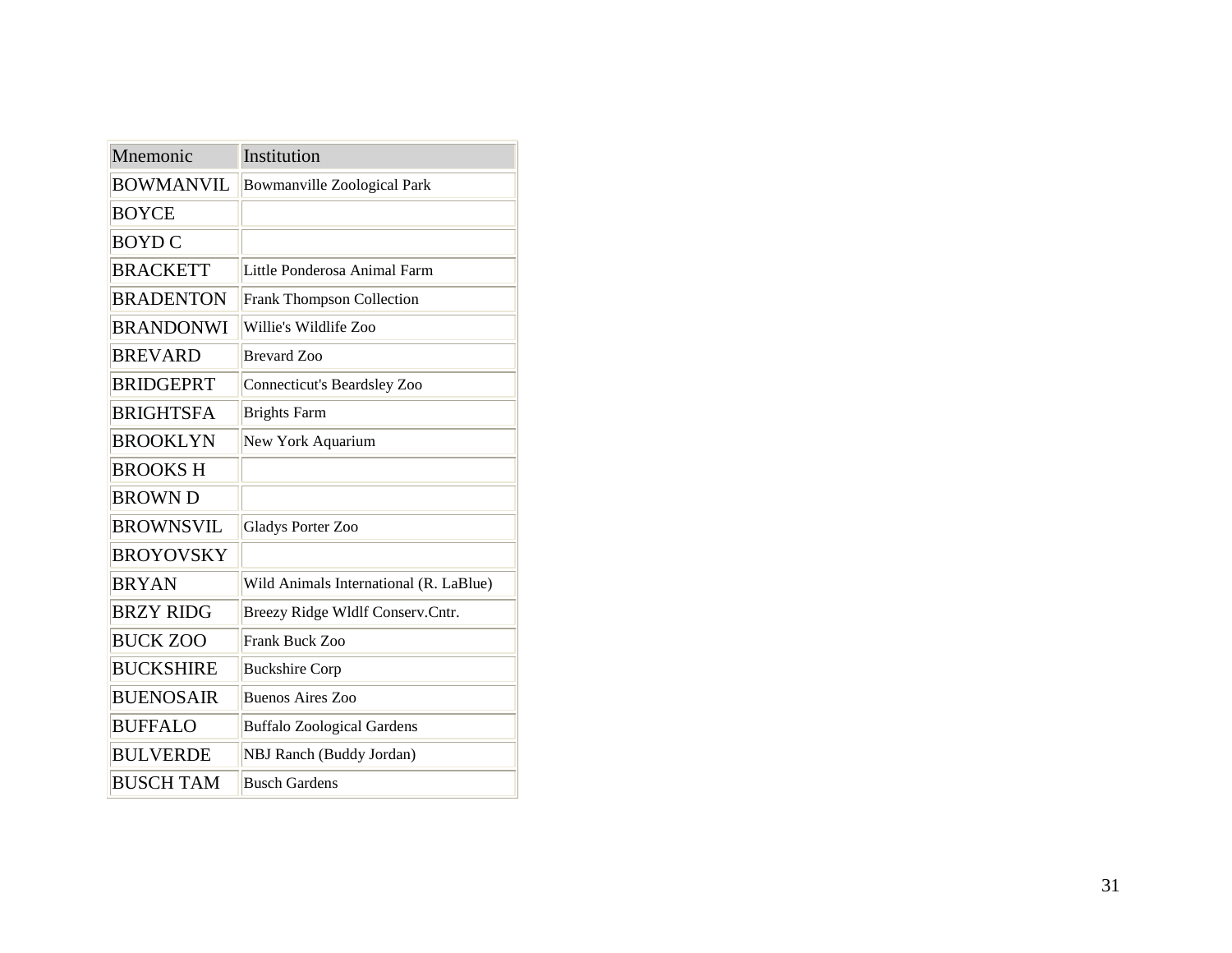| Mnemonic         | Institution                            |
|------------------|----------------------------------------|
| <b>BUTEYN</b>    |                                        |
| <b>CA FG SD</b>  | Calif. Fish & Game (San Diego)         |
| <b>CALDWELL</b>  | Caldwell Zoo                           |
| <b>CALGARY</b>   | Calgary Zoo                            |
| <b>CALVEY WJ</b> |                                        |
| <b>CAMP J</b>    | Jungle Exotics (Joe Camp) (Extinct)    |
| <b>CANAL ZON</b> | <b>CANAL ZONE</b>                      |
| <b>CANCUN</b>    |                                        |
| <b>CAPE MAY</b>  | Cape May County Park Zoo               |
| <b>CARBONDAL</b> | Southern Illinois Univ Dept of Zoology |
| <b>CASSALIS</b>  |                                        |
| <b>CATSKILL</b>  | Catskill Game Farm (New York)          |
| <b>CCACU</b>     |                                        |
| <b>CEDAR RAP</b> | <b>Bever Park Zoo</b>                  |
| <b>CENTENARI</b> | Parque Zoologico el Centenario         |
| <b>CENTERHIL</b> | Rare Feline Breeding Compound          |
| <b>CENTRALAM</b> | <b>CENTRAL AMERICA</b>                 |
| <b>CHASE B</b>   | Charles (Bill) P. Chase Co. Inc.       |
| <b>CHATHAM</b>   | Grindstone Valley Zoological (extinct) |
| <b>CHATTANOG</b> | Chattanooga Zoo at Warner Park         |
| <b>CHENGDU</b>   | Chengdu Zoological Garden              |
| <b>CHIAPAS</b>   | <b>CHIAPAS</b>                         |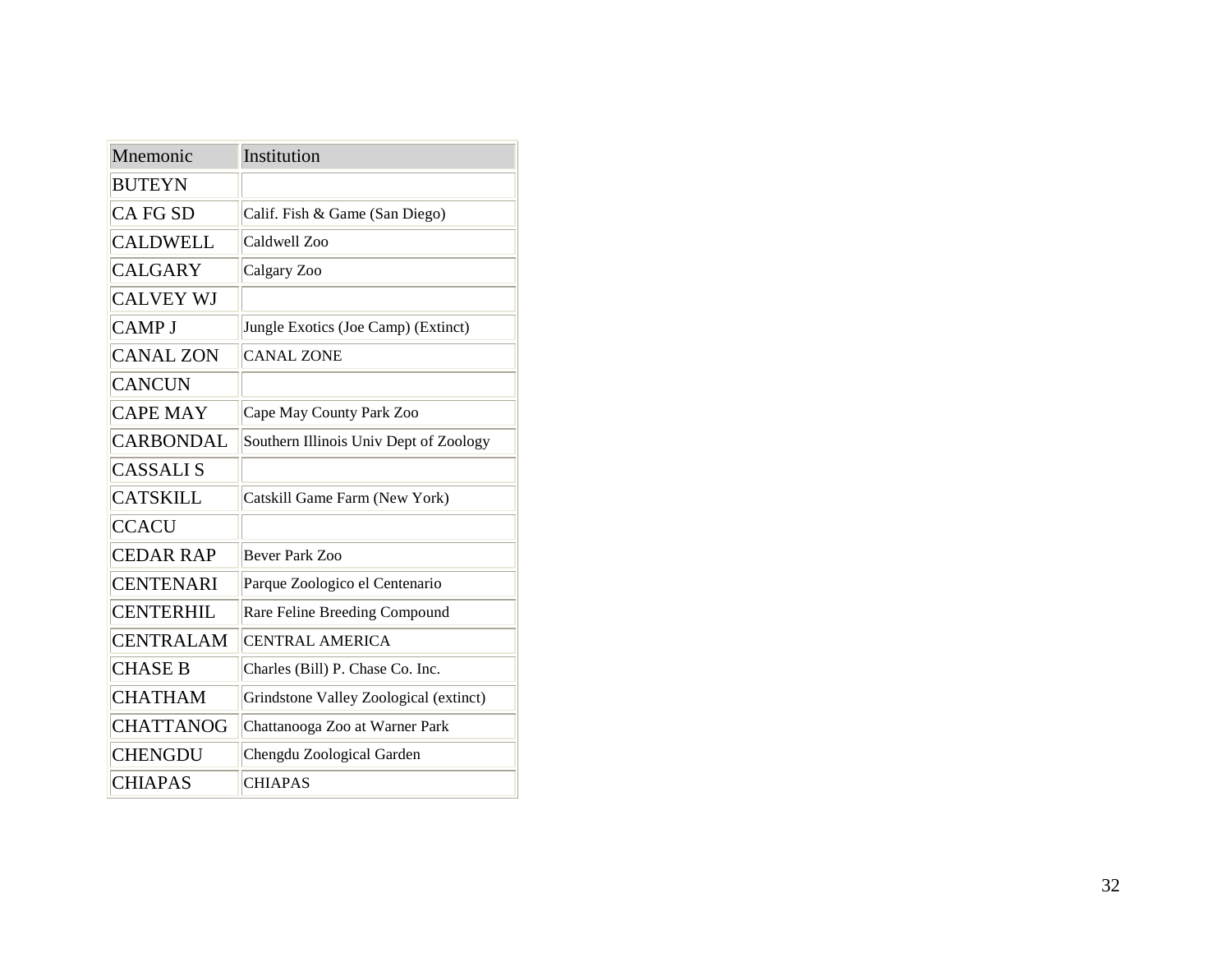| Mnemonic         | Institution                            |
|------------------|----------------------------------------|
| <b>CHICAGOBR</b> | Chicago Zoological Park                |
| <b>CHICAGOLP</b> | <b>Lincoln Park Zoological Gardens</b> |
| <b>CINCINNAT</b> | Cincinnati Zoo & Botanical Garden      |
| <b>CITY OM</b>   |                                        |
| <b>CLAWSPAWS</b> | Claws N' Paws Wild Animal Farm         |
| <b>CLEVELAND</b> | <b>Cleveland Metroparks Zoo</b>        |
| <b>CLEVLANDR</b> | <b>Rick Cleveland</b>                  |
| <b>COAL VAL</b>  | Niabi Zoo                              |
| <b>CODY B</b>    |                                        |
| <b>COLUMBIA</b>  | Riverbanks Zoological Park             |
| <b>COLUMBUS</b>  | Columbus Zoo and Aquarium              |
| <b>COLWYNBAY</b> | <b>Welsh Mountain Zoo</b>              |
| <b>CONN LD</b>   |                                        |
| <b>CORFU</b>     | Snyders Darien Lake Zoo                |
| <b>COSTA RIC</b> | <b>COSTA RICA</b>                      |
| <b>COSTELLO</b>  |                                        |
| <b>COUGARHIL</b> | Cougar Hill Ranch (George Toth)        |
| <b>CURTIS R</b>  | <b>Ralph Curtis</b>                    |
| <b>CYPRESS</b>   | Florida Cypress Gardens Inc.           |
| <b>DALLAS</b>    | Dallas Zoo                             |
| <b>DAVIDSON</b>  | Davidson County Community College      |
| <b>DELTA</b>     | Tulane Regional Primate Res Center     |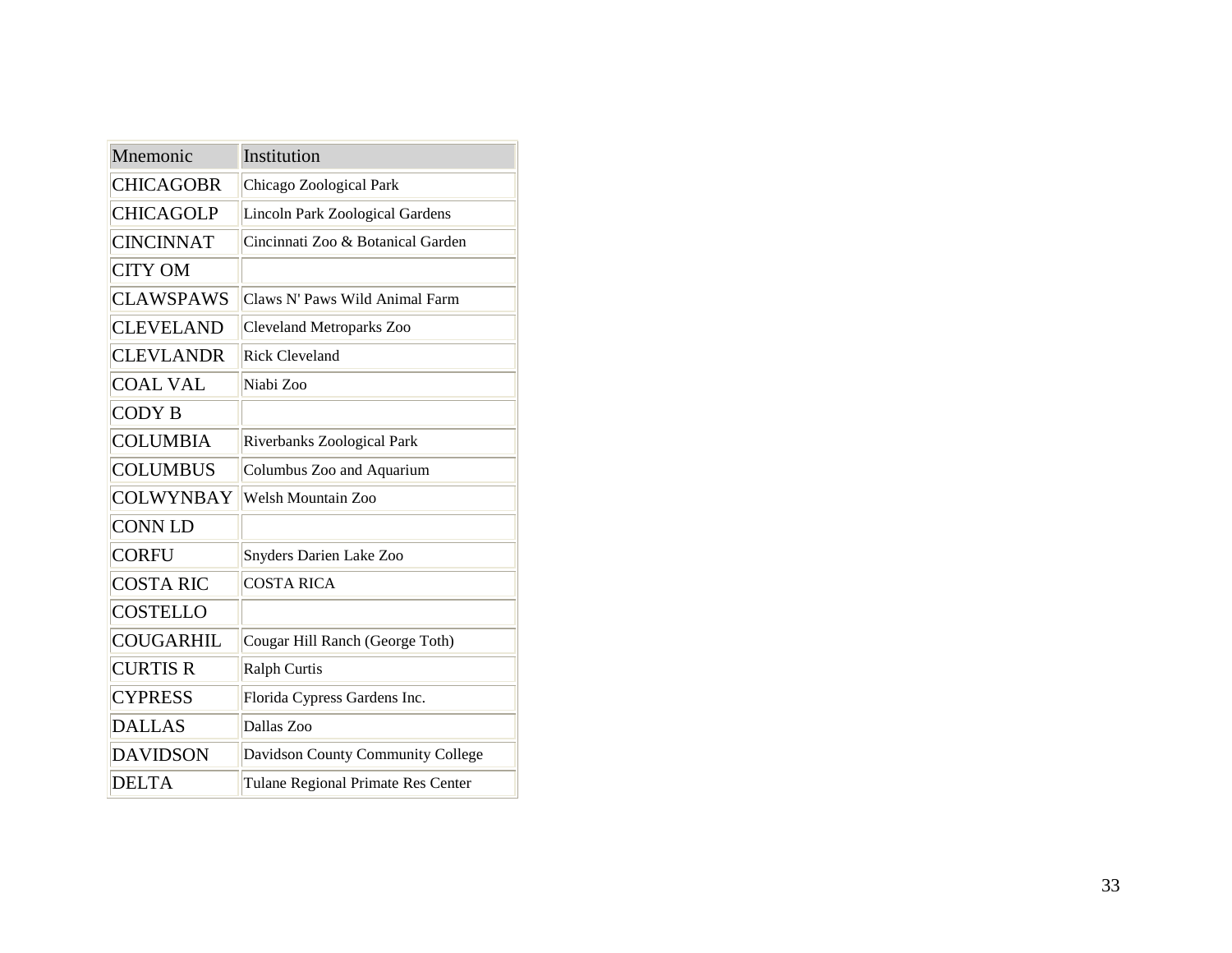| Mnemonic         | Institution                         |
|------------------|-------------------------------------|
| <b>DENVER</b>    | Denver Zoological Gardens           |
| <b>DETROIT</b>   | Detroit Zoological Institute        |
| <b>DICKERSON</b> | Dickerson Park Zoo                  |
| <b>DIETLEIN</b>  |                                     |
| <b>DINGMAN</b>   |                                     |
| DOE J            |                                     |
| <b>DREHER PA</b> | Palm Beach Zoo at Dreher Park       |
| <b>DULUTH</b>    | Lake Superior Zoological Gardens    |
| <b>EDGMAN R</b>  |                                     |
| <b>EHRGOTT D</b> |                                     |
| <b>EL PASO</b>   | El Paso Zoo                         |
| <b>ELMVALE</b>   | Elmvale Jungle Zoo                  |
| <b>ENSERINK</b>  |                                     |
| <b>ERICSON</b>   |                                     |
| <b>ERIE</b>      | Erie Zoological Gardens             |
| <b>EVANSVLLE</b> | Mesker Park Zoo                     |
| <b>EXOTICOS</b>  | Exoticos y Salvajes (Teresa Moreno) |
| <b>FAUNA</b>     |                                     |
| <b>FAUNA RES</b> | Fauna Research, Inc.                |
| <b>FERNDALE</b>  | International Animal Exchange, Inc. |
| <b>FINSER</b>    | <b>Finser Exotics</b>               |
| <b>FISCHBACH</b> |                                     |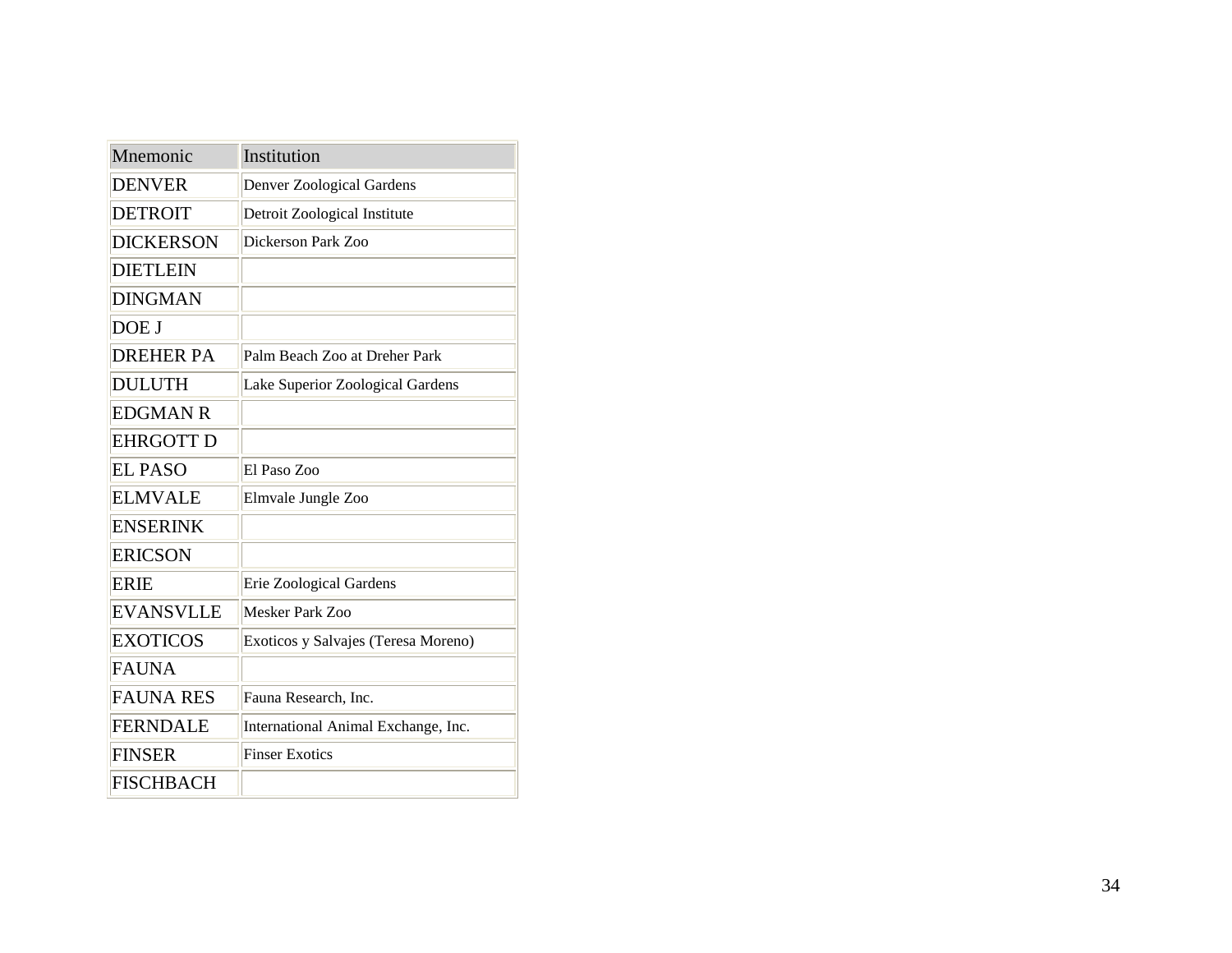| Mnemonic         | Institution                            |
|------------------|----------------------------------------|
| <b>FLORIDA</b>   | <b>FLORIDA</b>                         |
| <b>FOLKER R</b>  |                                        |
| <b>FOREIGN</b>   | Foreign Endangered Species (USDI)      |
| <b>FORKED RI</b> | Popcorn Park Zoo                       |
| <b>FORTWORTH</b> | Fort Worth Zoological Park             |
| <b>FOUTS J</b>   | Tanganyika Wildlife Park (Jim Fouts)   |
| FR PKCHLD        | Franklin Park Childrens Zoo            |
| <b>FRANKLINP</b> | Zoo New England / Franklin Park Zoo    |
| <b>FREDERICK</b> | <b>White Deer Preserve</b>             |
| <b>FRESNO</b>    | Chaffee Zoological Gardens of Fresno   |
| FT WAYNE         | Fort Wayne Children's Zoological Garde |
| <b>GARDENCTY</b> | Lee Richardson Zoo                     |
| <b>GEORGIA</b>   | <b>GEORGIA</b>                         |
| <b>GLEN OAK</b>  | Glen Oak Zoo                           |
| <b>GOOCH VIR</b> |                                        |
| <b>GRAND PRA</b> | Lion Country Safari Inc                |
| <b>GREATBEND</b> | <b>Brit Spaugh Park Zoo</b>            |
| <b>GRND PRAI</b> | Wildlife Management Services (Ext.)    |
| <b>GUADALJR</b>  | Guadalajara Zoo                        |
| <b>GUAT</b>      | <b>GUATEMALA CITY</b>                  |
| <b>GUAT CITY</b> | Zoologico Nacional La Aurora           |
| <b>GUERRA DG</b> |                                        |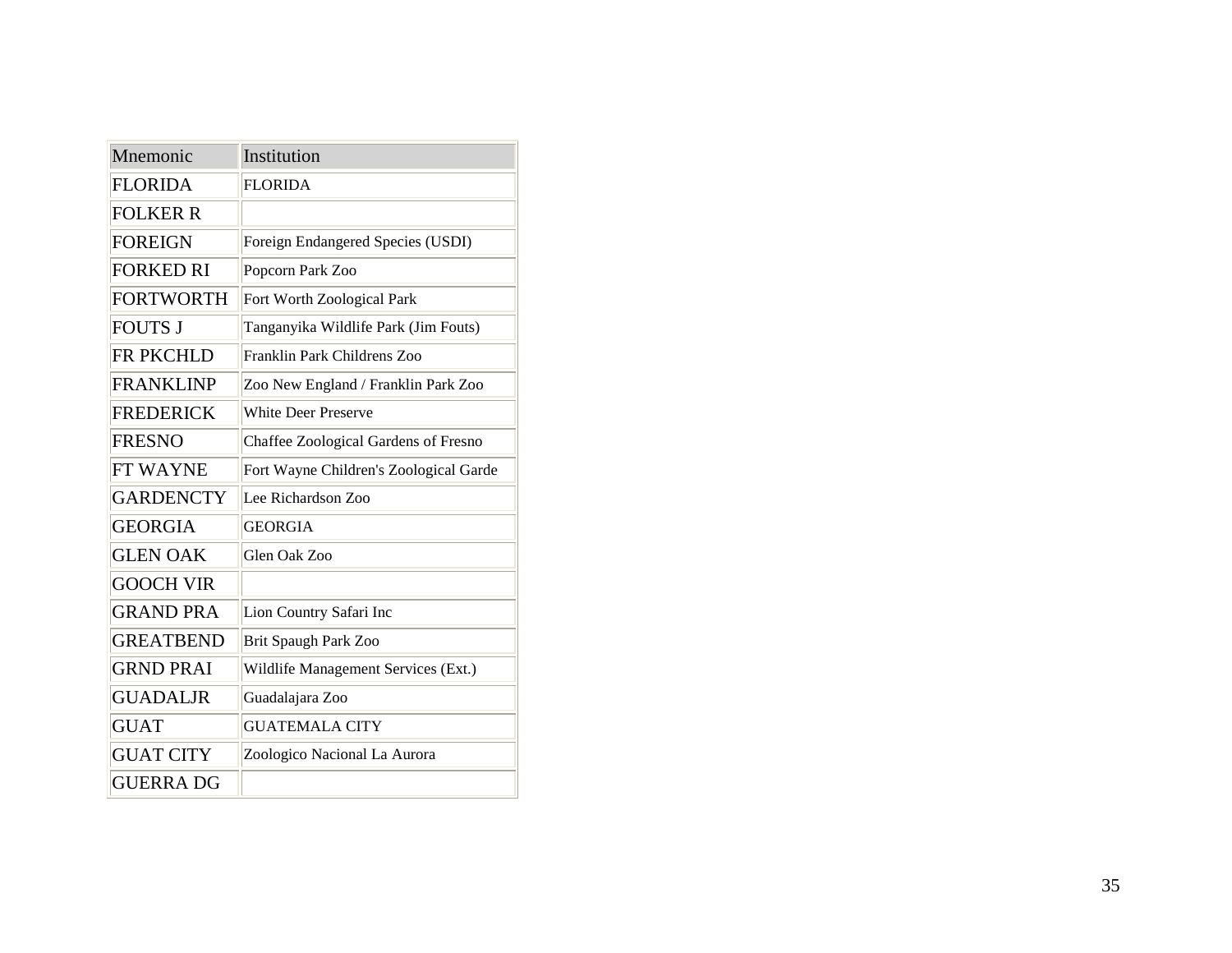| Mnemonic         | Institution                            |
|------------------|----------------------------------------|
| <b>GULF BREZ</b> | The ZOO, Northwest Florida             |
| <b>GUNDLACH</b>  |                                        |
| <b>HACKNEY C</b> | Carol & Paul Hackney                   |
| <b>HAGEN H</b>   | Flag Acres Game Farm (Harry von Hagen) |
| <b>HALLEY G</b>  |                                        |
| <b>HANER A</b>   |                                        |
| <b>HARGROVE</b>  |                                        |
| <b>HARVARD</b>   | Harvard Univ Mus of Compar Zool        |
| <b>HARWELL G</b> |                                        |
| <b>HATTIESBG</b> | Hattiesburg Zoo                        |
| <b>HEINS C</b>   |                                        |
| <b>HENSLEY</b>   |                                        |
| <b>HOCTOR</b>    | Pat Hoctor                             |
| <b>HOGLE</b>     | Utah's Hogle Zoo                       |
| <b>HOLIDAY</b>   | Earl Tatum                             |
| <b>HOLLIS G</b>  |                                        |
| <b>HONDURAS</b>  | <b>HONDURAS</b>                        |
| <b>HONOLULU</b>  | Honolulu Zoo                           |
| <b>HSUS</b>      |                                        |
| <b>HUTMACHER</b> |                                        |
| <b>IAE OH</b>    | IAE - African Safari Wildlife Park     |
| <b>IDAHO</b>     |                                        |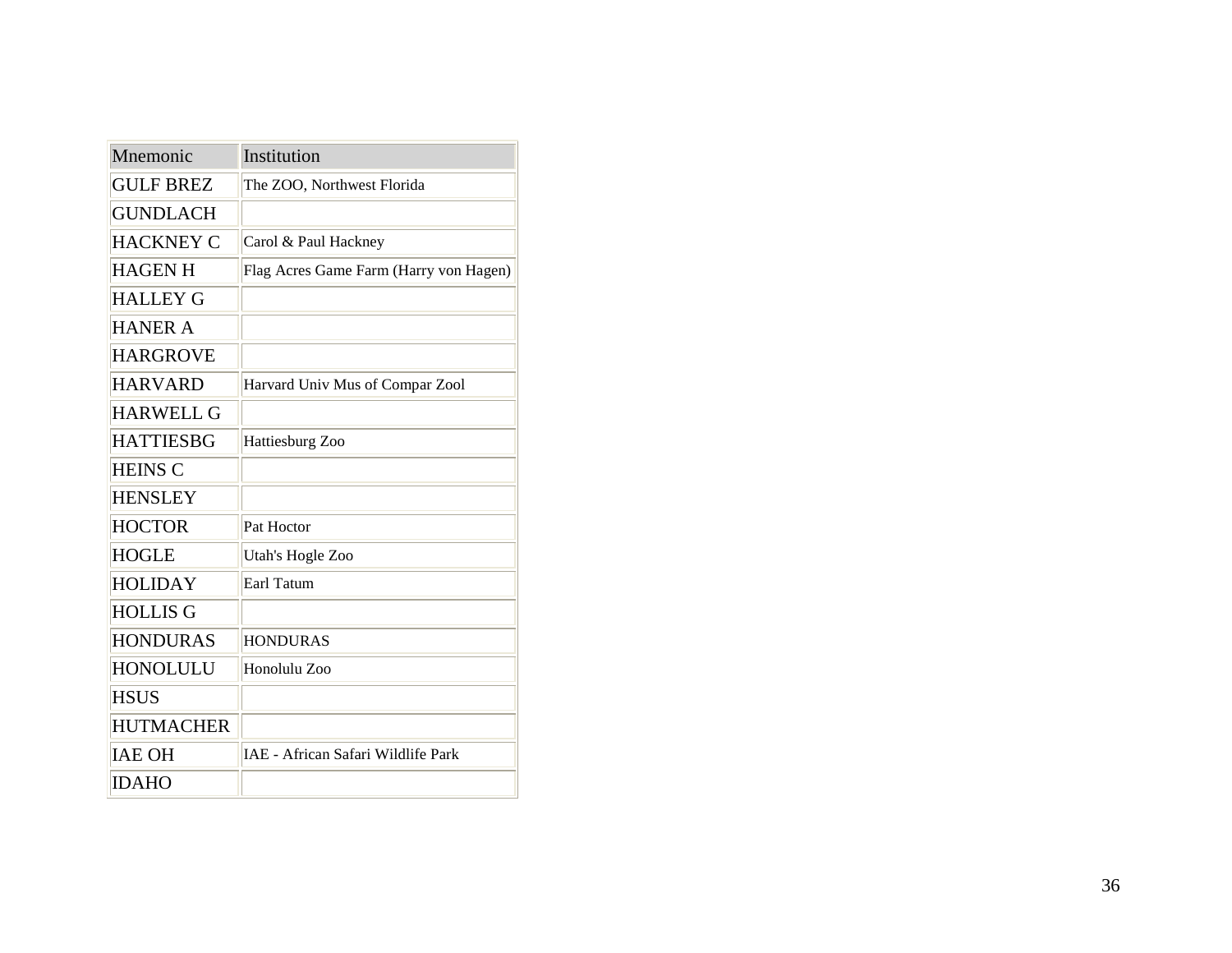| Mnemonic         | Institution                          |
|------------------|--------------------------------------|
| <b>INDEPENDC</b> | Ralph Mitchell Zoo                   |
| <b>IOWA CITY</b> | Iowa City Park Zoo                   |
| <b>IRVING</b>    | University of Dallas Dept Biology    |
| <b>JACKSON</b>   | Jackson Zoological Park              |
| <b>JACKSONVL</b> | Jacksonville Zoo and Gardens         |
| <b>JACOBSEN</b>  | Mr. Gary Jacobsen                    |
| <b>JHNS HPKN</b> | Johns Hopkins-Hygiene & Health       |
| <b>JNGLARY F</b> | The Naples Zoo                       |
| <b>JOHNSTON</b>  | <b>Bill Johnston</b>                 |
| <b>JONES F</b>   |                                      |
| <b>JONES PAT</b> |                                      |
| <b>JOYNER A</b>  |                                      |
| <b>JUIGALPA</b>  | <b>JARDIN ZOOLOGICO THOMAS BELT</b>  |
| <b>KANSASCTY</b> | Kansas City Zoo                      |
| <b>KEAST</b>     |                                      |
| <b>KEOKUK</b>    | Paul L. Seabold                      |
| KINGS ISL        | Paramount's King's Isl Wild Anim Hab |
| <b>KINGS JMC</b> |                                      |
| <b>KNOXVILLE</b> | Knoxville Zoological Gardens         |
| <b>KOBENHAVN</b> |                                      |
| <b>KOPLOY M</b>  |                                      |
| L RUHE           | Louis Ruhe GmbH (1860-1995)          |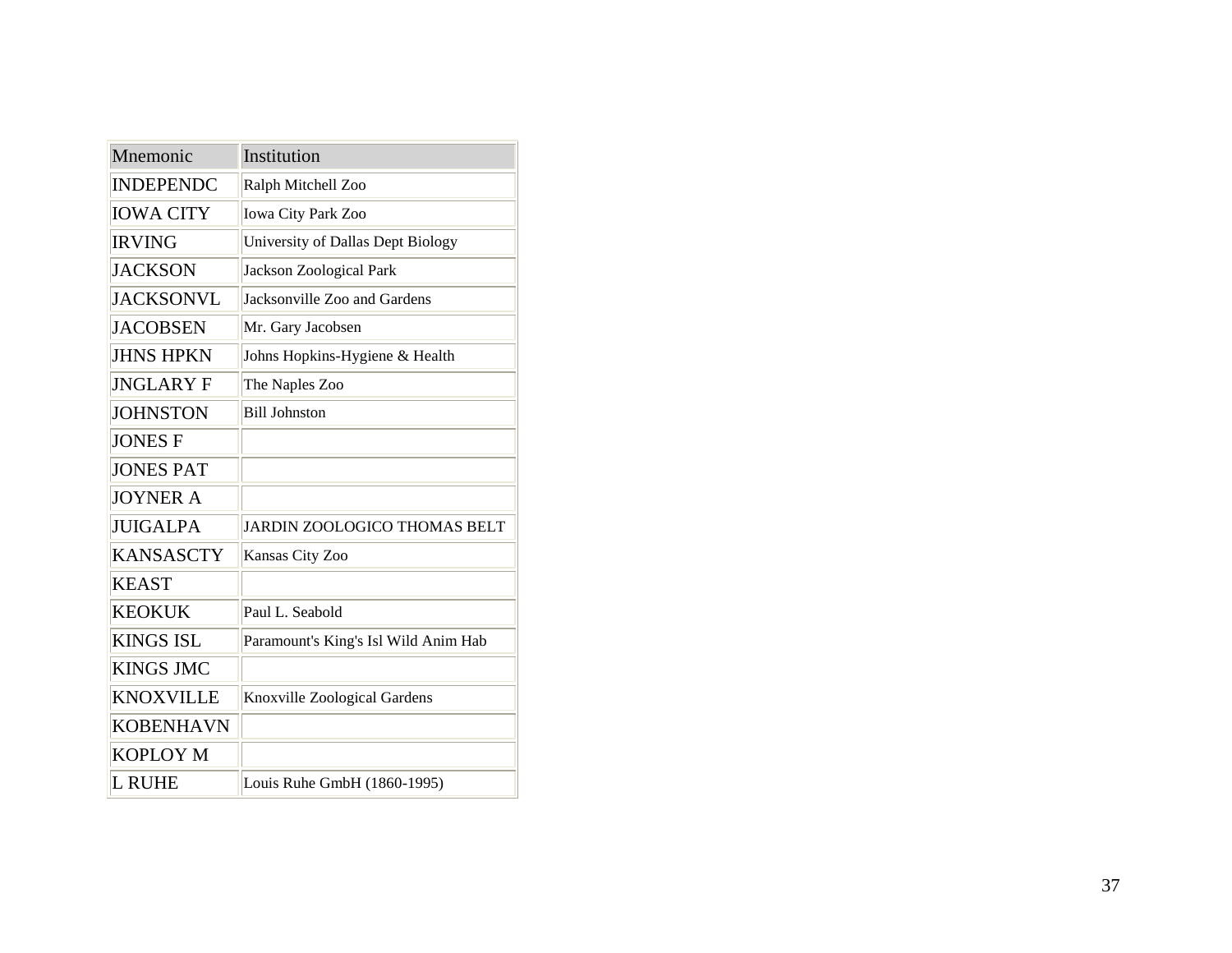| Mnemonic         | Institution                            |
|------------------|----------------------------------------|
| <b>LA PUBLIC</b> |                                        |
| <b>LAFAY IND</b> | Columbian Park Zoo                     |
| <b>LAMKIN M</b>  | Lamkin Wildlife Co. (Michael Lamkin)   |
| <b>LANGHS</b>    |                                        |
| <b>LANGHAM</b>   |                                        |
| <b>LANSING</b>   | <b>Potter Park Zoological Gardens</b>  |
| <b>LAS VEGAS</b> | Las Vegas Valley Zoo                   |
| <b>LAVAL</b>     | <b>INTERZOO</b>                        |
| <b>LCS DOS</b>   | Lion Country Safari (extinct)          |
| <b>LEIPZIG</b>   | Zoologischer Garten Leipzig            |
| <b>LEON</b>      | Parque Zoologico de Leon               |
| <b>LEONARD D</b> |                                        |
| <b>LESNA-GOT</b> | Zoologicka Garden & Chateau Zlin-Lesna |
| <b>LINCOLN C</b> | Folsom Childrens Zoo                   |
| <b>LIT RIVER</b> | Little River Zoo                       |
| <b>LITTLEROC</b> | Little Rock Zoological Gardens         |
| <b>LITTON</b>    | <b>Litton Bionetics</b>                |
| <b>LOCAL</b>     |                                        |
| <b>LOCKE O</b>   | Otto M. Locke                          |
| <b>LODI</b>      | Micke Grove Zoo                        |
| <b>LONDRINA</b>  | Londrina Zoologico Parque              |
| LOSANGELE        | Los Angeles Zoo & Botanical Gardens    |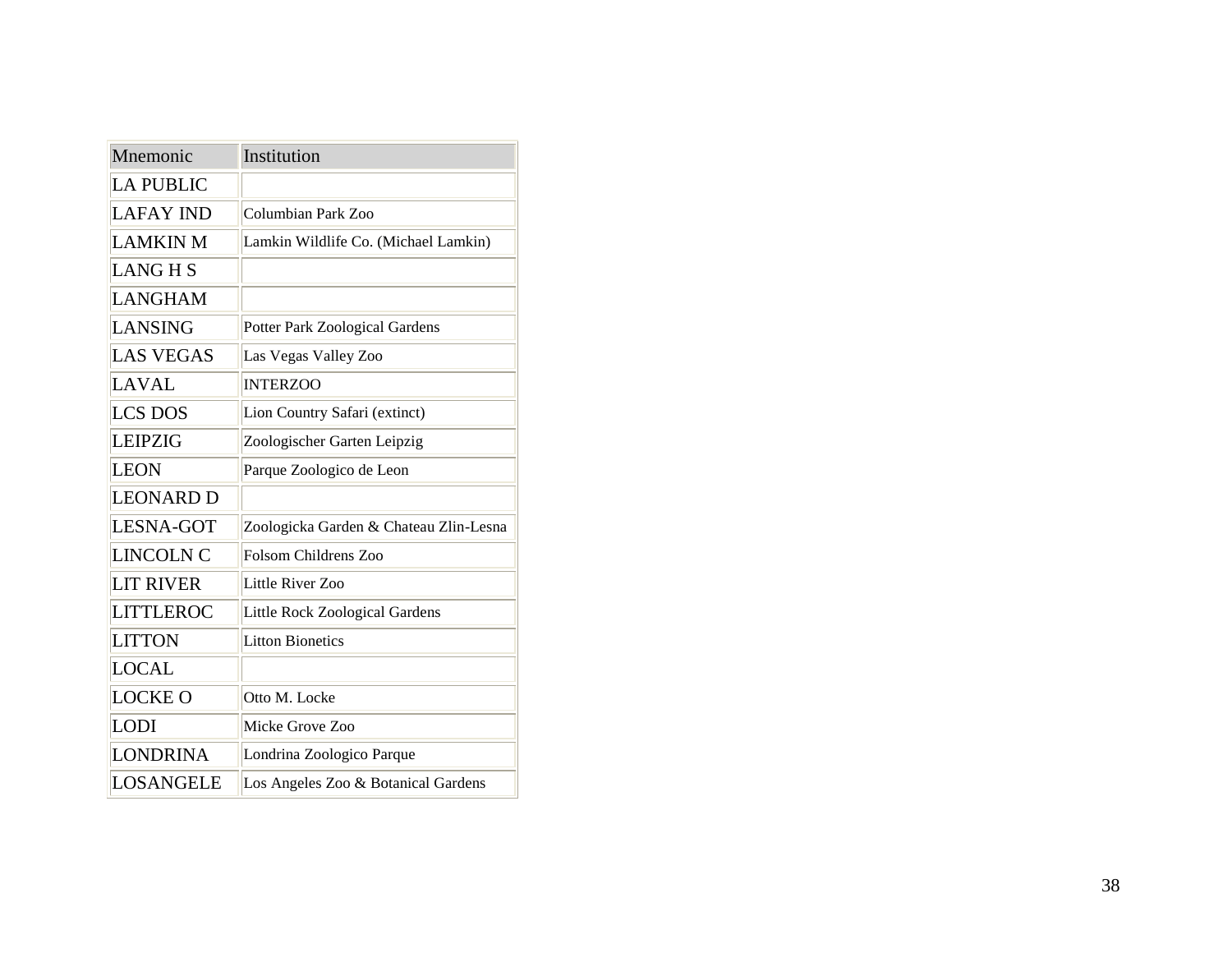| Mnemonic         | Institution                          |
|------------------|--------------------------------------|
| <b>LOUISVILL</b> | Louisville Zoological Garden         |
| <b>LOWRY</b>     | Tampa's Lowry Park Zoo               |
| LOXAHATCH        | Rare Species Conservatory            |
| <b>LOZANO AL</b> | Al Lozano                            |
| <b>LUFKIN</b>    | Ellen Trout Zoo                      |
| LUNDSELL         |                                      |
| <b>MADISON</b>   | Henry Vilas Zoo                      |
| <b>MAKOWSKI</b>  |                                      |
| <b>MAMI RARE</b> | Miami Rare Bird Farm (Alton Freeman) |
| <b>MARENGO</b>   | <b>Bill Wilson</b>                   |
| MARSHALLI        | <b>MARSHALL ISLANDS</b>              |
| MASAYA           | <b>MASAYA</b>                        |
| <b>MATTOX</b>    |                                      |
| <b>MAX ALLEN</b> | Max Allen's Zoological Gardens       |
| <b>MAYAGUEZ</b>  | Mayaguez-Zool Garden of Puerto Rico  |
| <b>MCCOMBS</b>   | <b>Red McCombs Ranch</b>             |
| <b>MCCOY R</b>   |                                      |
| <b>MCDOWELL</b>  |                                      |
| <b>MEEMS</b>     | Meems Brothers and Ward (Extinct)    |
| <b>MENGT</b>     | Raven's Glenn (Tim Meng)             |
| <b>MENOMONEE</b> | The Ranch Zoo                        |
| <b>METRORICH</b> | Metro Richmond Zoo                   |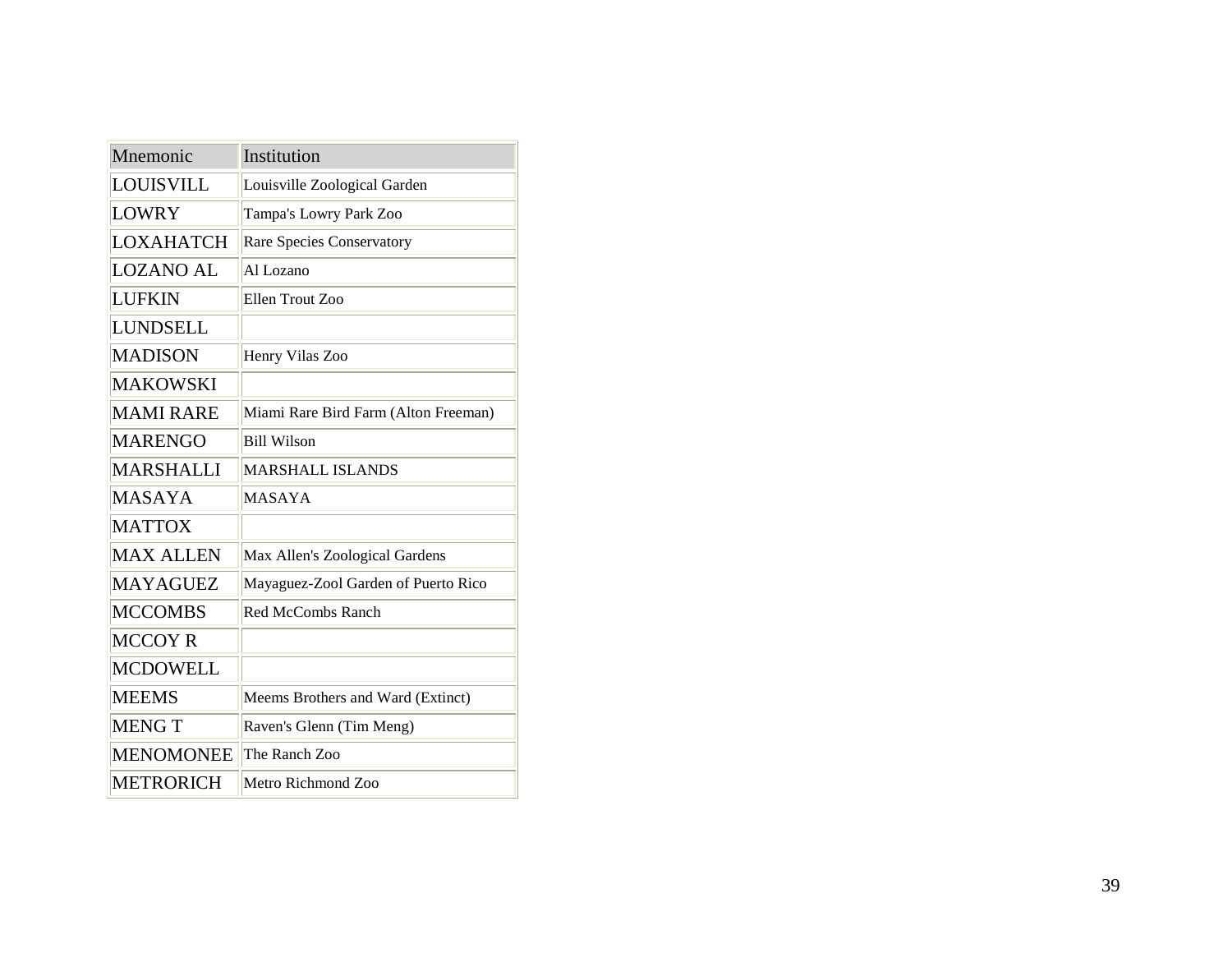| Mnemonic         | Institution                               |
|------------------|-------------------------------------------|
| <b>METROZOO</b>  | Miami Metrozoo                            |
| <b>MEXICO</b>    | <b>MEXICO COUNTRY</b>                     |
| <b>MEYERS T</b>  |                                           |
| <b>MIAMI CC</b>  | Carmen Costa                              |
| <b>MIAMI FL</b>  |                                           |
| <b>MICANOPY</b>  | Micanopy Zool. Preserve (Jerry Holly)     |
| <b>MICH CITY</b> | <b>Washington Park Zoological Gardens</b> |
| <b>MIDLAND T</b> | Midland Zoo                               |
| <b>MILL MOUN</b> | Mill Mountain Zoo                         |
| <b>MILLER</b>    |                                           |
| <b>MILLER R</b>  | Richard Miller, DVM                       |
| <b>MILTON</b>    | <b>Trailside Museum</b>                   |
| <b>MILWAUKEE</b> | Milwaukee County Zoological Gardens       |
| <b>MINOT</b>     | Roosevelt Park Zoo                        |
| <b>MISSISSIP</b> | <b>MISSISSIPPI</b>                        |
| <b>MONACOP</b>   |                                           |
| <b>MONK JUNG</b> | DuMond Conservancy (Monkey Jungle)        |
| <b>MONROE</b>    | Louisiana Purchase Gardens & Zoo          |
| <b>MONTGOMRY</b> | Montgomery Zoo                            |
| <b>MOOREPARK</b> |                                           |
| <b>MORAN C</b>   |                                           |
| <b>MORGAN WD</b> |                                           |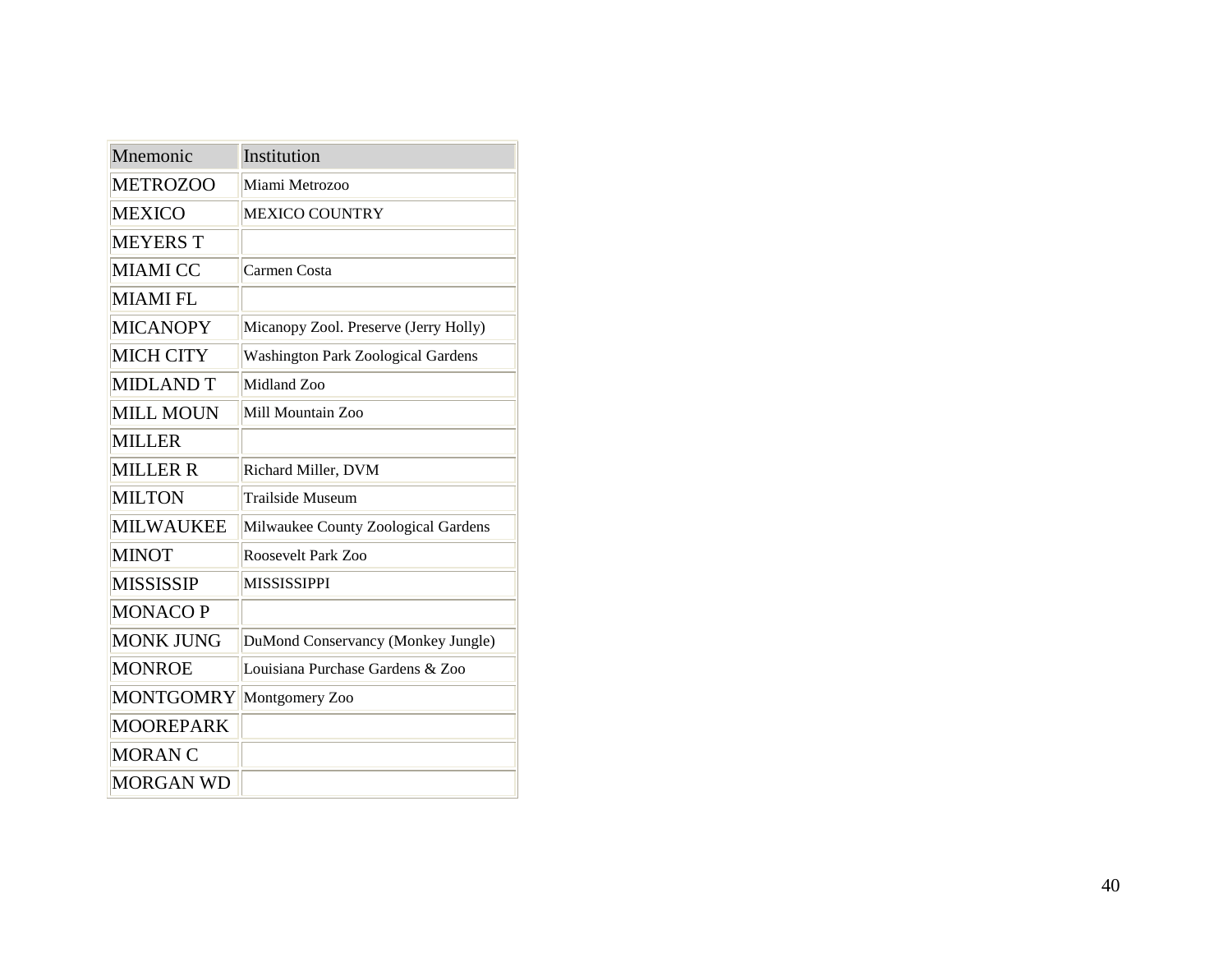| Mnemonic         | Institution                            |
|------------------|----------------------------------------|
| <b>MRS VANCE</b> |                                        |
| <b>MT ULLA</b>   | Lazy 5 Ranch (Henry Hampton)           |
| <b>NASSAU</b>    | Seafloor Aquarium                      |
| <b>NAT BRIDG</b> | Natural Bridge Zoological Park         |
| NEBRASKA         | <b>NEBRASKA</b>                        |
| <b>NEWJERSEY</b> | <b>NEW JERSEY</b>                      |
| <b>NICARAGUA</b> | <b>NICARAGUA</b>                       |
| <b>NICHOLS</b>   | Nichols Exotics Inc.                   |
| <b>NORCO</b>     | Inland Zoo & Livestock Co (Extinct)    |
| <b>NORFOLK</b>   | Virginia Zoological Park               |
| <b>NORRISTOW</b> | Elmwood Park Zoo                       |
| <b>NORTHLAND</b> | Northland Wildlife                     |
| Not Reported     |                                        |
| <b>NOVACK E</b>  | <b>Ed Novak Animal Exchange</b>        |
| NUEVOLEON        | <b>NUEVO LEON</b>                      |
| <b>NY BRONX</b>  | Bronx Zoo/Wildlife Conservation Societ |
| <b>NYBERG</b>    |                                        |
| NZP-WASH         | Smithsonian National Zoological Park   |
| <b>OAK CREEK</b> | Jo-Don Farms Inc                       |
| <b>OAKLAND</b>   | Oakland Zoo                            |
| <b>OCONNEL J</b> |                                        |
| <b>OFF ISIS</b>  | Specimen No Longer Reported to ISIS    |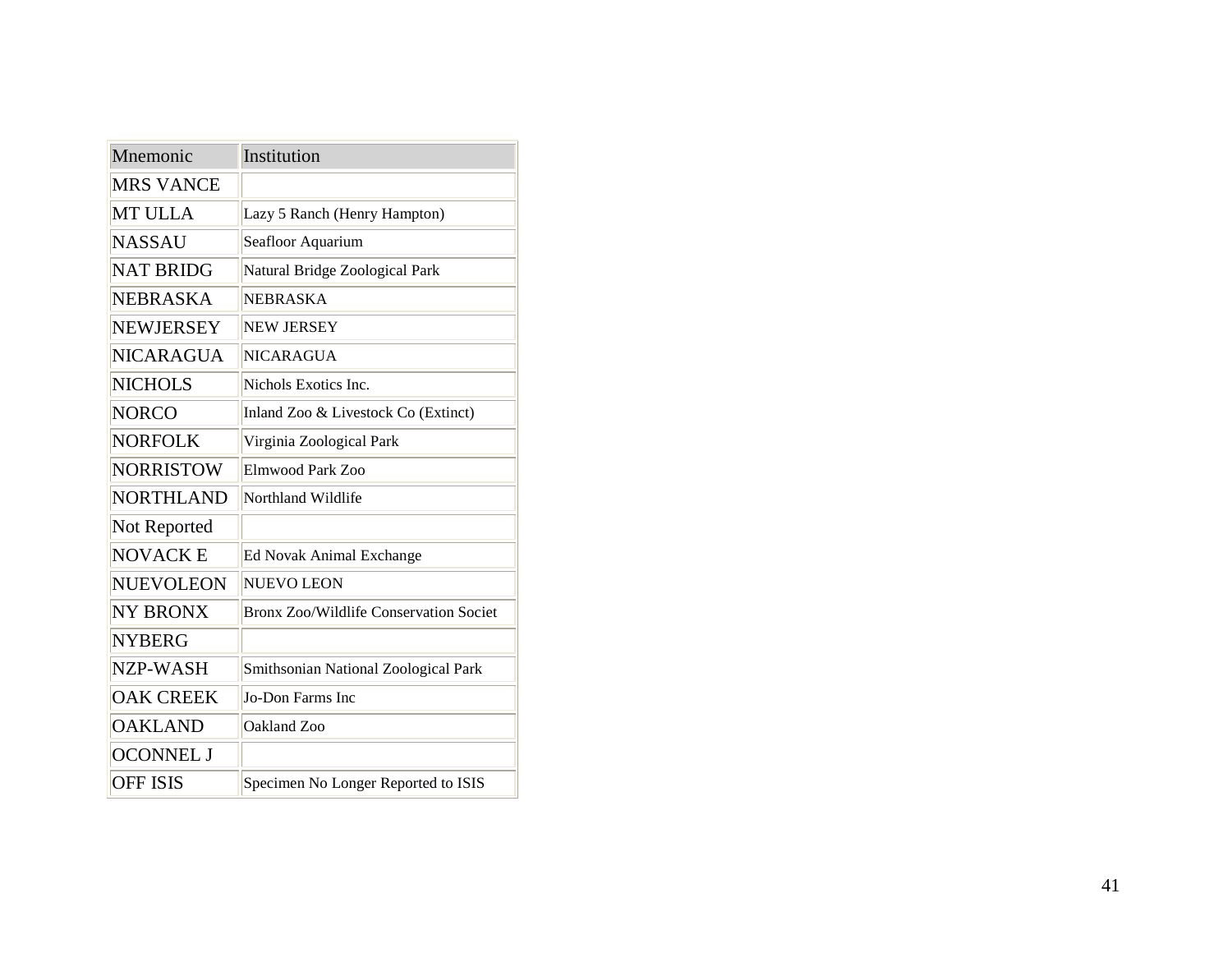| Mnemonic         | Institution                            |
|------------------|----------------------------------------|
| <b>OKLAHOMA</b>  | Oklahoma City Zoological Park          |
| <b>OMAHA</b>     | <b>Omaha's Henry Doorly Zoo</b>        |
| <b>ORITZ J L</b> |                                        |
| <b>ORMAND</b>    |                                        |
| <b>ORONO</b>     | Jungle Cat World Inc.                  |
| <b>P BATTEN</b>  |                                        |
| P PRIMATE        | Primarily Primates Inc                 |
| <b>PAGE LEON</b> |                                        |
| <b>PANAEWA</b>   | Panaewa Rainforest Zoo                 |
| <b>PANAMA</b>    | <b>PANAMA</b>                          |
| <b>PARAMUS</b>   | <b>Bergen County Zoological Park</b>   |
| <b>PART</b>      |                                        |
| <b>PATRICK R</b> |                                        |
| <b>PEREIRA</b>   | Zoologico Matecana                     |
| PET FARM         | Pet Farm (Bern Levine)                 |
| PET SHOP         | Pet shop                               |
| <b>PET SHORE</b> |                                        |
| <b>PHILLIPS</b>  |                                        |
| <b>PHOENIX</b>   | Phoenix Zoo                            |
| <b>PINE MTN</b>  | Day Butterfly Center                   |
| <b>PITTSBURG</b> | Pittsburgh Zoo & Aquarium              |
| <b>POCONO</b>    | Pocono Wild Animal Farm (extinct 1979) |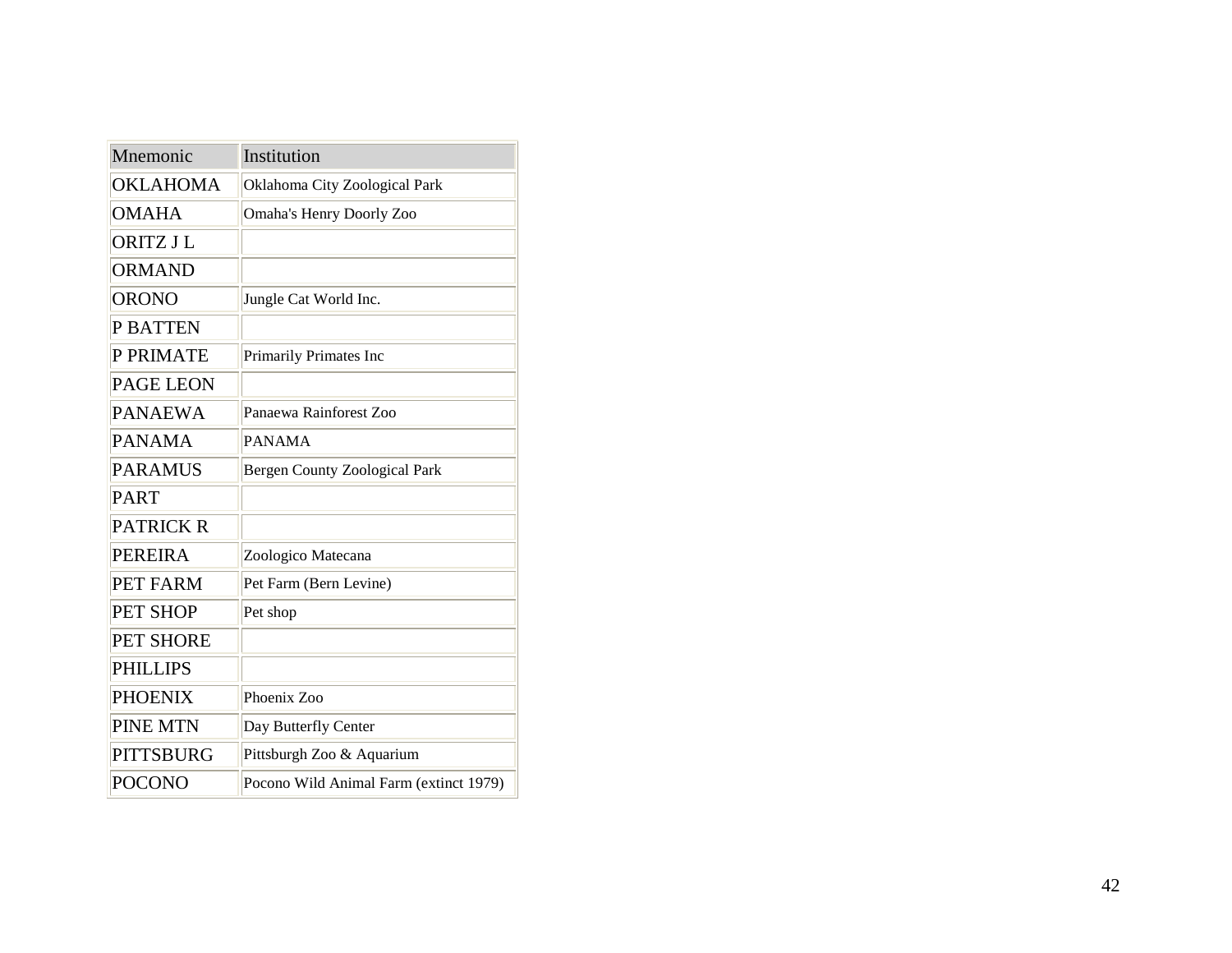| Mnemonic         | Institution                           |
|------------------|---------------------------------------|
| <b>PORTLAND</b>  | Oregon Zoo                            |
| POWELL M         | Miami Reptiles (Mike Powell)          |
| <b>PRIVATE</b>   | <b>Private Collection</b>             |
| PTSBG NJ         |                                       |
| <b>PUBLIC</b>    | <b>General Public</b>                 |
| <b>PUEBLA</b>    | Africam Safari                        |
| <b>QUEBEC</b>    | Jardin Zoologique Du Quebec(Extinct)  |
| <b>RACINE</b>    | Racine Zoological Gardens             |
| <b>RAMSEY G</b>  |                                       |
| <b>RAY</b>       |                                       |
| <b>REDDICK</b>   | <b>Bradwood Farms (Extinct)</b>       |
| <b>REFUGIOTX</b> |                                       |
| <b>RIYADH</b>    | Riyadh Zoological Gardens             |
| <b>ROCCA</b>     |                                       |
| <b>ROCHESTER</b> | Seneca Park Zoo                       |
| <b>ROCKTON</b>   | African Lion Safari                   |
| <b>ROGERSON</b>  | Oaklawn Farms (R & G Rogerson)        |
| <b>ROMA</b>      | Rome Zoo-Fondazione Bioparco di Roma  |
| <b>ROME NY</b>   | Fort Rickey Children's Discovery Zoo  |
| <b>SACRAMNTO</b> | Sacramento Zoo                        |
| SALISBURY        | Salisbury Zoological Park             |
| <b>SAN ANTON</b> | San Antonio Zoological Gardens & Aqua |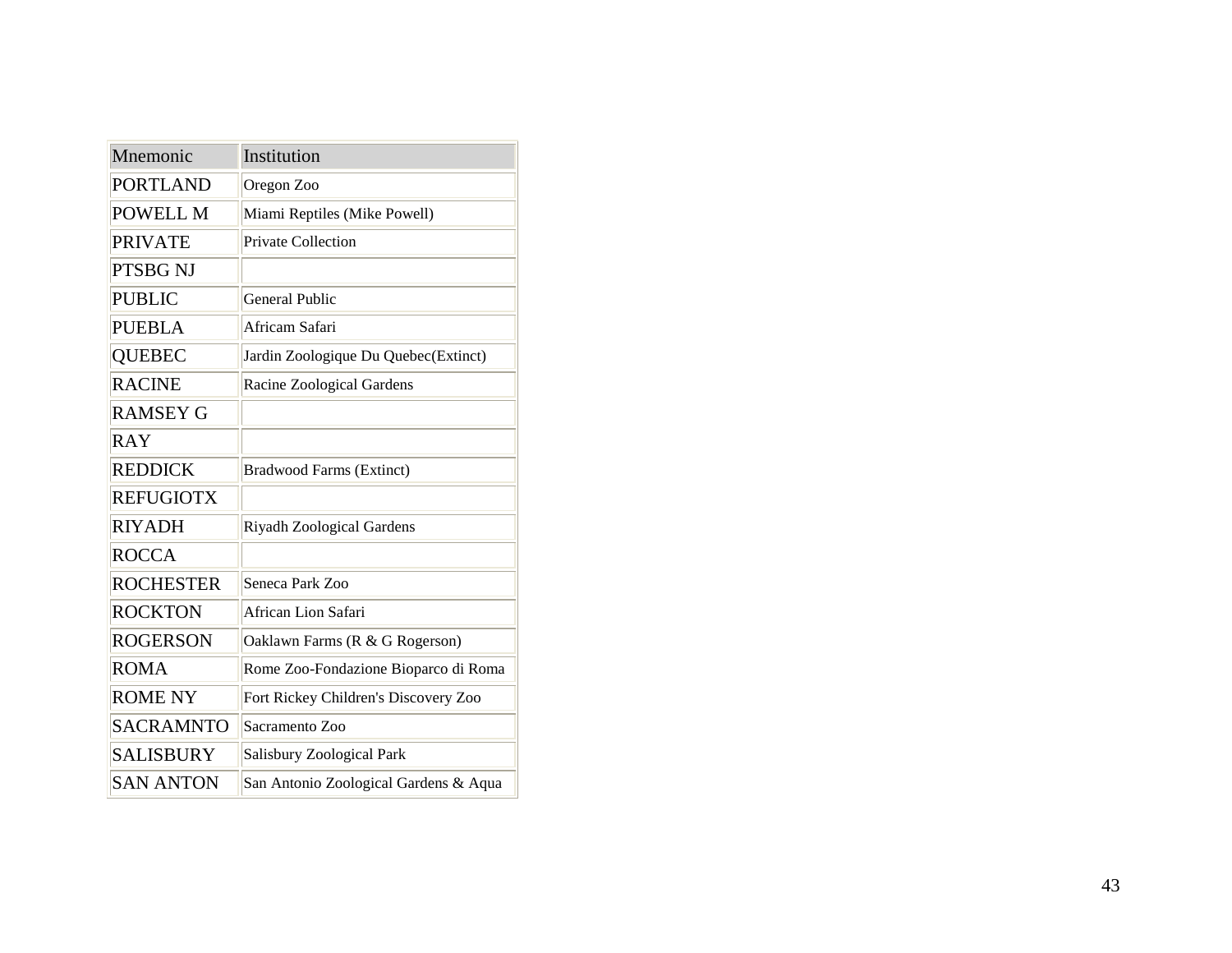| Mnemonic         | Institution                             |
|------------------|-----------------------------------------|
| <b>SAN FRAN</b>  | San Francisco Zoological Gardens        |
| <b>SAN JOSE</b>  | <b>SAN JOSE</b>                         |
| <b>SAN JOSEX</b> | San Jose Zoological Gardens (extinct)   |
| <b>SANDIEGOZ</b> | Zoological Society of San Diego         |
| <b>SANFORD</b>   | Central Florida Zoological Park         |
| <b>SANTA ANA</b> | Santa Ana Zoo                           |
| <b>SANTALAND</b> | Santa's Land Theme Park and Zoo         |
| <b>SAPRIMATE</b> | South American Primates                 |
| <b>SCHMIDT R</b> | Richard Schmidt (Weeping Oaks Zool.Pk)  |
| <b>SCHULTZ C</b> |                                         |
| <b>SCOTTSBLU</b> | Riverside Zoo                           |
| <b>SCOVILL F</b> | Scovill Children's Zoo                  |
| <b>SCTHPLAIN</b> | Terry Lou Zoo (Extinct)                 |
| <b>SD-WAP</b>    | San Diego Wild Animal Park              |
| <b>SEATTLE</b>   | <b>Woodland Park Zoological Gardens</b> |
| <b>SEDESOL</b>   |                                         |
| <b>SEDGWICK</b>  | Sedgwick County Zoo                     |
| <b>SEDUE</b>     |                                         |
| <b>SEMARNAT</b>  | Secretaria de Medio Ambiente y Recurso  |
| <b>SERAMUR</b>   |                                         |
| SHANKPAIN        | Shankpainter Zoo (extinct)              |
| <b>SILVER SP</b> | <b>Silver Springs Park</b>              |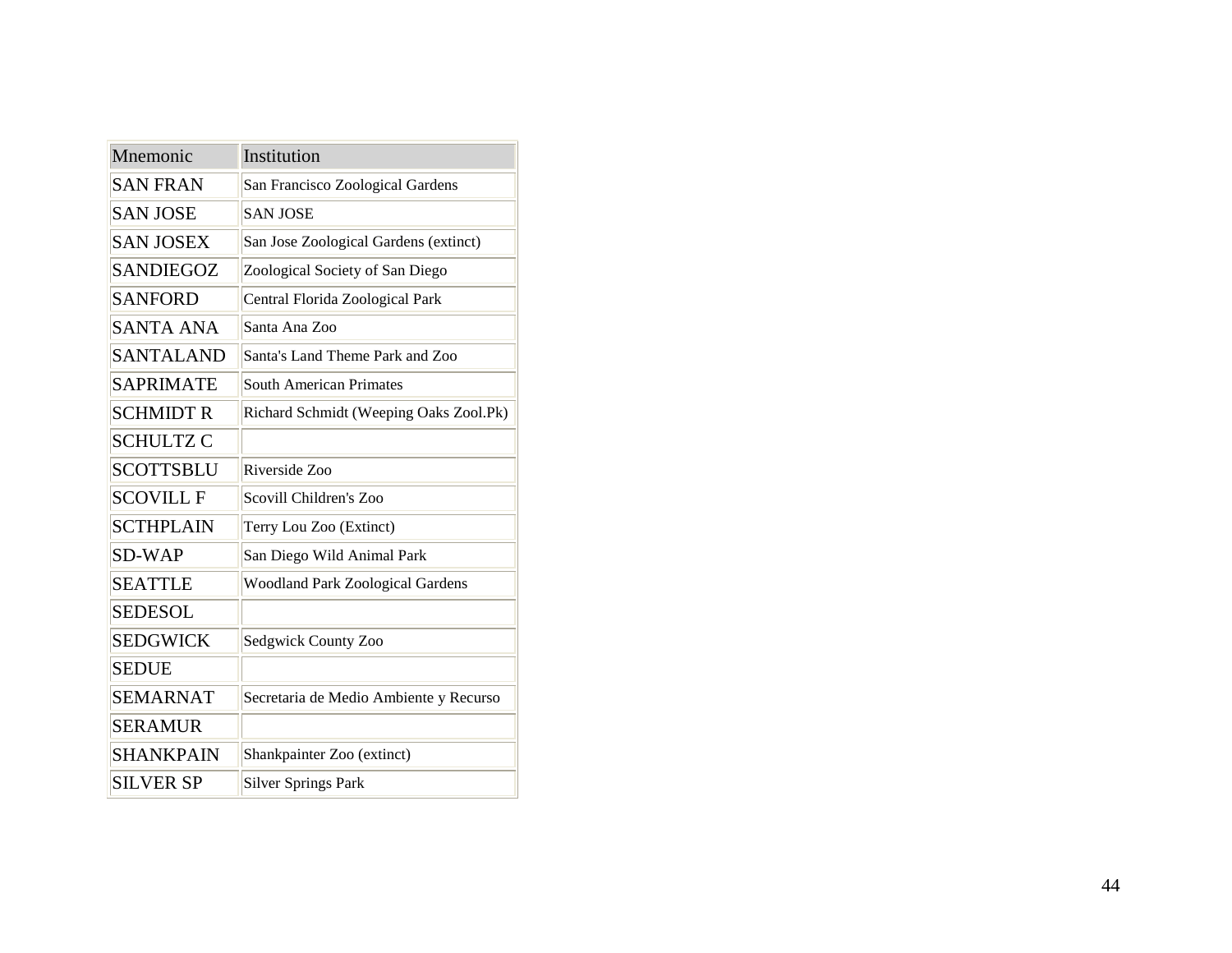| Mnemonic         | Institution                            |
|------------------|----------------------------------------|
| <b>SIMIANSOC</b> |                                        |
| <b>SIOUX FAL</b> | Great Plains Zoo                       |
| <b>SLATON ZO</b> |                                        |
| <b>SLAUGHTER</b> | Southern Exposure Wildlife Park        |
| <b>SNAKEKING</b> | Snake King                             |
| <b>SNAKES VA</b> |                                        |
| <b>SOMERS G</b>  |                                        |
| <b>SOUTHBEND</b> | Potawatomi Zoo                         |
| <b>SOUTHWICK</b> | Southwicks Zoo                         |
| <b>SPENCER R</b> |                                        |
| <b>SPRUCE PI</b> | Alton V. Freeman                       |
| <b>ST AUGUST</b> | St. Augustine Alligator Farm           |
| <b>ST LOUIS</b>  | Saint Louis Zoological Park            |
| <b>ST PAUL</b>   | St. Paul's Como Zoo                    |
| <b>STATEN IS</b> | Staten Island Zoo                      |
| <b>STEELE</b>    | William S. Steele (Private Collection) |
| <b>STINSON</b>   |                                        |
| <b>STONEHAM</b>  | Walter D. Stone Memorial Zoo           |
| <b>STRAFFORD</b> | Buena Vista Exotic Animal Paradise     |
| <b>SUAREZ</b>    |                                        |
| <b>SUAREZ C</b>  |                                        |
| <b>SUAREZ ML</b> |                                        |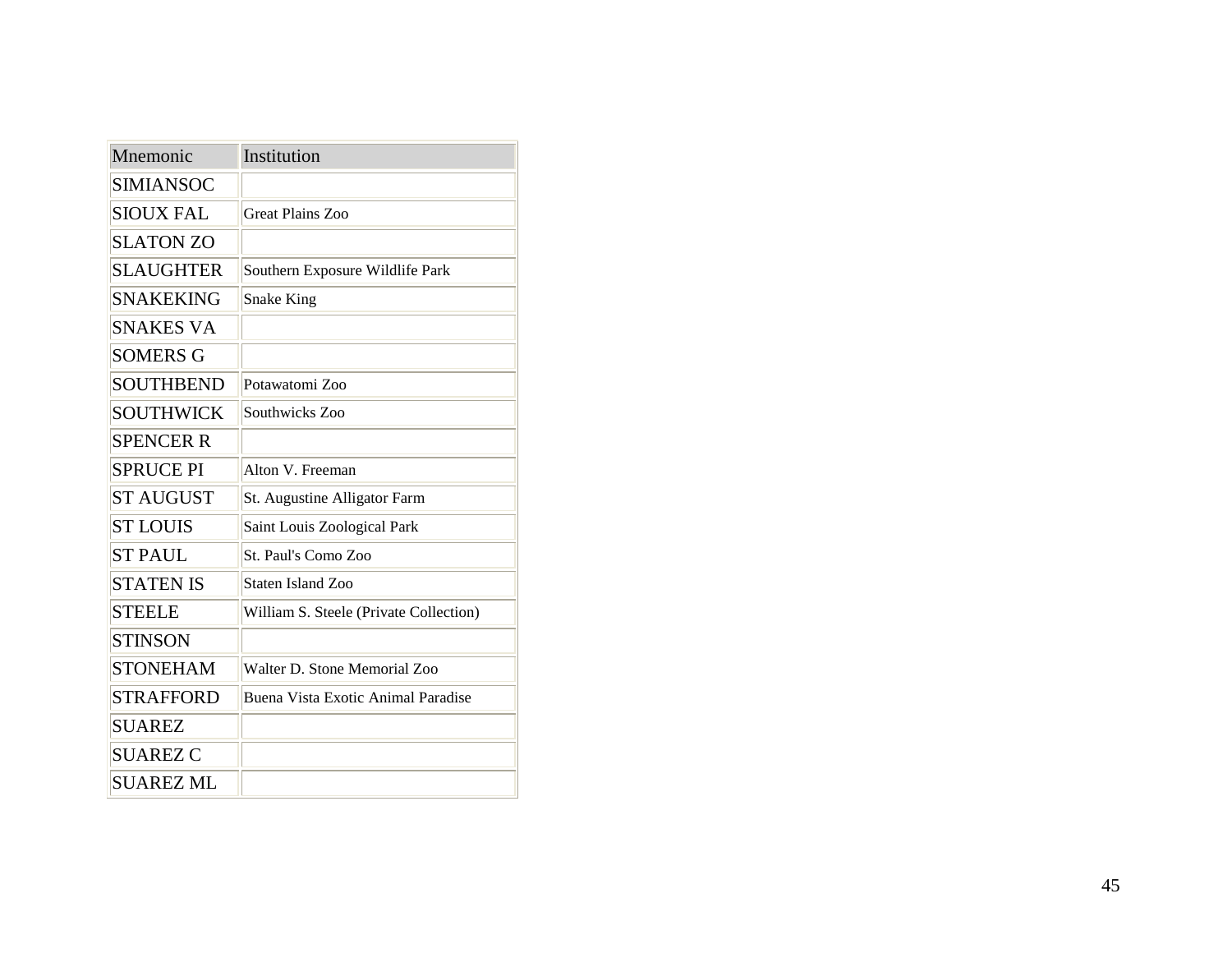| Mnemonic         | Institution                          |
|------------------|--------------------------------------|
| <b>SUMMIT ZO</b> | Parque Municipal Summit              |
| <b>SWANSON</b>   |                                      |
| <b>TARPONSPR</b> | Tarpon Zoo                           |
| <b>TAUTPHAUS</b> | Tautphaus Park Zoo                   |
| <b>TEGUCIGAL</b> | Zoologico Metropolitano El Picacho   |
| <b>THOMPSONK</b> |                                      |
| <b>THOMPSONS</b> |                                      |
| <b>THOU OAKS</b> | Jungleland Inc (closed 1986)         |
| <b>THREE BAR</b> | Three Bar N Ranch                    |
| <b>THURMONT</b>  | Catoctin Wildlife Preserve and Zoo   |
| <b>TILBURG D</b> | Far East Animal Company              |
| <b>TINNELL</b>   |                                      |
| <b>TOLEDO</b>    | <b>Toledo Zoological Gardens</b>     |
| <b>TOM SMITH</b> | <b>Tom Smith</b>                     |
| <b>TORONTO</b>   | Toronto Zoo                          |
| <b>TOTE EMIN</b> | Tote-Em-In-Zoo Animal Farm (extinct) |
| TREFELICH        | Trefflich's Bird & Animal Co.        |
| <b>TREFFLICH</b> | Trefflichs Educ Animal Farm + Zoo    |
| <b>TRINIDAD</b>  | <b>TRINIDAD</b>                      |
| <b>TUCKER T</b>  |                                      |
| <b>TUCSON</b>    | Reid Park Zoo                        |
| <b>TULSA</b>     | Tulsa Zoo & Living Museum            |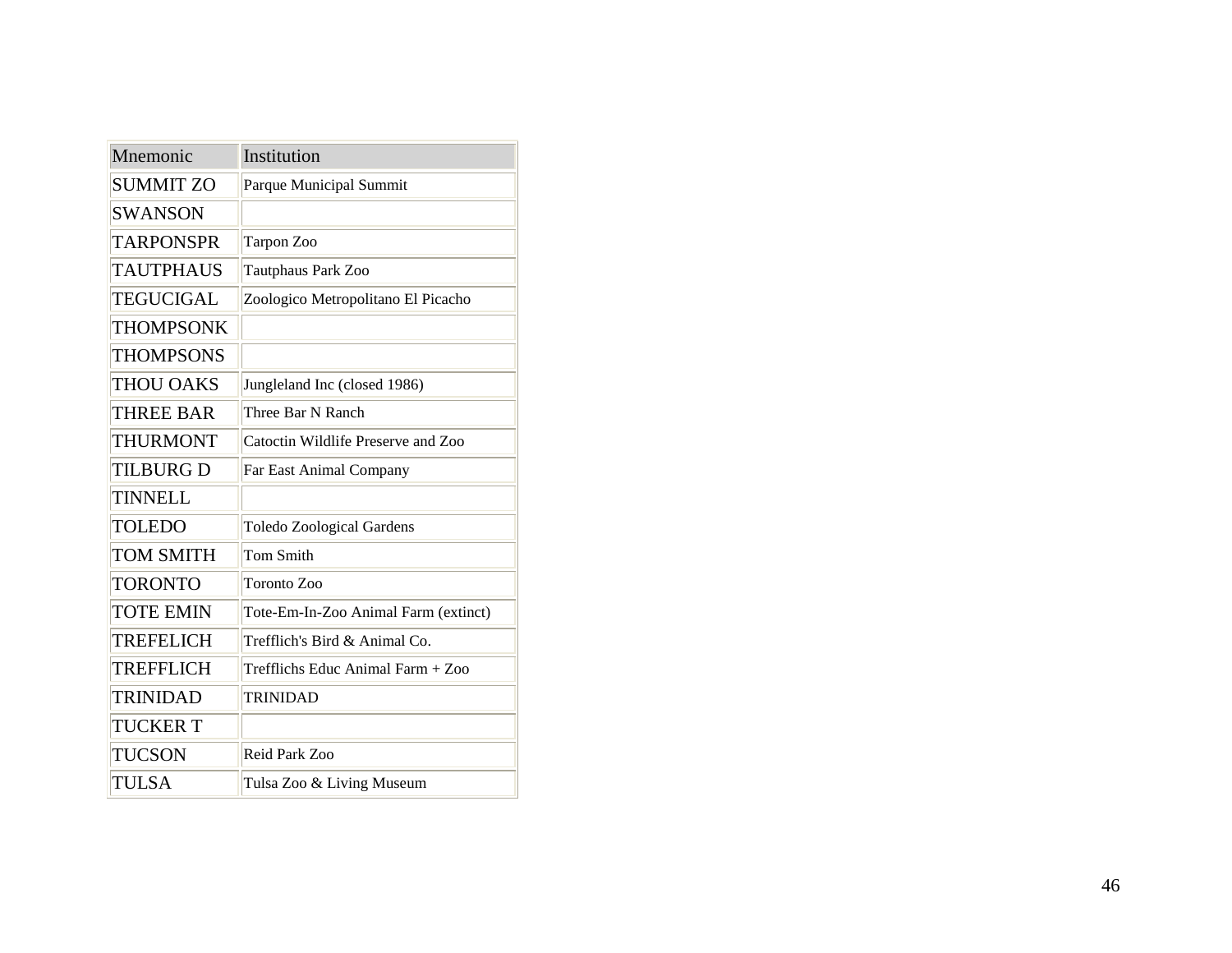| Mnemonic         | Institution                             |
|------------------|-----------------------------------------|
| UI IOWACI        | Univ of Iowa Museum of Natural History  |
| UNKNOWN          | <b>Unknown Location</b>                 |
| <b>USDI LAW</b>  | <b>USDI</b> Fish and Wildlife Service   |
| <b>USFWS</b>     | US Fish and Wildlife Service            |
| <b>USPHS</b>     |                                         |
| <b>UTICA</b>     | Utica Zoo                               |
| VA SAFARI        | Virginia Safari Park & Preserv Ctr, Inc |
| <b>VALLEYZOO</b> | Valley Zoo                              |
| VAZQUEZ G        |                                         |
| <b>VFW AUXJL</b> |                                         |
| <b>VICTOR TX</b> | Texas Zoo                               |
| <b>VIDEBAEEK</b> | Jyllands Park Zoo                       |
| <b>VILLEGAS</b>  |                                         |
| <b>VOSLER S</b>  |                                         |
| <b>W ORANGE</b>  | Turtle Back Zoo                         |
| <b>W PALM BE</b> | Lion Country Safari Inc - Florida       |
| WAHPETON         | Chahinkapa Zoo                          |
| WAILUKU          | Maui Zoological & Botanical Gardens     |
| <b>WATERTNSD</b> | Bramble Park Zoo                        |
| WELLINGTN        | Wellington Zoo Trust                    |
| <b>WESTERNDP</b> |                                         |
| WHATLEY J        |                                         |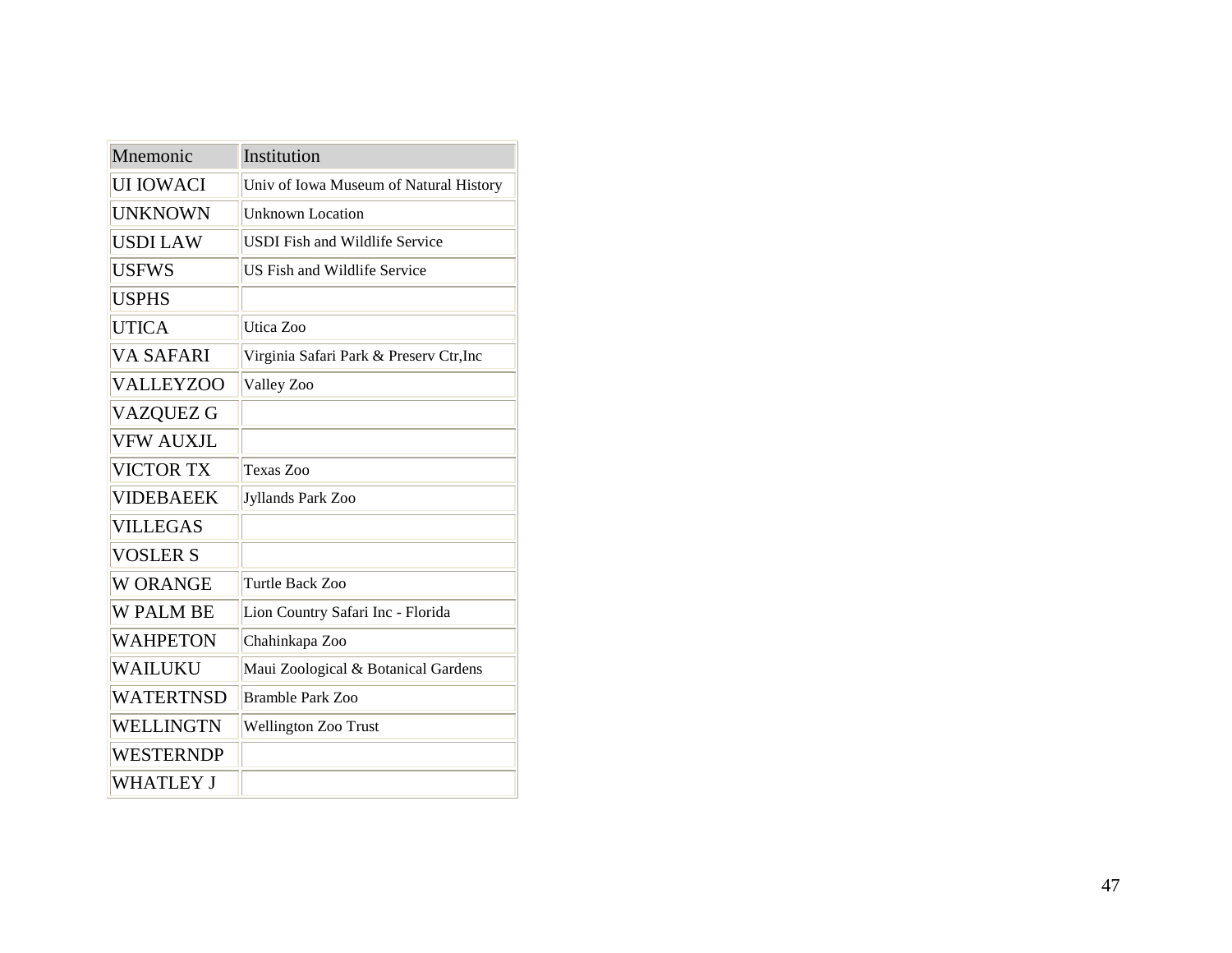| Mnemonic         | Institution                      |
|------------------|----------------------------------|
| WILD             | Obtained From Wild               |
| WILD WRLD        | Wildlife World Zoo               |
| WILDCARGO        | Wild Cargo Inc. (Ralph Curtis)   |
| WILMOTH          | Wild Wilderness (Freddy Wilmoth) |
| <b>XALISQELP</b> |                                  |
| YORKBEACH        | York Wild Kingdom                |
| ZCI              |                                  |
| ZEEHANDLR        | Fred Zeehandelaar Inc            |
| <b>ZOOLANIML</b> | Zoological Animal Exchange       |